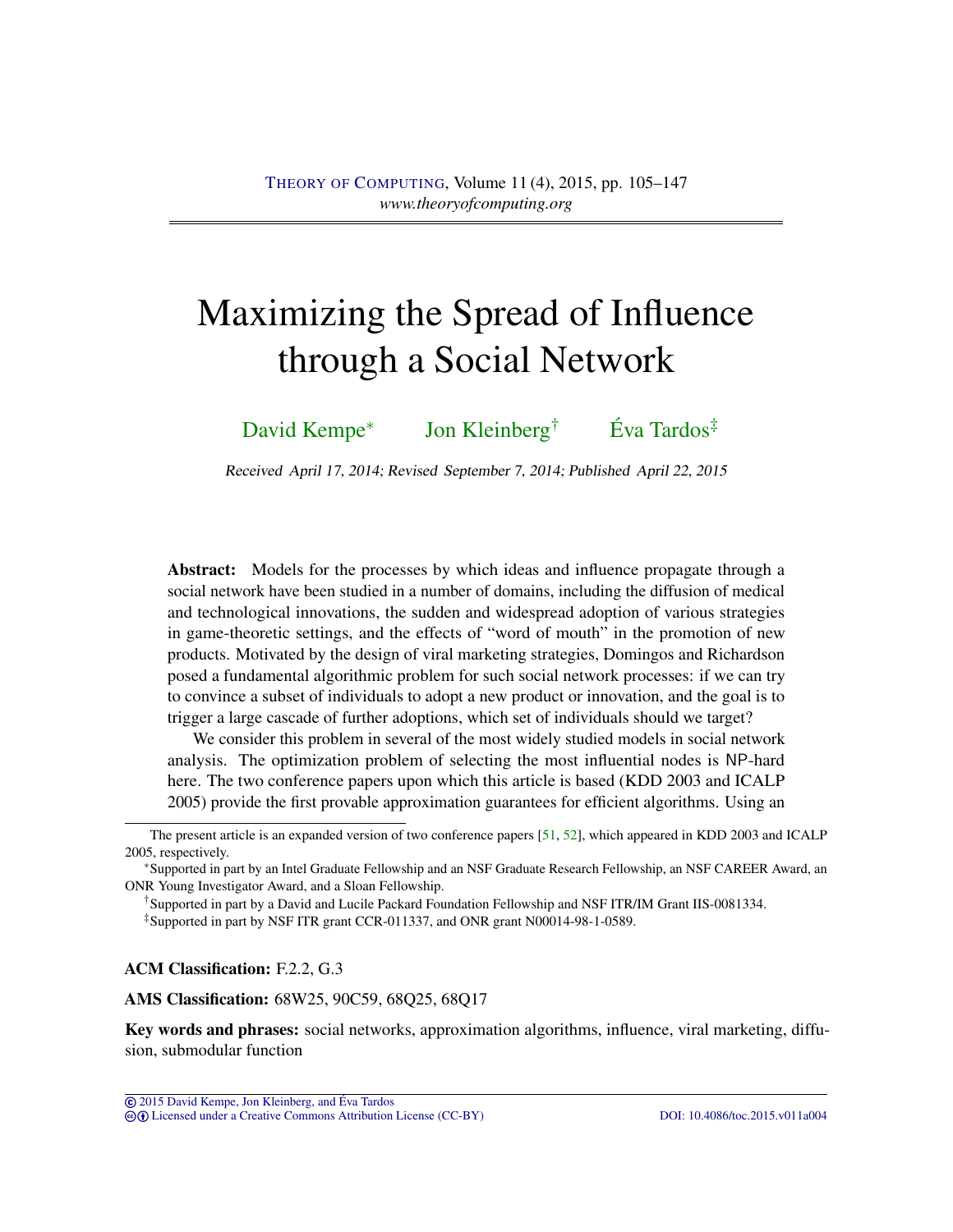<span id="page-1-1"></span>analysis framework based on submodular functions, we show that a natural greedy strategy obtains a solution that is provably within 63% of optimal for several classes of models; our framework suggests a general approach for reasoning about the performance guarantees of algorithms for these types of influence problems in social networks.

We also provide computational experiments on large collaboration networks, showing that in addition to their provable guarantees, our approximation algorithms significantly out-perform node-selection heuristics based on the well-studied notions of degree centrality and distance centrality from the field of social networks.

# <span id="page-1-0"></span>1 Introduction

A social network—the graph of relationships and interactions within a group of individuals—plays a fundamental role as a medium for the spread of information, ideas, and influence among its members. An idea or innovation will appear—for example, the use of cell phones among college students, the adoption of a new drug within the medical profession, or the rise of a political movement in an unstable society—and it can either die out quickly or make significant inroads into the population. If we want to understand the extent to which such ideas are adopted, it can be important to understand how the dynamics of adoption are likely to unfold within the underlying social network: the extent to which people are likely to be affected by decisions of their friends and colleagues, or the extent to which "word-of-mouth" effects will take hold.

Such network diffusion processes have a long history of study in the social sciences. Some of the earliest systematic investigations focused on data pertaining to the adoption of medical and agricultural innovations in both developed and developing parts of the world [\[23,](#page-36-0) [69,](#page-39-0) [79\]](#page-40-0); in other contexts, research has investigated diffusion processes for "word-of-mouth" and "viral marketing" effects in the success of new products [\[8,](#page-35-0) [14,](#page-35-1) [26,](#page-36-1) [33,](#page-36-2) [32,](#page-36-3) [59,](#page-39-1) [68\]](#page-39-2), the sudden and widespread adoption of various strategies in game-theoretic settings  $[11, 29, 61, 85, 86]$  $[11, 29, 61, 85, 86]$  $[11, 29, 61, 85, 86]$  $[11, 29, 61, 85, 86]$  $[11, 29, 61, 85, 86]$  $[11, 29, 61, 85, 86]$  $[11, 29, 61, 85, 86]$  $[11, 29, 61, 85, 86]$  $[11, 29, 61, 85, 86]$ , and the problem of cascading failures in power systems  $[7, 6]$  $[7, 6]$  $[7, 6]$ .

Motivated by applications to marketing, Domingos and Richardson posed a fundamental algorithmic problem for such systems  $[26, 68]$  $[26, 68]$  $[26, 68]$ . Suppose that we have data on a social network, with estimates for the extent to which individuals influence one another, and we would like to market a new product that we hope will be adopted by a large fraction of the network. The premise of viral marketing is that by initially targeting a few "influential" members of the network—say, giving them free samples of the product—we can trigger a cascade of influence by which friends will recommend the product to other friends, and many individuals will ultimately try it. But how should we choose the few key individuals to use for seeding this process? In [\[26,](#page-36-1) [68\]](#page-39-2), this question was considered in a probabilistic model of interaction; heuristics were given for choosing customers with a large overall effect on the network, and methods were also developed to infer the influence data necessary for posing these types of problems.

In this article, we consider the issue of choosing influential sets of individuals as a problem in discrete optimization. The optimal solution is NP-hard for most models that have been studied, including the model of [\[26\]](#page-36-1). The framework proposed in [\[68\]](#page-39-2), on the other hand, is based on a simple linear model where the solution to the optimization problem can be obtained by solving a system of linear equations. Here we focus on a collection of related, NP-hard models that have been extensively studied in the social networks community, and obtain the first provable approximation guarantees for efficient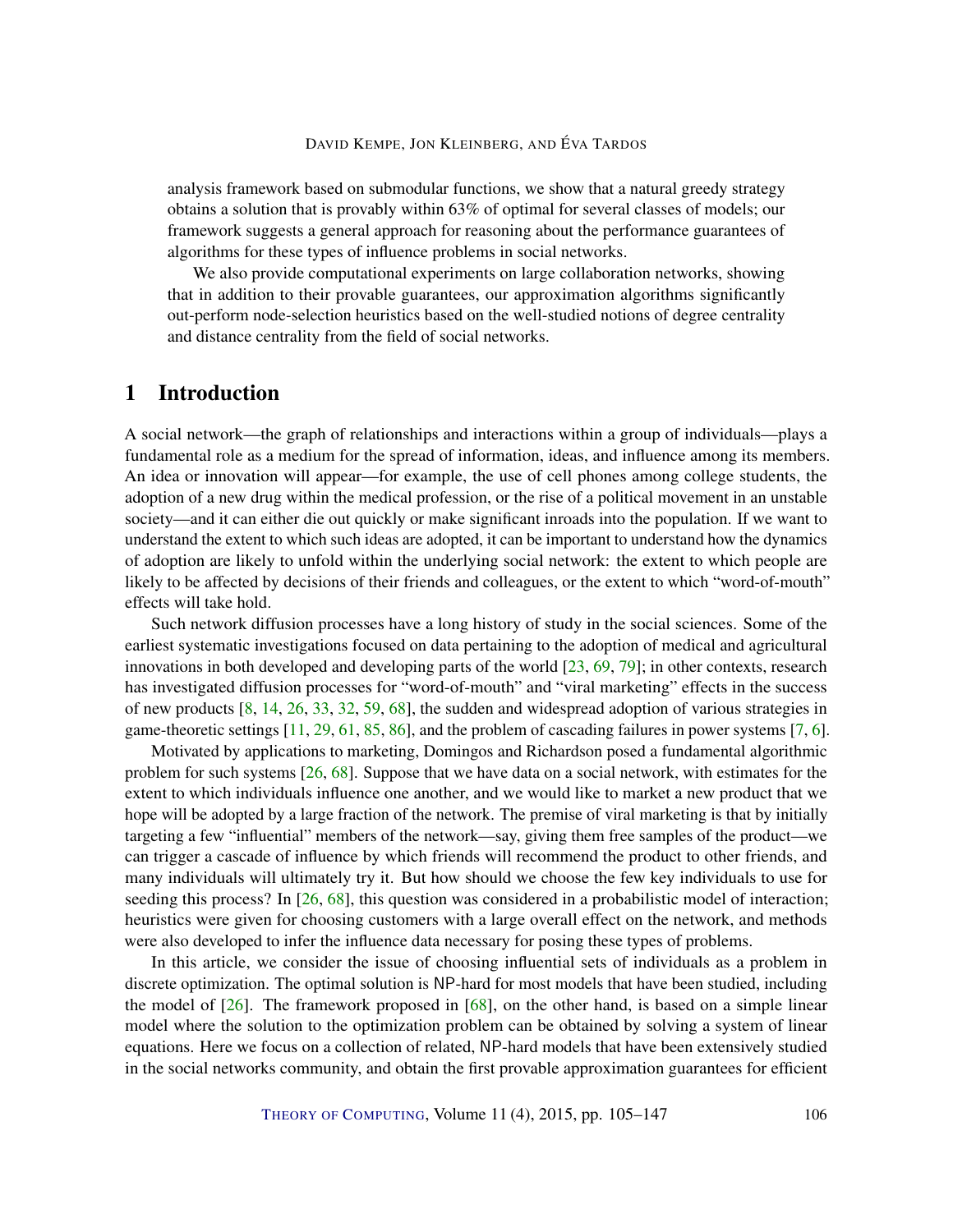<span id="page-2-1"></span>algorithms in a number of general cases. The generality of the models we consider lies between that of the polynomial-time solvable model of  $[68]$  and the very general model of  $[26]$ , where the optimization problem cannot even be approximated to within a non-trivial factor.

We define the concrete classes of models for the diffusion of innovations in [Section](#page-6-0) [2](#page-6-0) below, departing somewhat from the Domingos-Richardson framework: where their models are essentially *descriptive*, specifying a joint distribution over all nodes' behavior in a global sense, we focus on more *operational* models from mathematical sociology [\[41,](#page-37-0) [74\]](#page-40-1) and interacting particle systems [\[33,](#page-36-2) [32,](#page-36-3) [28,](#page-36-5) [56\]](#page-38-2) that explicitly represent the step-by-step dynamics of adoption. Concretely, our models assume that a certain subset  $A_0$  of nodes is targeted for activation by the algorithm, and starts *active*. In turn, the active nodes  $A_t$ in time step *t* may activate further nodes in the next time step according to a known probabilistic rule. In *cascade models*, this rule is based on (independent) edge-wise decisions [\[33,](#page-36-2) [32,](#page-36-3) [28,](#page-36-5) [56\]](#page-38-2), while *threshold models* posit cumulative effects on nodes [\[41,](#page-37-0) [74\]](#page-40-1) which lead to activation once a certain threshold is exceeded. When no activations occur from round  $t$  to  $t + 1$ , we say that the process has *quiesced*, and the outcome is the set  $A_t$  of active nodes in the end. Notice that our models explicitly assume that the activation process is *progressive*, in the sense that once activated, a node will never become inactive subsequently. A more detailed discussion of this assumption, as well as ways to remove it, is given in [Section](#page-21-0) [6.](#page-21-0)

Given the above model, we can formally express the Domingos-Richardson style of optimization problem—choosing a good initial set of nodes to target—as follows: the algorithm chooses an initial set  $A_0 = A$  of active nodes that start the diffusion process. The *influence* of a set *A* of nodes, denoted  $\sigma(A)$ , is the expected number of active nodes at the end of the process, given that *A* is this initial active set *A*<sub>0</sub>. Formally,  $\sigma(A) = \mathbb{E}[A_t|]$ , where *t* is the (random) time of quiescence. The *influence maximization problem* asks, for a parameter *k*, to find a *k*-node set of maximum influence. We will show below that for the models we consider, it is NP-hard to determine the optimum set for influence maximization.

#### 1.1 Our results

Our first main result is that the optimal solution for influence maximization can be efficiently approximated to within a factor of  $(1-1/e-\epsilon)$ .

<span id="page-2-0"></span>Theorem 1.1. *In the Linear Threshold and Independent Cascade models (defined formally in [Section](#page-6-0) [2\)](#page-6-0), there is a polynomial-time algorithm approximating the maximum influence to within a factor of* (1− 1/e−ε)*, where* e *is the base of the natural logarithm and* ε *is any positive real number.*

This is a performance guarantee slightly better than 63%. The algorithm that achieves this performance guarantee is a natural greedy hill-climbing strategy, and so the main content of this result is the analysis framework needed for obtaining a provable performance guarantee, and the fairly surprising fact that hill-climbing is always within a factor of at least 63% of optimal for this problem. We prove this result in [Section](#page-13-0) [4](#page-13-0) using techniques from the theory of submodular functions [\[24,](#page-36-6) [65\]](#page-39-4). The key ingredient of our proofs is to exhibit, for both models, distributions over graphs with the following property: the expected activation  $\sigma(A)$  equals the expected number of nodes reachable from *A* if a graph *G* is chosen according to the distribution. We call this technique the *triggering set technique*.

While the triggering set technique leads to approximation guarantees for several models studied in mathematical sociology, we show in [Section](#page-18-0) [5](#page-18-0) that the *Decreasing Cascade* model (a natural generalization

THEORY OF C[OMPUTING](http://dx.doi.org/10.4086/toc), Volume 11 (4), 2015, pp. 105–147 107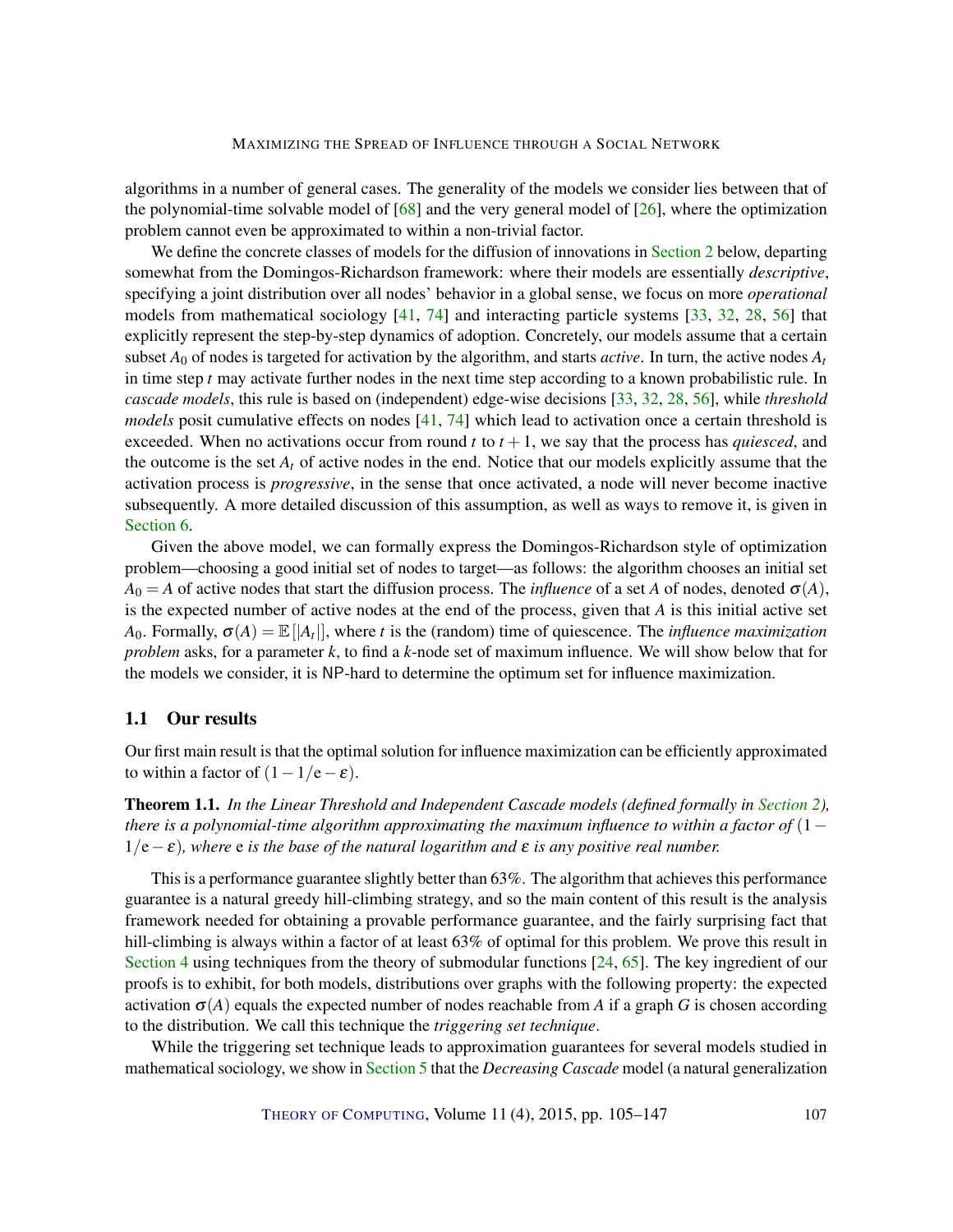<span id="page-3-1"></span>of the Independent Cascade model, also defined in [Section](#page-6-0) [2\)](#page-6-0) leads to a submodular function  $\sigma(A)$ , yet does not admit a proof using triggering sets. Instead, we present a more elaborate proof, based on a step-by-step analysis of the activation process.

The analysis framework of submodular functions also allows us to design and prove guarantees for approximation algorithms in much richer and more realistic models of the processes by which we market to nodes. The deterministic activation of individual nodes is a highly simplified model; an issue also considered in [\[26,](#page-36-1) [68\]](#page-39-2) is that we may in reality have a large number of different marketing actions available, each of which may influence nodes in different ways. The available budget can be divided arbitrarily between these actions. In [Section](#page-23-0) [7,](#page-23-0) we show how to extend the analysis to this substantially more general framework. Our main result here is that a generalization of the hill-climbing algorithm still provides approximation guarantees arbitrarily close to  $(1-1/e)$ .

Our theoretical results are complemented by an experimental evaluation of our algorithms. In [Section](#page-28-0) [8,](#page-28-0) we report on the results of computational experiments with both the Linear Threshold and Independent Cascade models. These experiments show that in addition to its provable guarantees, the hill-climbing algorithm significantly out-performs strategies based on targeting nodes of high degree or distance centrality [\[83\]](#page-41-5), i. e., the nodes with high degrees or small average distances to all other nodes.

#### <span id="page-3-0"></span>1.2 Subsequent work

Since the original publication of the conference papers that this article is based on [\[51,](#page-38-0) [52\]](#page-38-1), there has been a large amount of follow-up work. We review some of the main directions and several representative papers for each; a complete review of subsequent work is beyond the scope of this article. Several papers addressing concrete questions directly related to the present discussions are also discussed in those contexts. An interested reader can find a more detailed survey in the recent monograph of Chen, Lakshmanan and Castillo [\[19\]](#page-35-3).

The paper by Mossel and Roch [\[62\]](#page-39-5) positively resolves a conjecture from [\[51\]](#page-38-0), showing that for a broader class of local influence functions, the resulting objective function is submodular. (See the discussion in [Section](#page-7-0) [2.1.2.](#page-7-0)) Their result implies that the  $(1 - 1/e)$ -approximation guarantee for the greedy algorithm extends to a broader class of influence models. On the other hand, Even-Dar and Shapira [\[30\]](#page-36-7) showed that for the much more restricted *Voter model* [\[22,](#page-36-8) [48\]](#page-38-3), the objective function decomposes linearly across nodes, allowing an optimal algorithm or FPTAS, depending on the precise problem definition.

A large number of papers have been written with the aim of reducing the running time for the influence maximization problem. These broadly fall into two categories: (1) heuristics which retain the  $(1-1/e)$ approximation guarantee of the greedy algorithm while speeding up the computation in practice (without any worst-case running time improvements, however), and (2) heuristics which guarantee a faster running time, but sacrifice the  $(1-1/e)$  approximation guarantee, either providing no guarantees or significantly weaker ones. We give a review of some papers representative of the directions pursued in this domain—a complete review of this literature is impossible due to its sheer volume.

In the first category, the paper by Leskovec et al. [\[55\]](#page-38-4) proposed the CELF heuristic, based on a lazy evaluation of the objective function. The main insight is the following. If a node's marginal contribution to the objective function in the previous iteration of the greedy algorithm was already smaller than the current best node's, then it need not be reevaluated: by submodularity, its contribution in the current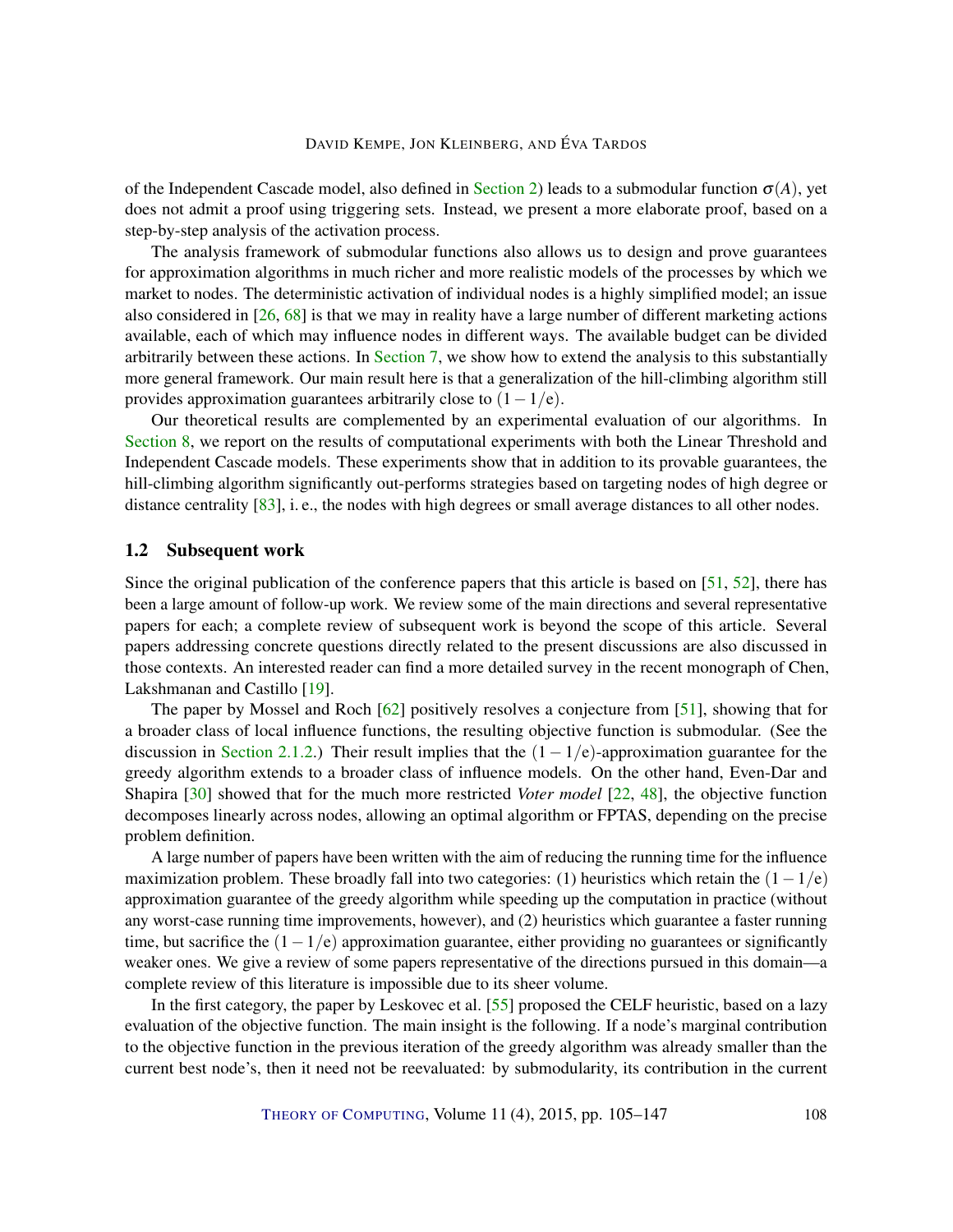<span id="page-4-0"></span>iteration can only be lower. Goyal et al. [\[38\]](#page-37-1) proposed several additional heuristic optimizations to add to CELF, calling the resulting algorithm CELF++.

In the second category, much of the focus is on speeding up the computation of the objective function via approximations. Several papers use approximations of the influence in terms of the influence only among simple local structures, such as shortest paths [\[53\]](#page-38-5), local arborescences [\[81\]](#page-40-2), local neighbor-hoods [\[39\]](#page-37-2) or local DAGs [\[21\]](#page-36-9). Chen et al. [\[20\]](#page-35-4) propose reusing previous randomly drawn structures (and the computations on them), as well as a discounted high-degree heuristic. Jung et al. [\[50\]](#page-38-6) speed up computation of influence by setting up a recurrence relation between the influence of different nodes and linearizing it. Algorithms differing from the greedy addition of one node at a time have been investigated as well. Jiang et al. [\[49\]](#page-38-7) report significant speedups by using simulated annealing, while Wang et al. [\[82\]](#page-40-3) propose a pre-processing step breaking the graph into communities, which can then be treated practically separately.

A heuristic which is in spirit similar to those of  $[20, 21, 39, 81]$  $[20, 21, 39, 81]$  $[20, 21, 39, 81]$  $[20, 21, 39, 81]$  $[20, 21, 39, 81]$  $[20, 21, 39, 81]$  $[20, 21, 39, 81]$ , but comes with provable guarantees, was recently proposed by Borgs et al. [\[12\]](#page-35-5). In order to speed up the repeated computation of the influence of sets of nodes, they propose a preprocessing step which generates a random hypergraph sampled according to reverse reachability probabilities in the original graph. Subsequently, the greedy algorithm can be run to solve the maximum coverage problem on the sampled hypergraph, which leads to a near-linear running time of  $O((m+n)\varepsilon^{-3}\log n)$  to achieve a  $1-1/e-\varepsilon$  approximation. The (constant) correctness probability can be boosted with repeated invocations. [\[12\]](#page-35-5) also gives a quantitative tradeoff between faster (sublinear) running time and the deterioration of the approximation guarantee.

In the present article [\(Section](#page-23-0) [7\)](#page-23-0), we consider more general marketing strategies than simply selecting a seed set of vertices to activate. In general, a company intent on exploiting social network effects in marketing can combine such effects with differential pricing, as well as possibly offering products to individuals at specific times. This approach has been pursued by several recent papers [\[1,](#page-34-2) [2,](#page-34-3) [5,](#page-34-4) [43,](#page-37-3) [45\]](#page-37-4).

The first work along this line was by Hartline et al. [\[45\]](#page-37-4). They show that the following "Influence" and Exploit" strategies are within a factor  $1/4$  of optimal: first, give the product for free to a most influential subset; then, choose prices for the remaining bidders in random order to maximize revenue, ignoring their network effects. By showing that the most influential set in this sense can be approximated within a constant factor, they overall obtain a constant-factor approximation. A slightly modified model was studied by Arthur et al. [\[5\]](#page-34-4): in their model, the seller cannot choose arbitrarily whom to offer the product to. Instead, the product spreads by recommendations, but the seller can decide on a price for each individual once a recommendation occurs. In this model, Arthur et al. prove competitive guarantees based on the type of buyer model. Akhlaghpour et al. [\[2\]](#page-34-3) study a Bayesian model wherein a price trajectory is offered to all buyers (whose values are private), and each individual buys myopically the first time his value for the item exceeds its current price. Under some restrictions, such as about possible price trajectories, they provide algorithms with provable guarantees. Haghpanah et al. [\[43\]](#page-37-3) consider the design not just of fixed prices, but general auction schemes, and provide a (Bayesian) auction over social networks which achieves a constant approximation to optimal revenue under restricted (all-or-nothing) valuations among the buyers.

The related question of extracting truthfully from individuals how much incentivization they would require to become early adopters and recommenders was studied by Singer [\[76\]](#page-40-4). He provides a truthful constant-factor approximation for the problem of choosing and paying individuals to start a cascade.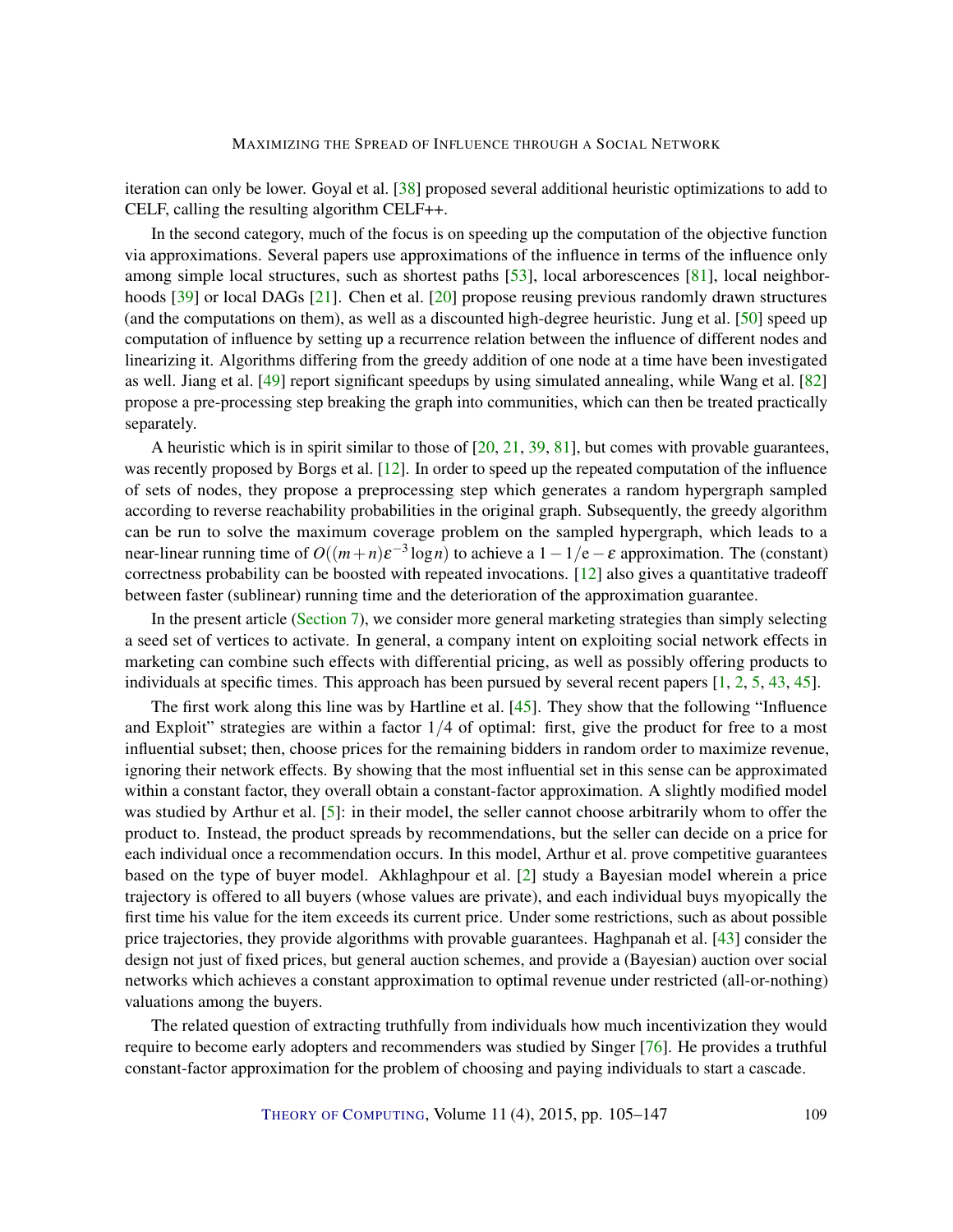<span id="page-5-0"></span>A different generalization from pricing is suggested in a recent paper by Seeman and Singer [\[75\]](#page-40-5). They base their model on the well-known observation that friends of random nodes tend to have higher degrees in expectation than the nodes themselves. Based on this observation, they suggest a two-stage process: first choose several nodes to invite; then, choose a seed set among their friends if they actually are available. They give a constant-factor approximation for this two-stage adaptive optimization process.

The motivations for studying influence maximization also naturally suggest that there will frequently be competition between influences. This competition could occur between companies marketing similar products or between different political movements or ideologies seeking societal acceptance. Indeed, several papers [\[4,](#page-34-5) [10,](#page-35-6) [13,](#page-35-7) [16,](#page-35-8) [27,](#page-36-10) [40,](#page-37-5) [46,](#page-38-8) [78\]](#page-40-6) have proposed and analyzed models for competition between multiple cascades.

To our knowledge, Dubey et al. [\[27\]](#page-36-10) were the first to explicitly propose a model for competing cascades, extending the simple linear model of Richardson and Domingos [\[68\]](#page-39-2) to competing cascades, and characterizing its equilibria. Subsequently, Carnes et al. [\[16\]](#page-35-8) and Bharathi et al. [\[10\]](#page-35-6) proposed extensions of the Independent Cascade model. The main challenge in extending diffusion models to multiple influences is deciding *which* of the influences will convince a node if multiple influences try at once. Carnes et al. [\[16\]](#page-35-8) propose tie breaking rules under which the best response of the last player remains submodular. Bharathi et al. [\[10\]](#page-35-6) side-step the issue by introducing a continuous timing component into diffusion, which guarantees that with probability 1, no two influences reach a node at the exact same time. The result is again submodularity of best responses; Bharathi et al. also prove that this makes the competitive cascade game a valid utility game [\[80\]](#page-40-7), leading to a low Price of Anarchy.

Borodin et al. [\[13\]](#page-35-7) show that such an extension is not as straightforward for the Linear Threshold model: most natural extensions to multiple influences do not preserve submodularity of the objective function. By adding a fixed sequence in which nodes are considered for state updates, and having them draw new independent thresholds each time, Goyal and Kearns [\[40\]](#page-37-5) define a threshold-like model that retains many of the desirable properties; in particular, they achieve a Price of Anarchy of 4 for 2 players. He and Kempe [\[46\]](#page-38-8) subsequently showed that a Price of Anarchy of 2 for arbitrarily many players follows analogously to the result of Bharathi et al. [\[10\]](#page-35-6), by reducing the game to a valid utility game [\[80\]](#page-40-7). Alon et al. [\[4\]](#page-34-5) and Tzoumas et al. [\[78\]](#page-40-6) focus on the existence of pure Nash Equilibria in different versions of the game, with 2 [\[78\]](#page-40-6) or *N* [\[4\]](#page-34-5) players. Tzoumas et al. [\[78\]](#page-40-6) also consider the Price of Anarchy, but in their (deterministic) version of the game, it is unbounded in general, even for 2 players.

Motivated by applications in which the competing cascade is considered "harmful" (such as a harmful rumor, computer virus, or dangerous conviction), several papers [\[15,](#page-35-9) [47,](#page-38-9) [77\]](#page-40-8) have considered the objective of minimizing the spread of a cascade, or maximizing the number of uninfluenced nodes. In this context, like in the previous one, the algorithmic questions studied include the efficient heuristic computation of equilibrium strategies [\[77\]](#page-40-8) as well as the optimization problem for a single first mover [\[47\]](#page-38-9). A slightly different, but related situation arises when negative opinions about a product may emerge on their own as a result of the adoption of a product. The optimization problem under this variant of the model has been studied by Chen et al. [\[18\]](#page-35-10).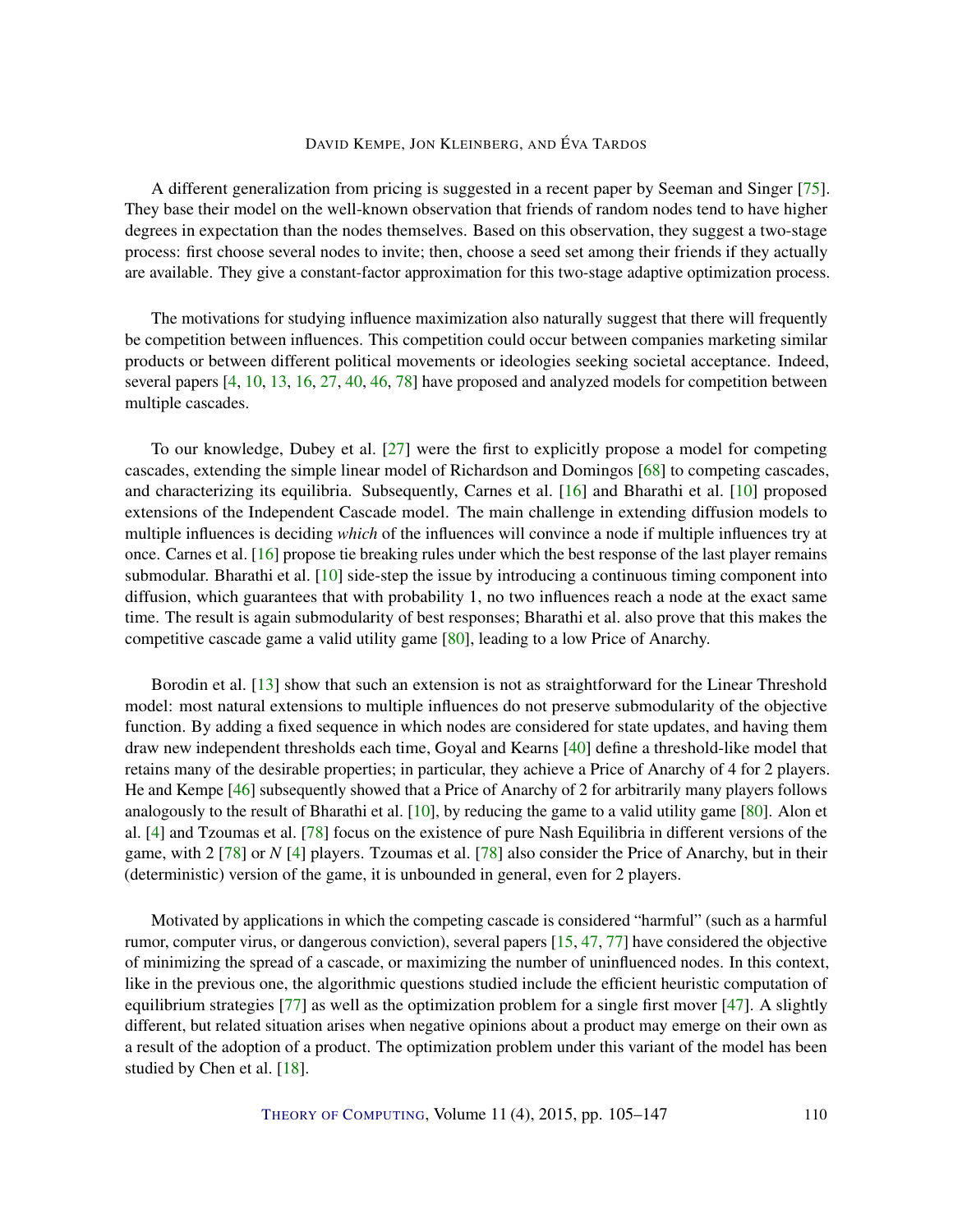# <span id="page-6-1"></span><span id="page-6-0"></span>2 Models for the diffusion of an innovation

The social network is represented by a directed graph *G*, and we write  $u \rightarrow v$  to denote the existence of a directed edge from *u* to *v*. In considering operational models for the spread of an idea or innovation, we will speak of each individual node as being either active (an adopter of the innovation) or inactive. We will focus on settings, guided by the motivation discussed above, in which each node's tendency to become active increases monotonically as more of its neighbors become active.

Also, we will first focus on the *progressive* case in which nodes can switch from being inactive to being active, but do not switch in the other direction. (In [Section](#page-21-0) [6,](#page-21-0) we show how this assumption can be lifted.) Thus, the process will look roughly as follows from the perspective of an initially inactive node *v*: as time unfolds, more and more of *v*'s neighbors become active; at some point, this may cause *v* to become active, and *v*'s decision may in turn trigger further decisions by nodes to which *v* is connected. We let *A<sup>t</sup>* denote the set of nodes active at time *t*.

#### 2.1 The Threshold model

Granovetter and Schelling were among the first to propose models that capture such a process; their approach was based on the use of node-specific *thresholds* [\[41,](#page-37-0) [74\]](#page-40-1). Many models of this flavor were subsequently investigated (see, e. g., [\[9,](#page-35-11) [41,](#page-37-0) [57,](#page-38-10) [58,](#page-39-6) [61,](#page-39-3) [67,](#page-39-7) [74,](#page-40-1) [79,](#page-40-0) [84,](#page-41-6) [85,](#page-41-3) [86\]](#page-41-4)), but the following *Linear Threshold model* lies at the core of most generalizations. In this model, a node *v* is influenced by each incoming neighbor *w* according to a *weight*  $b_{v,w} \in [0,1]$ . Each node *v* has a *threshold*  $\theta_v$  in the interval  $[0,1]$ ; this represents the total weight which has to be exerted upon *v* by its active neighbors in order for *v* to become active. The implications of how these thresholds are chosen will be discussed momentarily.

Given a choice of all nodes' thresholds, and an initial set of active nodes  $A_0$  (with all other nodes inactive), the diffusion process unfolds deterministically in discrete *steps*: in step *t*, all nodes that were active in step *t* −1 remain active; furthermore, each currently inactive node *v* becomes active if and only if the total weight of its active neighbors is at least  $\theta$ <sup>y</sup>:

$$
\sum_{w\to v,w \text{ active}} b_{v,w} \geq \theta_v.
$$

Thus, the thresholds  $\theta_\nu$  intuitively represent the different latent tendencies of nodes to adopt the innovation when their neighbors do.

There are three natural ways to model nodes' thresholds. They could be either hard-wired at a known value (such as 1/2), be part of the input to the optimization problem, or assumed to be random. Models with hard-wired thresholds were studied by Berger [\[9\]](#page-35-11), Morris [\[61\]](#page-39-3), and Peleg [\[67\]](#page-39-7), for example. Unfortunately, we show in [Section](#page-12-0) [3.2](#page-12-0) that hard-wired thresholds make the optimization problem hard to approximate to within a multiplicative factor of  $n^{1-\epsilon}$  for any  $\varepsilon > 0$ ; the same hardness results naturally apply to the case in which the thresholds are part of the input. For this reason, and to model our lack of knowledge of the thresholds, we instead assume that the thresholds  $\theta_\nu$  are chosen independently and uniformly at random from the interval  $[0,1]$ ; thus, in effect, we average over all possible threshold values.

Given the Linear Threshold model with random node thresholds, the influence maximization problem is now defined as in [Section](#page-1-0) [1.](#page-1-0) Even with random node thresholds, we can prove that finding the best set *A* to target is NP-hard.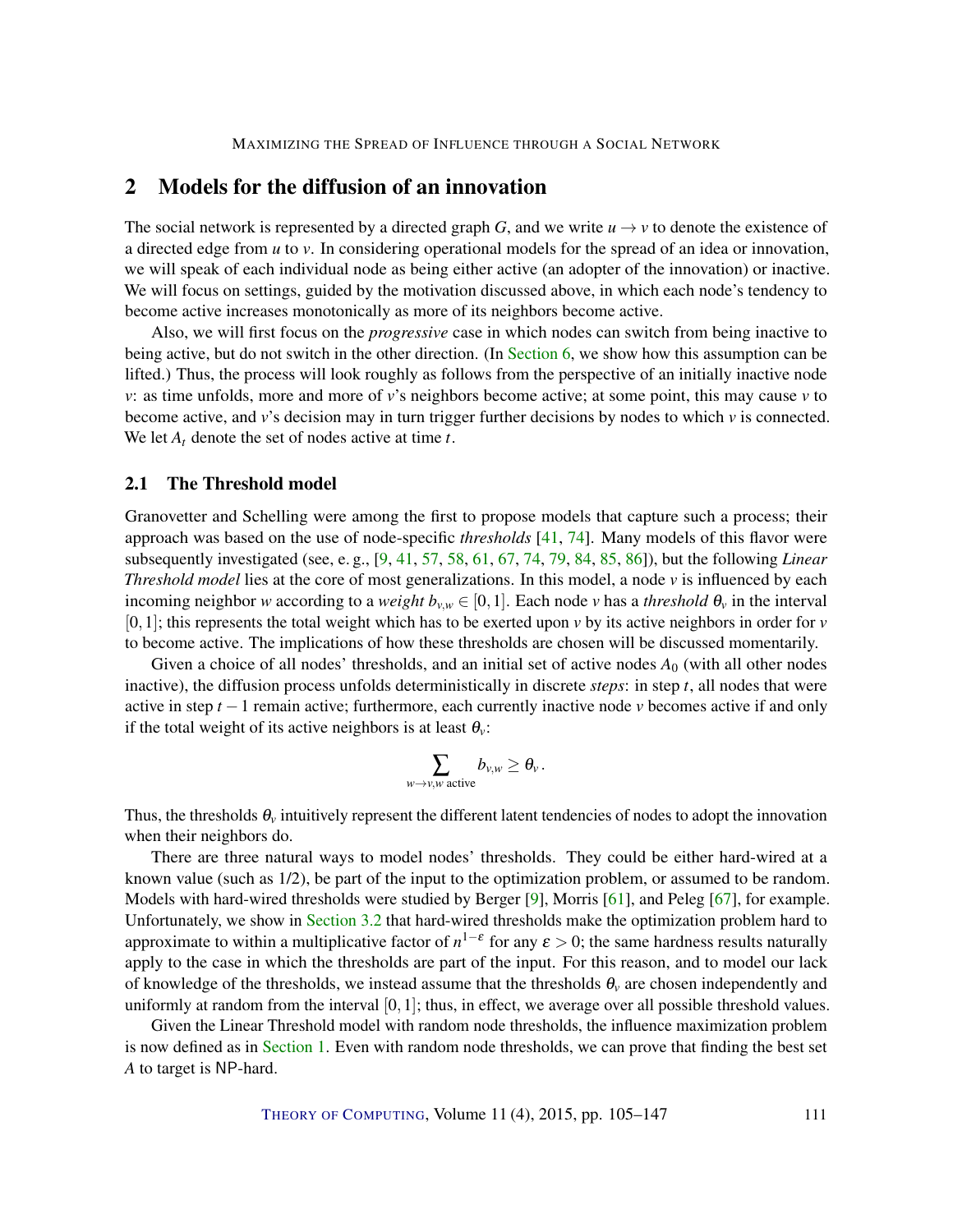#### <span id="page-7-1"></span>Theorem 2.1. *The influence maximization problem is* NP*-hard for the Linear Threshold model.*

*Proof.* Consider an instance of the NP-complete VERTEX COVER problem, defined by an undirected *n*-node graph  $G = (V, E)$  and an integer *k*; we want to know if there is a set *S* of *k* nodes in *G* so that every edge has at least one endpoint in *S*. We show that this can be viewed as a special case of the influence maximization problem.

We define a corresponding instance of the influence maximization problem by directing all edges of *G* in both directions, assigning each directed edge  $e = (u, v)$  a weight of  $1/\deg v$ . If there is a vertex cover *S* of size *k* in *G*, then one can deterministically make  $\sigma(A) = n$  by targeting the nodes in the set  $A = S$ , since each node is either in *A* or has all its neighbors in *A*. Conversely, this is the only way to get a set *A* with  $\sigma(A) = n$ ; for if a pair of adjacent nodes  $u, v$  had neither node in *A*, then with random thresholds close enough to 1, neither node would become active.  $\Box$ 

#### 2.1.1 A General Threshold model

The Linear Threshold model can be naturally generalized, by lifting the assumption that influences from individual nodes can only be aggregated linearly. In the general Threshold model, a node *v*'s decision to become active can be based on an *arbitrary monotone function* of the set of neighbors of *v* that are already active. Each node *v* has associated with it a monotone *threshold function f<sup>v</sup>* mapping subsets of *v*'s neighbor set to real numbers in [0,1], subject to the condition that  $f_\nu(\theta) = 0$ . The diffusion process follows the general structure of the Linear Threshold model. Each node  $\nu$  initially chooses  $\theta_{\nu}$  uniformly at random from the interval [0,1]. Now, however, *v* becomes active in step *t* iff  $f_v(S) \ge \theta_v$ , where *S* is the set of neighbors of *v* that are active in step  $t - 1$ . Note that the Linear Threshold model is the special case in which each threshold function has the form

$$
f_v(S) = \min\left(1, \sum_{u \in S} b_{v,u}\right)
$$

for parameters  $b_{v,u} \in [0,1]$ .

#### <span id="page-7-0"></span>2.1.2 The Submodular Threshold model

As we will see below, the influence maximization problem under the general Threshold model is highly intractable. A natural restriction is to require the local influence functions at nodes to have diminishing influence as the size of the influencing set increases. Diminishing influence of individual additions is naturally modeled by *submodularity*, which also plays a central role in our proofs of approximation guarantees. Recall that a function *f* is *submodular* if it satisfies the following property: the marginal gain from adding an element to a set *S* is at least as high as the marginal gain from adding the same element to a superset of *S*. Formally, a submodular function satisfies

$$
f(S \cup \{v\}) - f(S) \ge f(T \cup \{v\}) - f(T),
$$

for all elements *v* and all pairs of sets  $S \subseteq T$ .

The Submodular Threshold model is obtained from the general Threshold model by requiring that each  $f_\nu(S)$  be submodular. In the original version of this paper [\[51\]](#page-38-0), we conjectured that the Submodular

THEORY OF C[OMPUTING](http://dx.doi.org/10.4086/toc), Volume 11(4), 2015, pp. 105–147 112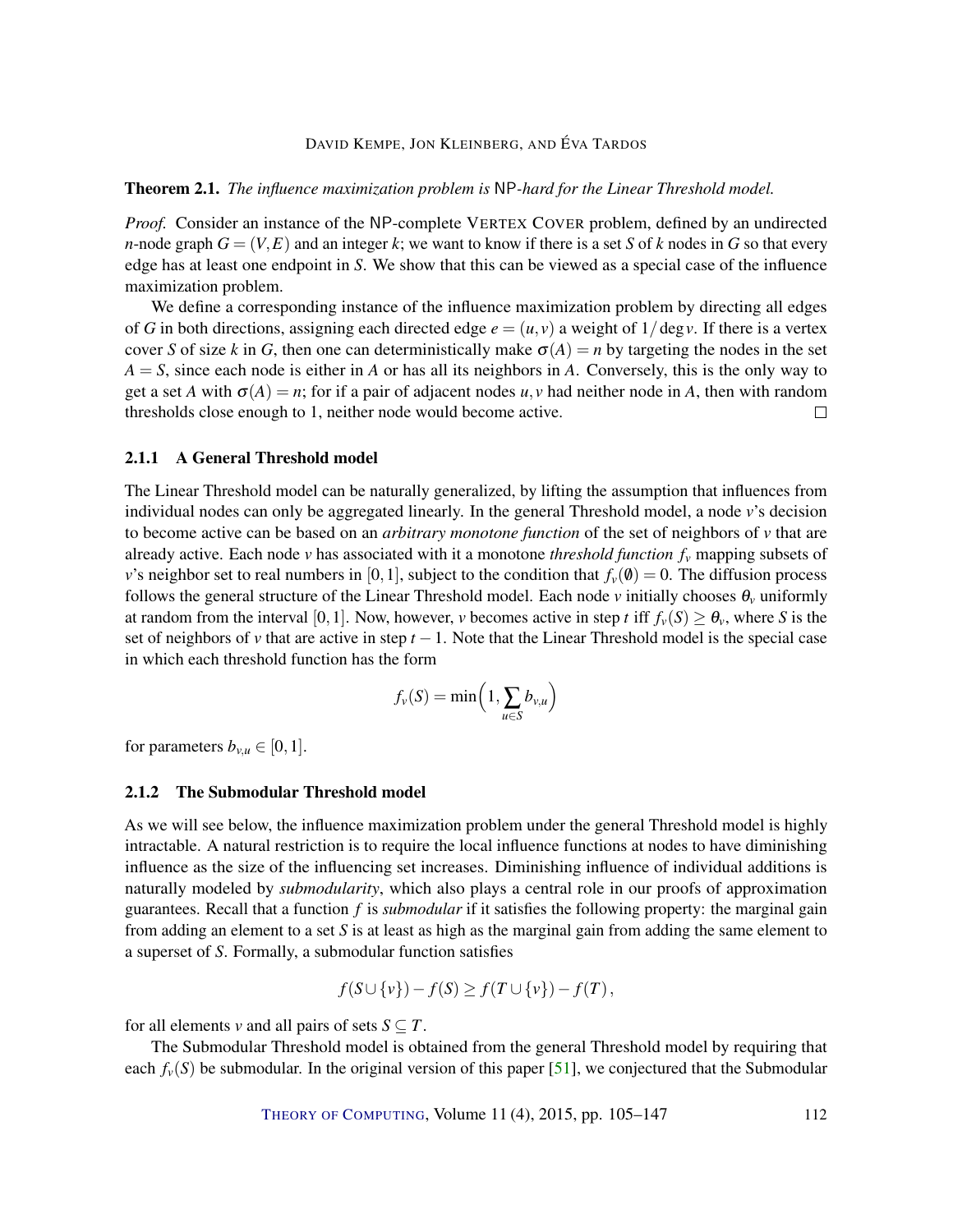<span id="page-8-1"></span>Threshold model would yield the same  $1 - 1/e$  approximation guarantee for the greedy hill-climbing algorithm as the Linear Threshold model. This conjecture has since been resolved positively by Mossel and Roch [\[62\]](#page-39-5).

# 2.2 The Cascade model

Based on work in interacting particle systems [\[28,](#page-36-5) [56\]](#page-38-2) from probability theory, we can also consider dynamic *cascade* models for diffusion processes. The conceptually simplest model of this type is what one could call the *Independent Cascade model*, investigated in the context of marketing by Goldenberg, Libai, and Muller [\[32,](#page-36-3) [33\]](#page-36-2). We again start with an initial set of active nodes *A*0, and the process unfolds in discrete steps according to the following randomized rule. When node  $\nu$  first becomes active in step  $t$ , it is given a single chance to activate each currently inactive neighbor *w*; it succeeds with a probability  $p_{v,w}$ —a parameter of the system—independently of the history thus far. (If *w* has multiple newly activated neighbors, their attempts are sequenced in an arbitrary order.) If *v* succeeds, then *w* will become active in step  $t + 1$ ; but whether or not *v* succeeds, it cannot make any further attempts to activate *w* in subsequent rounds. Again, the process runs until no more activations are possible.

For the Independent Cascade model, too, the problem of finding the best set to target is NP-hard. In fact, for this model, we can even prove an approximation hardness result.

<span id="page-8-0"></span>Theorem 2.2. *For the Independent Cascade model, it is* NP*-hard to approximate the most influential set to within better than a factor*  $1 - 1/e$ *.* 

*Proof.* Consider an instance of the MAXIMUM COVERAGE problem, defined by a collection of subsets  $S_1, S_2, \ldots, S_m$  of a ground set  $U = \{u_1, u_2, \ldots, u_n\}$ ; the goal is to select *k* of the subsets to maximize the size of their union. (We can assume that  $k < n < m$ .) We show that this can be viewed as a special case of the influence maximization problem.

We define a corresponding directed bipartite graph with  $m + n^2$  nodes: for each set  $S_i$ , there is a corresponding node *i*, and for each element  $u_j$ , there are *n* corresponding nodes  $j_1, \ldots, j_n$ . Whenever  $u_j \in S_i$ , there is a directed edge  $(i, j_\ell)$  with activation probability  $p_{i,j_\ell} = 1$  for all  $\ell = 1, \ldots, n$ .

If *X* is a set of *k* of the subsets  $S_i$ , and  $T \subseteq U$  the union of the elements covered by the  $S_i \in X$ , then choosing the *k* nodes corresponding to *X* will deterministically activate those nodes and the nodes corresponding to elements in *T*, for a total of  $k+n|T|$  active nodes.

Next, we consider the converse direction, and an initially active set *A*. Without loss of generality, the set  $A$  contains only nodes  $i$  corresponding to sets  $S_i$ ; otherwise, choosing any set covering element  $j$ would activate strictly more nodes. Now, let *X* be the set of sets  $S_i$  corresponding to the nodes in *A*, and *T* ⊆ *U* the set of elements covered by *X*. The number of activated nodes in the IC instance is  $k + n|T|$ .

In summary, we have shown that in the MAXIMUM COVERAGE instance, *r* nodes can be covered by *k* sets if and only if  $k + nr$  nodes can be activated by a size-*k* seed set in the IC instance. As  $k \leq n$ , we obtain (up to lower order terms) an approximation preserving reduction from MAXIMUM COVERAGE. Since MAXIMUM COVERAGE is known to be hard to approximate better than  $1-1/e$  [\[31\]](#page-36-11), we obtain the same approximation hardness for influence maximization.  $\Box$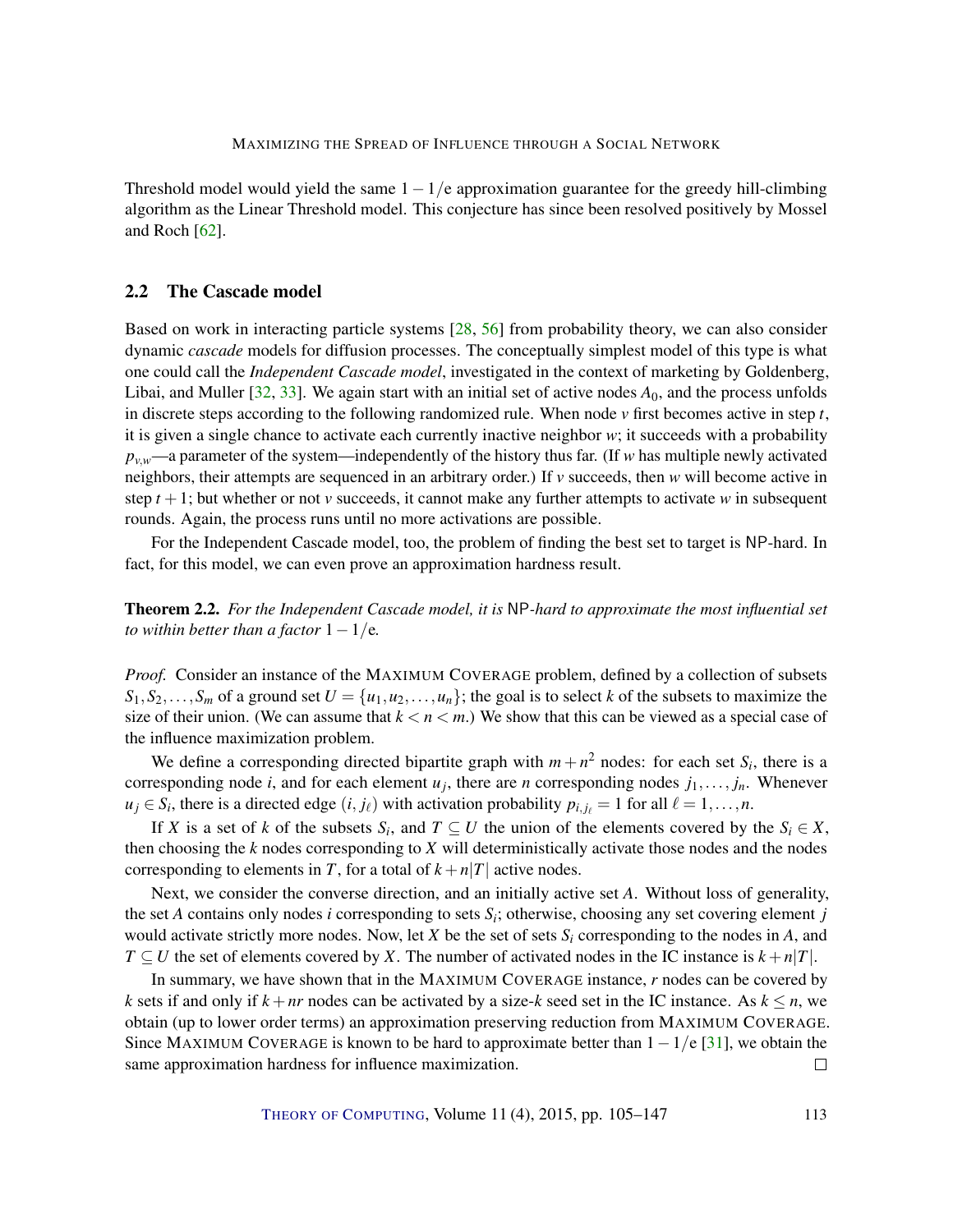#### 2.2.1 A General Cascade model

The Independent Cascade model, too, can be naturally generalized, by allowing the probability that *u* succeeds in activating a neighbor  $\nu$  to depend on the set of  $\nu$ 's neighbors that have already tried. Thus, we define an *incremental function*  $p_v(u, S) \in [0, 1]$ , where *S* is a subset of *v*'s neighbors, and  $u \notin S$ . A general cascade process works by analogy with the independent case: when *u* attempts to activate *v*, it succeeds with probability  $p_v(u, S)$ , where *S* is the set of neighbors that have *already* tried (and failed) to activate *v*. The Independent Cascade model is the special case where  $p_\nu(u, S)$  is a constant  $p_{u, \nu}$ , independent of *S*. We will only be interested in cascade models defined by incremental functions that are *order-independent* in the following sense: if neighbors  $u_1, u_2, \ldots, u_\ell$  try to activate *v*, then the probability that *v* is activated at the end of these  $\ell$  attempts does not depend on the order in which the attempts are made. More formally, let  $S = \{u_1, \ldots, u_{|S|}\}\$ , and  $\pi, \psi$  two arbitrary permutations of  $\{1, \ldots, |S|\}\$ . Then, we require that

$$
\prod_{i=1}^{|S|} (1 - p_{\nu}(u_{\pi(i)}, \{u_{\pi(1)}, u_{\pi(2)}, \ldots, u_{\pi(i-1)}\})) = \prod_{i=1}^{|S|} (1 - p_{\nu}(u_{\psi(i)}, \{u_{\psi(1)}, u_{\psi(2)}, \ldots, u_{\psi(i-1)}\})).
$$

Otherwise, even the definition of the outcome of the activation process would depend on the specific tie-breaking rules for multiple simultaneous activations.

#### <span id="page-9-0"></span>2.2.2 The Decreasing Cascade model

Much like the general Threshold model, the general Cascade model makes influence maximization highly intractable—indeed, we will show in [Section](#page-10-0) [3](#page-10-0) that the two general models are equivalent. However, as for the threshold model, a natural "diminishing returns" condition leads to a tractable model again.

In the *Decreasing Cascade model*, the probability of a node  $u$  influencing  $v$  is non-increasing as a function of the set of nodes that have previously tried to influence *v*. This means that  $p_v(u, S) \geq p_v(u, T)$ whenever  $S \subseteq T$ . We call this the *diminishing influence condition*. Notice that the Decreasing Cascade model is a generalization of the Independent Cascade model. (On the other hand, in [Section](#page-12-1) [3.1,](#page-12-1) we show that it is a special case of the Submodular Threshold model.)

Whenever the incremental functions satisfy the diminishing influence condition, we will be able to show that the greedy hill climbing algorithm is a  $1-1/e$  approximation. This is despite the fact that there are functions  $p_\nu(u, S)$  satisfying the diminishing influence condition which do not admit an equivalent formulation in terms of the Triggering Set model at the heart of most of our proofs.

#### <span id="page-9-1"></span>2.3 Node weights

The discussion so far has been treating all nodes as equal, in that the stated goal was to simply maximize the *number* of nodes that are eventually activated in expectation. The model is naturally extended by associating with each node *v* a non-negative *weight*  $\omega$ <sup>*v*</sup>, capturing how important it is that *v* be activated in the final outcome. (For instance, if we are marketing textbooks to college teachers, then the weight could be the number of students in the teacher's class, resulting in a larger or smaller number of sales.) If we let  $t$  be the time at which the diffusion process quiesces, we can define the weighted influence function  $\sigma_w(A) = \mathbb{E} \left[ \sum_{v \in A_t} \omega_v \right] = \sum_v \omega_v \cdot \text{Prob} \left[ v \text{ active at time of quiescence} \right]$ . The influence function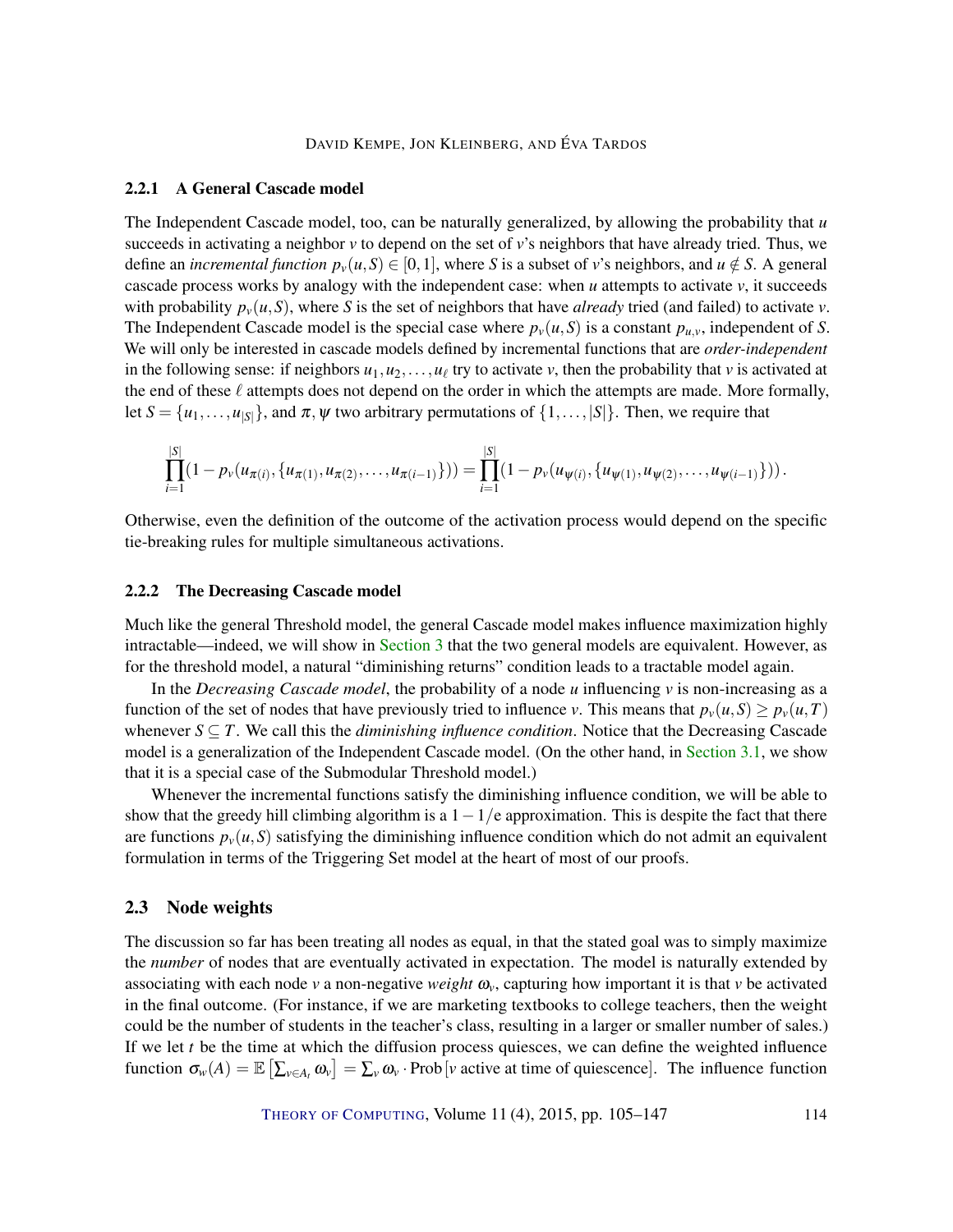defined previously is the special case obtained by setting  $\omega$ <sub>*v*</sub> = 1 for all nodes *v*. As we will see below, most results we obtain for the influence maximization problem carry over directly to the weighted version.

# <span id="page-10-0"></span>3 Equivalence of models and hardness

The Linear Threshold and Independent Cascade models are two specific, widely studied models for the diffusion of influence. Above, we proposed natural ways of generalizing the models. The goal of such generalizations is to prove approximation guarantees for a broader class of influence models, and to explore the limits of models in which strong approximation guarantees can be obtained. Perhaps somewhat surprisingly, the general Threshold model and the general Cascade model are in fact equivalent. Not only does this equivalence imply that both models can be considered "natural" descriptions of real-world processes, but the two different views of the same random process will also be a key ingredient in our proof of approximation guarantees in [Section](#page-18-0) [5.](#page-18-0)

We give an explicit method to convert between the two models. Given success probabilities  $p_v(u, S)$ , we define the activation functions

<span id="page-10-1"></span>
$$
f_{\nu}(S) = 1 - \prod_{i=1}^{r} (1 - p_{\nu}(u_i, S_i)),
$$
\n(3.1)

where  $S = \{u_1, u_2, \ldots, u_r\}$ , and  $S_i = \{u_1, \ldots, u_{i-1}\}$ . That  $f_v$  is well-defined follows from the orderindependence assumption on the  $p_v(u, S)$ . Conversely, given activation functions  $f_v$ , we define success probabilities

<span id="page-10-2"></span>
$$
p_{\nu}(u, S) = \frac{f_{\nu}(S \cup \{u\}) - f_{\nu}(S)}{1 - f_{\nu}(S)}.
$$
\n(3.2)

It is straightforward to verify that the activation functions defined via Equation  $(3.1)$  satisfy Equation  $(3.2)$ , and the success probabilities defined via Equation  $(3.2)$  satisfy Equation  $(3.1)$ . The equivalence of the models is then captured by the following lemma.

<span id="page-10-3"></span>**Lemma 3.1.** Assume that the success probabilities  $p_\nu(u, S)$  and activation functions  $f_\nu(S)$  satisfy Equa*tion* [\(3.2\)](#page-10-2)*. Then, for each node set T and each time t, the probability that exactly the nodes of set T are active at time t is the same under the order-independent cascade process with success probabilities*  $p_v(u, S)$  *and the general threshold process with activation functions*  $f_v(S)$ *.* 

*Proof.* We show, by induction, a slightly stronger statement: namely that for each time *t* and any pair  $(T, T')$ , the probability that exactly the nodes of *T* are active at time  $t - 1$ , and exactly those of *T*' are active at time  $t$ , is the same under both views. By summing over all sets  $T'$ , this clearly implies the lemma.

At time  $t = 0$ , the inductive claim holds trivially, as the probability is 1 for the pair  $(\emptyset, A_0)$  and 0 for all other pairs, for both processes. For the inductive step to time *t*, we first condition on the event that the nodes of *T* are active at time  $t - 1$ , and those of  $T'$  at time *t*.

Consider a node  $v \notin T'$ . Under the cascade process, *v* will become active at time  $t + 1$  with probability

$$
1-\prod_{i=1}^r\bigl(1-p_v(u_i,T\cup T'_i)\bigr)\,,
$$

THEORY OF C[OMPUTING](http://dx.doi.org/10.4086/toc), Volume 11 (4), 2015, pp. 105–147 115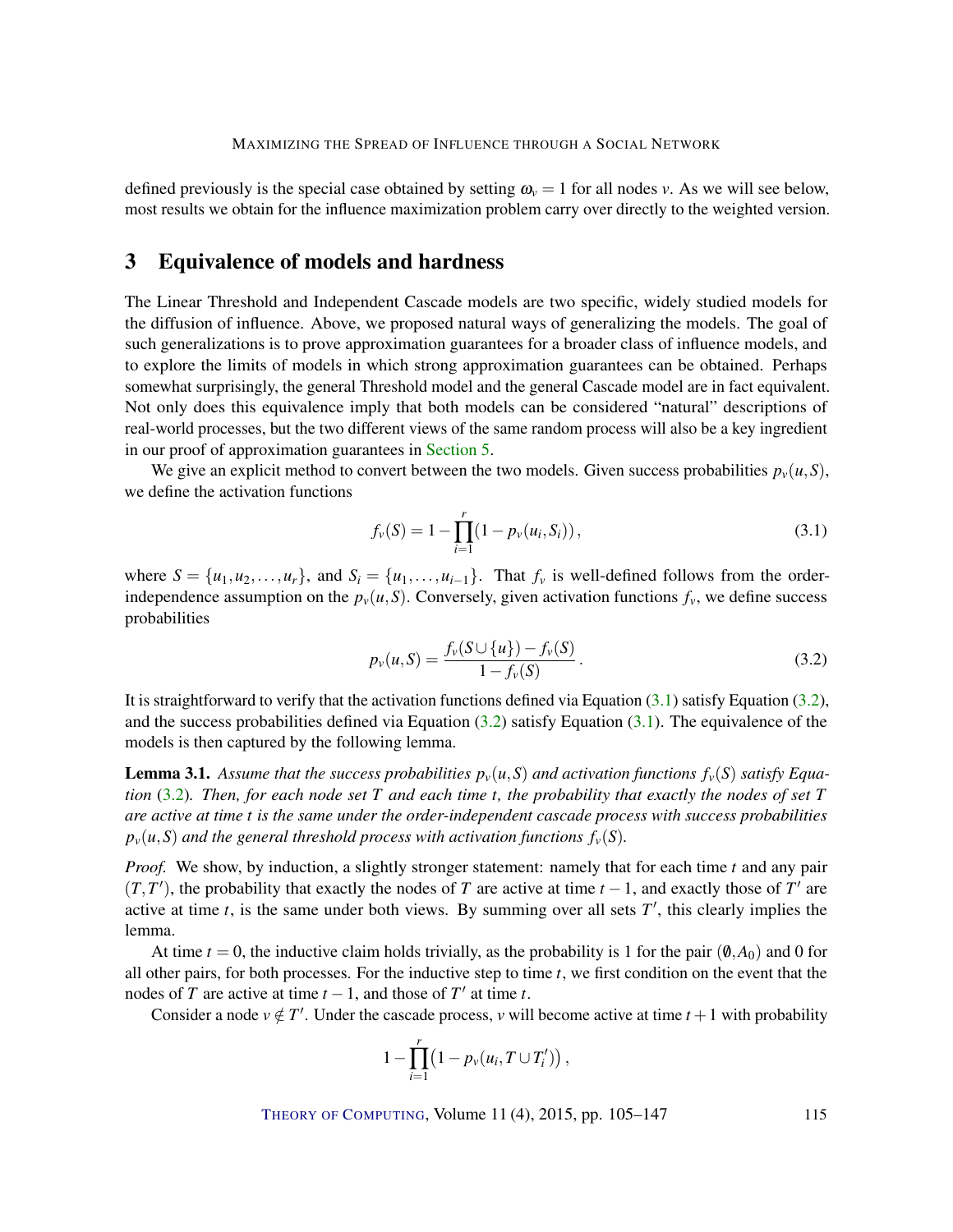where we write  $T' \setminus T = \{u_1, \ldots, u_r\}$  and  $T'_i = \{u_1, \ldots, u_{i-1}\}$ . Under the threshold process, node *v* becomes active at time  $t + 1$  iff  $f_\nu(T) < \theta_\nu \le f_\nu(T')$ . Because node  $\nu$  is not active at time  $t$ , and by the Principle of Deferred Decisions,  $\theta$ <sup>*v*</sup> is uniformly distributed in  $(f_\nu(T), 1]$  at time *t*, so the probability that *v* becomes active is

$$
\frac{f_{\nu}(T') - f_{\nu}(T)}{1 - f_{\nu}(T)}
$$

.

Substituting Equation [\(3.1\)](#page-10-1) for  $f_\nu(T)$  and  $f_\nu(T')$ , a simple calculation shows that

$$
\frac{f_{\nu}(T') - f_{\nu}(T)}{1 - f_{\nu}(T)} = 1 - \prod_{i=1}^{r} (1 - p_{\nu}(u_i, T \cup T'_i)).
$$

Thus, each individual node becomes active with the same probability under both processes. As both the thresholds  $\theta$ <sub>v</sub> and activation attempts are independent for distinct nodes, the probability for any set  $T''$ to be the set of active nodes at time  $t + 1$  is the same under both processes. Finally, as the probability distribution over active sets  $T''$  is the same conditioned on any pair  $(T, T')$  of previously active sets, the overall distribution over pairs  $(T', T'')$  is the same in both the cascade and threshold processes.  $\Box$ 

[Lemma](#page-10-3) [3.1](#page-10-3) shows that the general Threshold model is a non-trivial reparametrization of the general Cascade model.<sup>1</sup> In a natural way, it allows us to make all random choices at time 0, before the process starts. An alternate way of attempting to pre-flip all coins, for instance by providing a sequence of random numbers from [0,1] for use in deciding the success of activation attempts, would not preserve order-independence.

For our later proofs, it will be useful to allow delaying the activation of a node whose activation criterion has been met. We therefore generalize the Threshold and Cascade models as follows: each node *v* has a finite *waiting time* τ*v*, meaning that when *v*'s criterion for activation has been met at time *t* (i. e., an influence attempt was successful in the Cascade model, or  $f_v(S) \ge \theta_v$  in the Threshold model), *v* only becomes active at time  $t + \tau_v$ . Notice that when  $\tau_v = 0$  for all nodes, this is the original Threshold/Cascade model. The following lemma shows that delaying the activation of nodes does not change the eventual outcome under the general Threshold model. Because [Lemma](#page-10-3) [3.1](#page-10-3) can be extended straightforwardly to include delays in activation, we obtain the same result for the general Cascade model.

<span id="page-11-0"></span>**Lemma 3.2.** *Under the general Threshold model, the distribution*  $\varphi(A)$  *over active sets at the time of quiescence is the same regardless of the waiting times* τ*v. This even holds conditioned upon any random event* E*.*

*Proof.* We prove the stronger statement that for every choice of thresholds  $\theta$ <sub>*v*</sub>, and every vector  $\tau$  of waiting times  $\tau_v$ , the set  $S_{\tau}$  of nodes active at the time of quiescence is the same as the set  $S_0$  of nodes active at quiescence when all waiting times are 0. This will clearly imply the claim, by integrating over all thresholds that form the event  $\mathcal{E}$ . So from now on, fix the thresholds  $\theta_{\nu}$ .

Let  $A_{0,t}$  denote the set of nodes active at time *t* when all waiting times are 0, and  $A_{\tau,t}$  the set of nodes active at time *t* with waiting times  $\tau$ . A simple inductive proof using the monotonicity of the activation

<sup>&</sup>lt;sup>1</sup>Note, however that the Independent Cascade model and Linear Threshold model are different subclasses of this general model, and are not themselves reparametrizations of each other.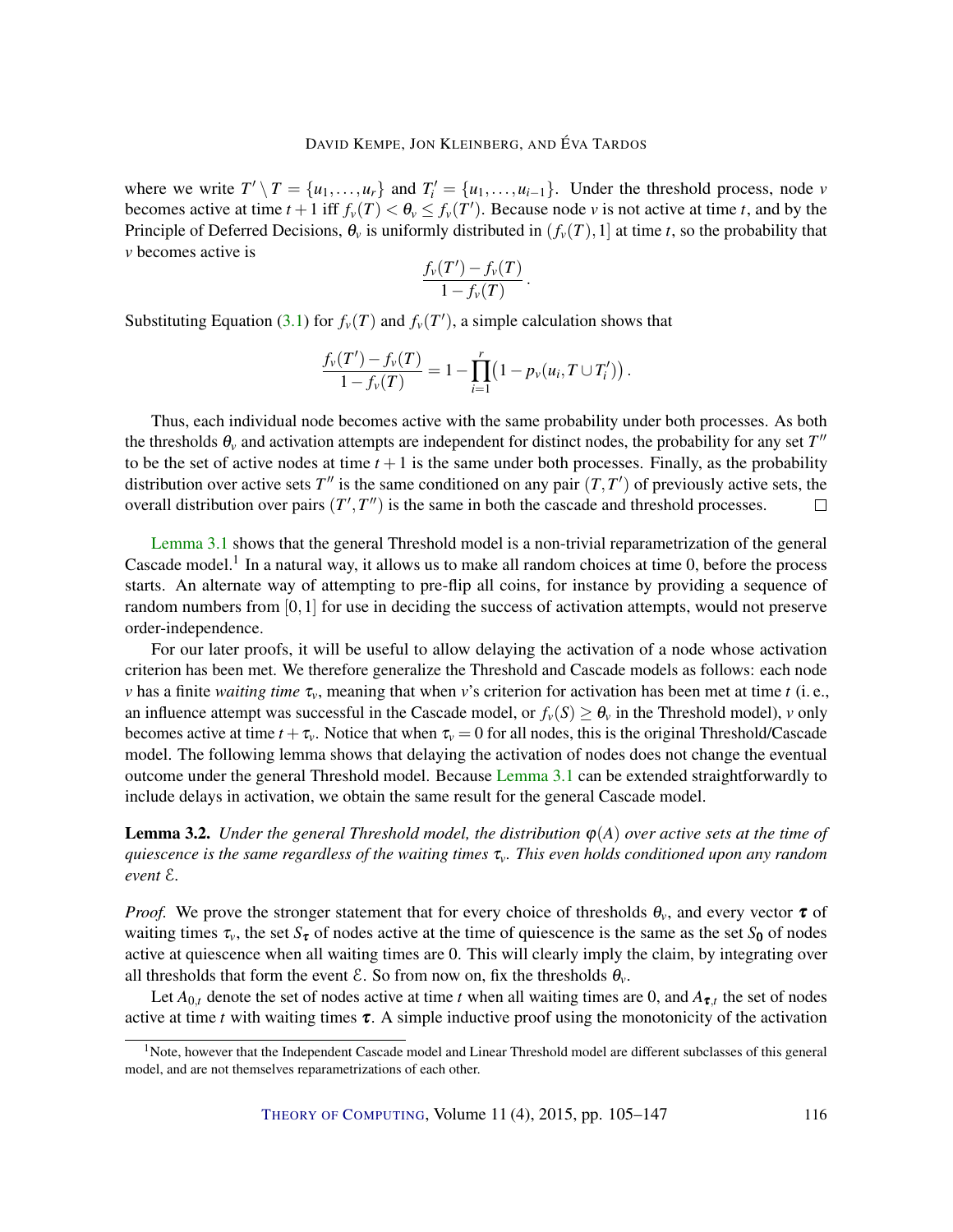functions  $f_v$  shows that  $A_{\tau,t} \subseteq A_{0,t}$  for all times *t*, which, by setting *t* to be the time of quiescence of the process with waiting times  $\tau$ , implies that  $S_{\tau} \subseteq S_0$ .

Assume now that  $S_t \neq S_0$ , and let  $T = S_0 \setminus S_t \neq \emptyset$ . Among the nodes in *T*, let *v* be one that was activated earliest in the process without waiting times, i.e.,  $T \cap A_{0,t} = \emptyset$ , and  $v \in T \cap A_{0,t+1}$  for some time *t*. Because *v* was activated, we know that  $\theta_v \leq f_v(A_{0,t})$ , and by definition of *v*, no previously active nodes are in *T*, i. e.,  $A_{0,t} \subseteq S_{\tau}$ . But then, the monotonicity of  $f_v$  implies that  $\theta_v \leq f_v(S_{\tau})$ , so *v* should be active in the process with waiting times  $\tau$ , a contradiction.  $\Box$ 

#### <span id="page-12-1"></span>3.1 Decreasing Cascade model and Submodular Threshold model

We use the insights of the preceding reduction to show that the Decreasing Cascade model is a special case of the Submodular Threshold model.

By [Lemma](#page-10-3) [3.1,](#page-10-3) the influence function defined via Equation  $(3.1)$  gives rise to an instance of the general Threshold model, and the success probabilities  $p_v(u, S)$  and activation functions  $f_v$  satisfy Equation [\(3.2\)](#page-10-2), i. e.,

$$
p_{\nu}(u, S) = \frac{f_{\nu}(S \cup \{u\}) - f_{\nu}(S)}{1 - f_{\nu}(S)}
$$

.

The condition that  $p_{\nu}(u, S) \geq p_{\nu}(u, T)$  whenever  $S \subseteq T$  now translates to

$$
\frac{f_v(S \cup \{u\}) - f_v(S)}{1 - f_v(S)} \geq \frac{f_v(T \cup \{u\}) - f_v(T)}{1 - f_v(T)},
$$

whenever  $S \subseteq T$  and  $u \notin T$ . This is in a sense a "normalized submodularity" property; it is stronger than submodularity, which would consist of the same inequality on just the numerators. (Note that by monotonicity of  $f_v$ , the denominator on the left is larger.) Hence, the Decreasing Cascade model is a special case of the Submodular Threshold model.

#### <span id="page-12-0"></span>3.2 Inapproximability results and discussion

The general model proposed above includes large families of instances for which the influence maximization problem is not tractable. Indeed, it may become NP-hard to approximate the optimization problem to within any non-trivial factor.

<span id="page-12-2"></span>Theorem 3.3. *In general, it is* NP*-hard to approximate the influence maximization problem to within a factor of*  $n^{1-\epsilon}$ *, for any*  $\epsilon > 0$ *.* 

*Proof.* To prove this result, we reduce from the SET COVER problem. We start with the construction from the proof of [Theorem](#page-8-0) [2.2;](#page-8-0) however, we do not need duplicates of the element nodes. Specifically, we let  $u_1, \ldots, u_n$  denote the nodes corresponding to the *n* elements; i.e.,  $u_i$  becomes active when at least one of the nodes corresponding to sets containing  $u_i$  is active. Next, for an arbitrarily large constant  $c$ , we add  $N = n^c$  more nodes  $x_1, \ldots, x_N$ ; each  $x_j$  is connected to all of the nodes  $u_i$ , and it becomes active only when *all* of the *u<sup>i</sup>* are.

If there are at most *k* sets that cover all elements, then activating the nodes corresponding to these *k* sets will activate all of the nodes  $u_i$ , and thus also all of the  $x_j$ . In total, at least  $N + n + k$  nodes will be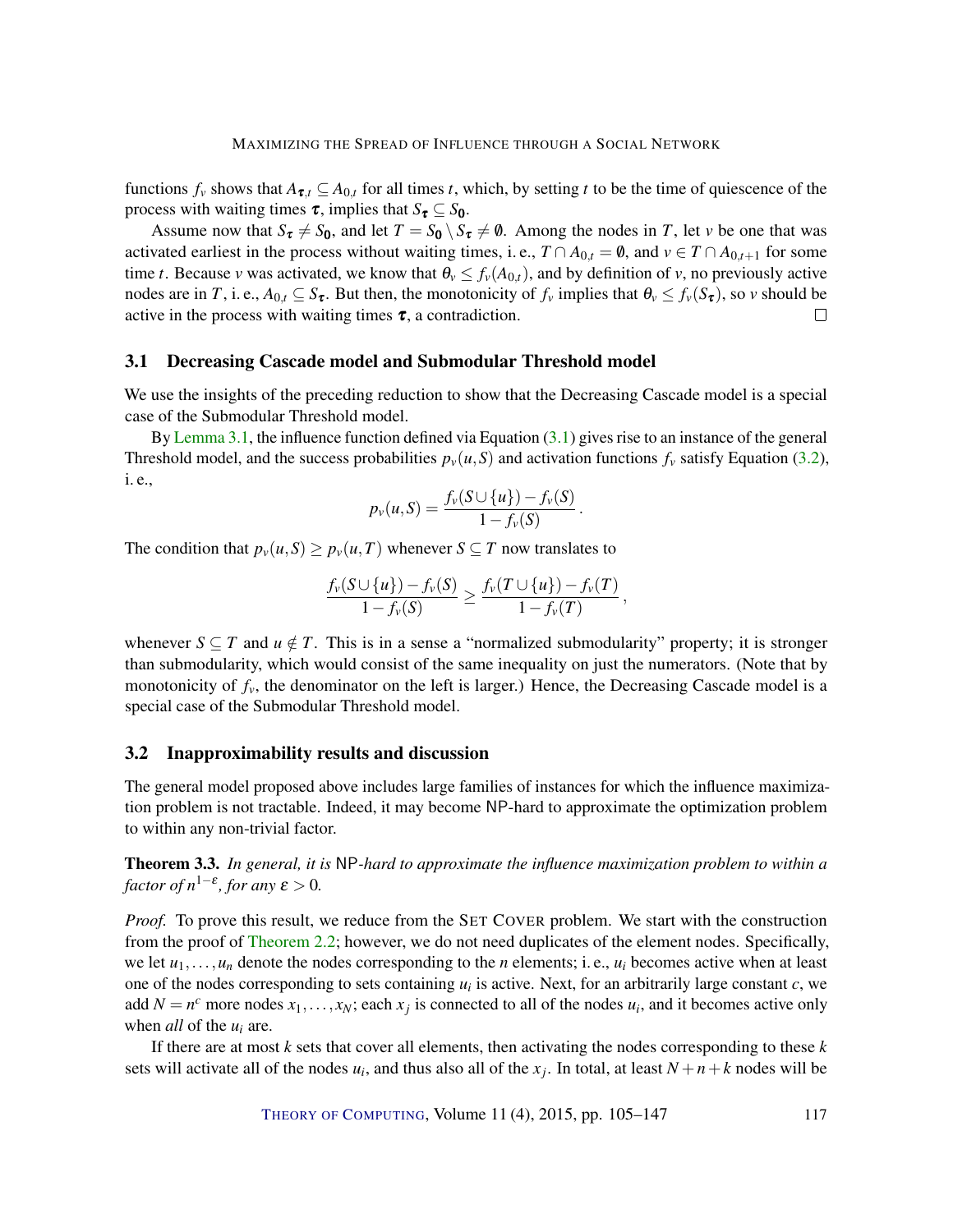<span id="page-13-1"></span>active. Conversely, assume that there is no set cover of size *k*, and consider a seed set *A*. Without loss of generality, *A* contains no node *u<sup>i</sup>* , since such a node can always be replaced with the node corresponding to any set containing element *i*, which will still result in activating *u<sup>i</sup>* , and possibly other nodes as well. Because there is no set cover of size  $k$ ,  $A$  cannot activate all of the  $u_i$ , and hence none of the  $x_j$  will become active (unless targeted). In particular, fewer than  $n+k$  nodes are active in the end. If an algorithm could approximate the problem within  $n^{1-\epsilon}$  for any  $\epsilon$ , it could distinguish between the cases where  $N + n + k$ nodes are active in the end, and where fewer than  $n+k$  are. But this would solve the underlying instance of SET COVER, and therefore is impossible assuming  $P \neq NP$ .  $\Box$ 

Note that our inapproximability result holds in a very simple model, in which each node is "hardwired" with a fixed threshold.<sup>2</sup> It is thus worth briefly considering the general issue of performance guarantees for algorithms under the above models. For both the Linear Threshold and the Independent Cascade models, the influence maximization problem is NP-complete, but, as we prove in the next section, it can be approximated well. In the linear model of Richardson and Domingos [\[68\]](#page-39-2), on the other hand, both the propagation of influence *as well as* the effect of the initial targeting are linear. Initial marketing decisions here are thus limited in their effect on node activations; each node's probability of activation is obtained as a linear combination of the effect of targeting and the effect of the neighbors. In this fully linear model, the influence can be maximized by solving a system of linear equations.

In contrast, generalizing [Theorem](#page-12-2) [3.3,](#page-12-2) we can show that general models like that of Domingos and Richardson [\[26\]](#page-36-1), and even simple models that build in a fixed threshold (like  $1/2$ ) at all nodes [\[9,](#page-35-11) [61,](#page-39-3) [67\]](#page-39-7), lead to influence maximization problems that cannot be approximated to within any non-trivial factor, assuming  $P \neq NP$ . Our analysis of approximability thus suggests a way of tracing out a more delicate boundary of tractability through the set of possible models, by helping to distinguish among those for which simple heuristics provide strong performance guarantees and those for which they can be arbitrarily far from optimal. This in turn can suggest the development of both more powerful algorithms, and the design of accurate models that simultaneously allow for tractable optimization.

# <span id="page-13-0"></span>4 Approximation algorithm and analysis

In this section, we describe and analyze the approximation algorithm for the influence maximization problem. Using approximation results for submodular functions, we will establish [Theorem](#page-2-0) [1.1,](#page-2-0) our main theorem.

The approximation algorithm we use and analyze is a simple greedy hill-climbing algorithm. Starting from the empty set, it repeatedly adds to *A* the node *x* maximizing the *marginal gain*  $\sigma(A \cup \{x\}) - \sigma(A)$ . Note that it is not clear how to evaluate  $\sigma(\cdot)$  exactly in polynomial time; indeed, subsequent to the initial publication of this work [\[51\]](#page-38-0), it has been proven that evaluating  $\sigma(A)$  is generally  $\#P$ -complete both for the Linear Threshold model [\[21\]](#page-36-9) and the Independent Cascade model [\[81\]](#page-40-2).

However, it is possible to obtain arbitrarily good approximations to  $\sigma(\cdot)$  in polynomial time, simply by simulating the random choices and diffusion process sufficiently many times. Because  $1 \le \sigma(A) \le n$ 

<sup>&</sup>lt;sup>2</sup>Chen [\[17\]](#page-35-12) showed, subsequent to the conference version of the present work, that with fixed node thresholds, the goal of minimizing the number of seed nodes required to reach all or a large fraction of the network, is hard to approximate within poly-logarithmic factors.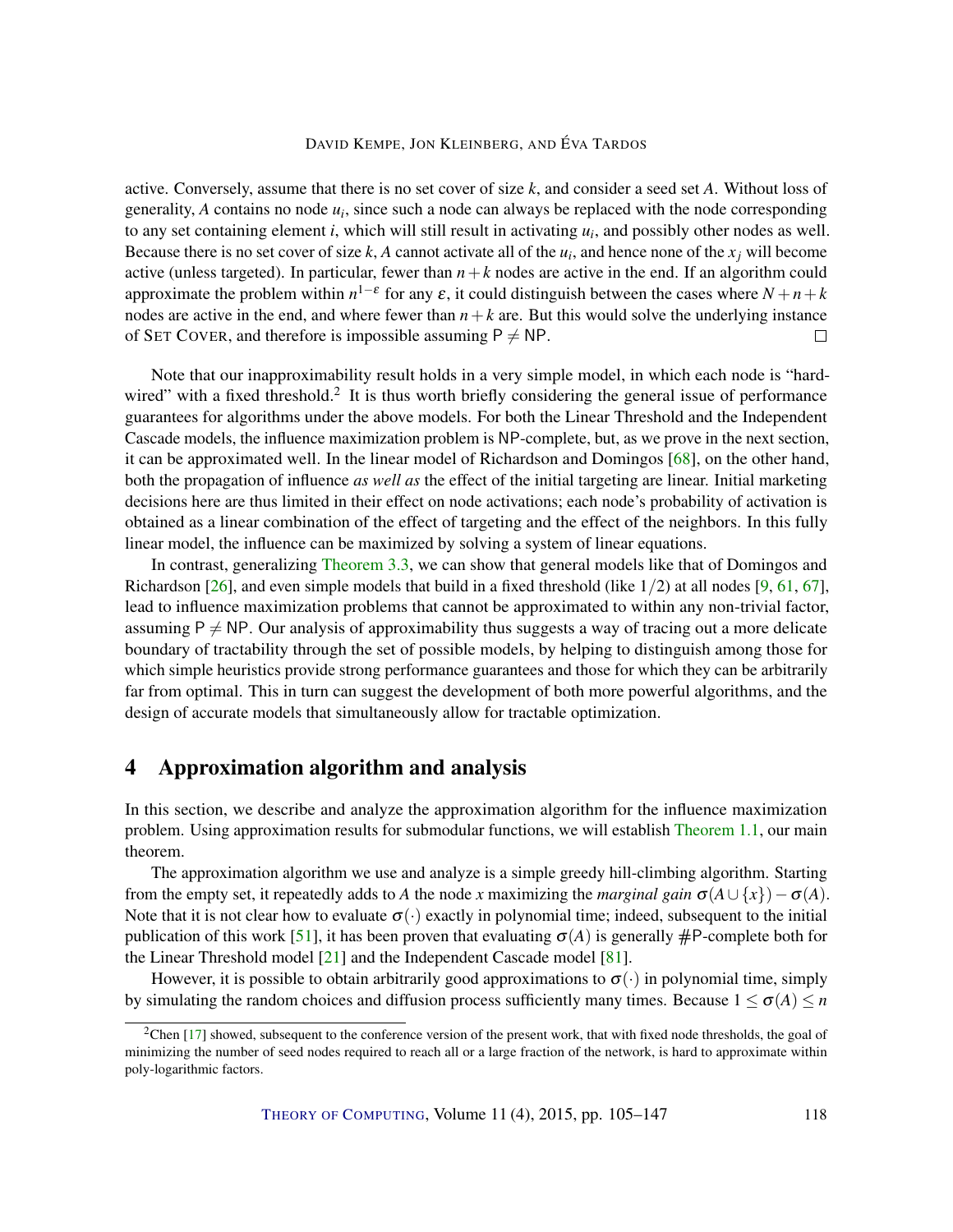<span id="page-14-0"></span>for all sets *A*, standard Chernoff–Hoeffding bounds (e. g., Theorem 2.3 from [\[60\]](#page-39-8)) imply the following proposition.<sup>3</sup>

Proposition 4.1. *If the diffusion process starting with A is simulated independently at least*

$$
\Omega\left(\frac{n^2}{\varepsilon^2}\ln(1/\delta)\right)
$$

*times, then the average number of activated nodes over these simulations is a*  $(1 \pm \varepsilon)$ -*approximation to*  $\sigma(A)$ *, with probability at least*  $1-\delta$ *.* 

*Proof.* Assume that the sampling process is repeated  $T = \Omega((n^2/\varepsilon^2) \ln(1/\delta))$  times, and let  $X_1, \ldots, X_T \in$ [0,1] be the *fraction* of nodes activated in each of the runs. The estimate of  $\sigma(A)$  is then

$$
\frac{n}{T} \cdot \sum_{i=1}^T X_i \, .
$$

Writing  $X := \sum_{i=1}^T X_i$ , the expectation of *X* is exactly  $(T/n) \cdot \sigma(A)$ , and standard bounds (e.g., Theorem 2.3 from [\[60\]](#page-39-8)) give that

$$
\text{Prob}\left[\left|X - \frac{T}{n} \cdot \sigma(A)\right| \geq T\gamma\right] \leq 2e^{-2T\gamma^2}.
$$

Substituting  $\gamma = (2\varepsilon/n)\sigma(A) \geq 2\varepsilon/n$  bounds the right-hand side by  $\delta$ .

We can now specify the greedy approximation algorithm formally as [Algorithm](#page-0-0) [1:](#page-0-0)

#### Algorithm 1 Greedy Approximation Algorithm

- 1: Start with  $A = \emptyset$ .
- 2: while  $|A| \le k$  do
- 3: For each node *x*, use repeated sampling to approximate  $\sigma(A \cup \{x\})$  to within  $(1 \pm \varepsilon)$  with probability  $1-\delta$ .
- 4: Add the node with largest estimate for  $\sigma(A \cup \{x\})$  to *A*.
- 5: end while
- 6: Output the set *A* of nodes.

To obtain good approximation guarantees for the influence maximization problem in a particular model of diffusion, we use a two-step strategy. First, we show that the influence function  $\sigma(\cdot)$  is a submodular function of the initial set of active nodes *A*. (Recall the definition of submodularity from [Section](#page-7-0) [2.1.2.](#page-7-0))

Once we have proved submodularity, we can apply the following theorem of Nemhauser, Wolsey and Fisher [\[24,](#page-36-6) [65\]](#page-39-4).

THEORY OF C[OMPUTING](http://dx.doi.org/10.4086/toc), Volume 11 (4), 2015, pp. 105–147 119

 $\Box$ 

<sup>&</sup>lt;sup>3</sup>The assumption that  $\sigma(A) \le n$  holds for the *unweighted model*. When there are nodes with very high (exponential in *n*) weight and very small influence probability leading to them, sampling may lead to very inaccurate results unless the number of samples is polynomially large in the weights, which is *pseudo-polynomial* in the input size. How well  $\sigma_{\omega}(A)$  can be approximated for an influence model with arbitrary node weights remains an interesting open question.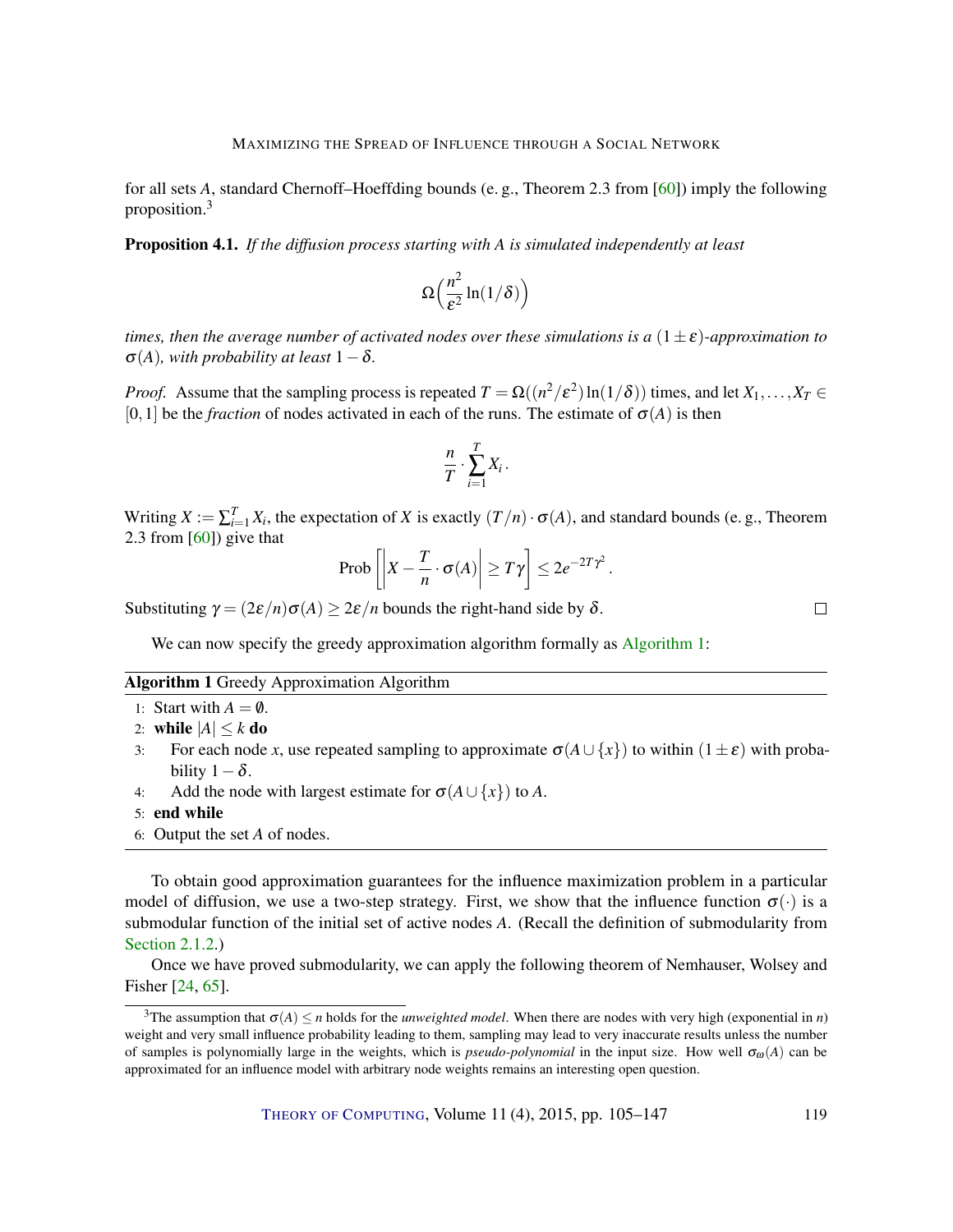<span id="page-15-3"></span><span id="page-15-0"></span>**Theorem 4.2** ( $[24, 65]$  $[24, 65]$  $[24, 65]$ ). Let  $\sigma(\cdot)$  be a non-negative monotone submodular function. Then the greedy *algorithm that (for k iterations) adds an element with the largest marginal increase in*  $\sigma(\cdot)$  *produces a k*-element set A such that  $\sigma(A) \geq (1-1/e) \cdot \max_{|B|=k} \sigma(B)$ .

Due to its generality, this result has found applications in a number of areas of discrete optimization (see, e. g., [\[44,](#page-37-6) [64\]](#page-39-9)). In particular, it has become a very popular technique for optimization with provable approximation guarantees since the original publication of the present article; see the survey by Krause and Golovin [\[54\]](#page-38-11) for a recent overview.

[Theorem](#page-15-0) [4.2](#page-15-0) assumes that the function  $\sigma(\cdot)$  to be optimized can be evaluated exactly at any point. As we argued above,  $\sigma(\cdot)$  can in general not be evaluated exactly in polynomial time. However, as shown above, by simulating the diffusion process and sampling the resulting active sets, we are able to obtain arbitrarily close approximations to  $\sigma(A)$ , with high probability. It is a fairly straightforward extension of [Theorem](#page-15-0) [4.2](#page-15-0) that by using  $(1 \pm \delta)$ -approximate values for the function to be optimized, we obtain a  $(1-1/e-\varepsilon)$ -approximation, where  $\varepsilon$  depends on  $\delta$  and goes to 0 as  $\delta \to 0$ . To finish the proof of [Theorem](#page-2-0) [1.1,](#page-2-0) it thus remains to show that the objective function  $\sigma(\cdot)$  is non-negative, monotone and submodular.

#### 4.1 The triggering set technique

Primarily for the purpose of analysis,<sup>4</sup> we define the following *Triggering model*:

<span id="page-15-1"></span>**Definition 4.3** (Triggering model). Each node *v* independently chooses a random "triggering set"  $T_v$ according to some distribution over subsets of its incoming neighbors. Initially, a set *A* is activated. Subsequently, an inactive node  $\nu$  becomes active in step  $t$  if it has a neighbor in its chosen triggering set  $T_v$  that is active in step  $t - 1$ .

Thus, compared to, say, the Threshold model, *v*'s threshold has been replaced by a latent subset *T<sup>v</sup>* of neighbors whose behavior *actually* affects  $\nu$ . It is useful to think of the triggering sets  $T_{\nu}$  in terms of "live" and "blocked" edges: if node *u* belongs to the triggering set  $T_v$  of *v*, then we declare the edge  $(u, v)$  to be live, and otherwise we declare it to be blocked. Since we are only interested in the node set active at the end of the process, [Definition](#page-15-1) [4.3](#page-15-1) is equivalent to stating that  $A_n$  is the set of nodes  $\nu$  such that  $\nu$  is reachable from *A* via a path consisting entirely of live edges.

The key fact about the Triggering model is that any of its instances will directly lead to a submodular influence function:

#### <span id="page-15-2"></span>Lemma 4.4. *In every instance of the Triggering model, the influence function* σ(·) *is submodular.*

*Proof.* For any outcome  $X = (T_v)_v$  of the choices of live and blocked edges, let  $\sigma_X(\cdot)$  denote the number of nodes reached with this particular outcome; note that  $\sigma_X(S)$  is a deterministic quantity. First, we claim that for each fixed outcome *X*, the function  $\sigma_X(\cdot)$  is submodular. To see this, let *S* and *T* be two sets of nodes such that  $S \subseteq T$ , and consider the quantity  $\sigma_X(S \cup \{v\}) - \sigma_X(S)$ . Let  $R(v, X)$  be the set of nodes that are reachable from *v* given the edge choices *X*. Then,  $\sigma_X(S \cup \{v\}) - \sigma_X(S)$  is the number of elements in  $R(v,X)$  that are not already in the union  $\bigcup_{u \in S} R(u,X)$ ; it is at least as large

<sup>&</sup>lt;sup>4</sup>The technique can also be helpful for evaluating the objective function  $\sigma(A)$  more efficiently.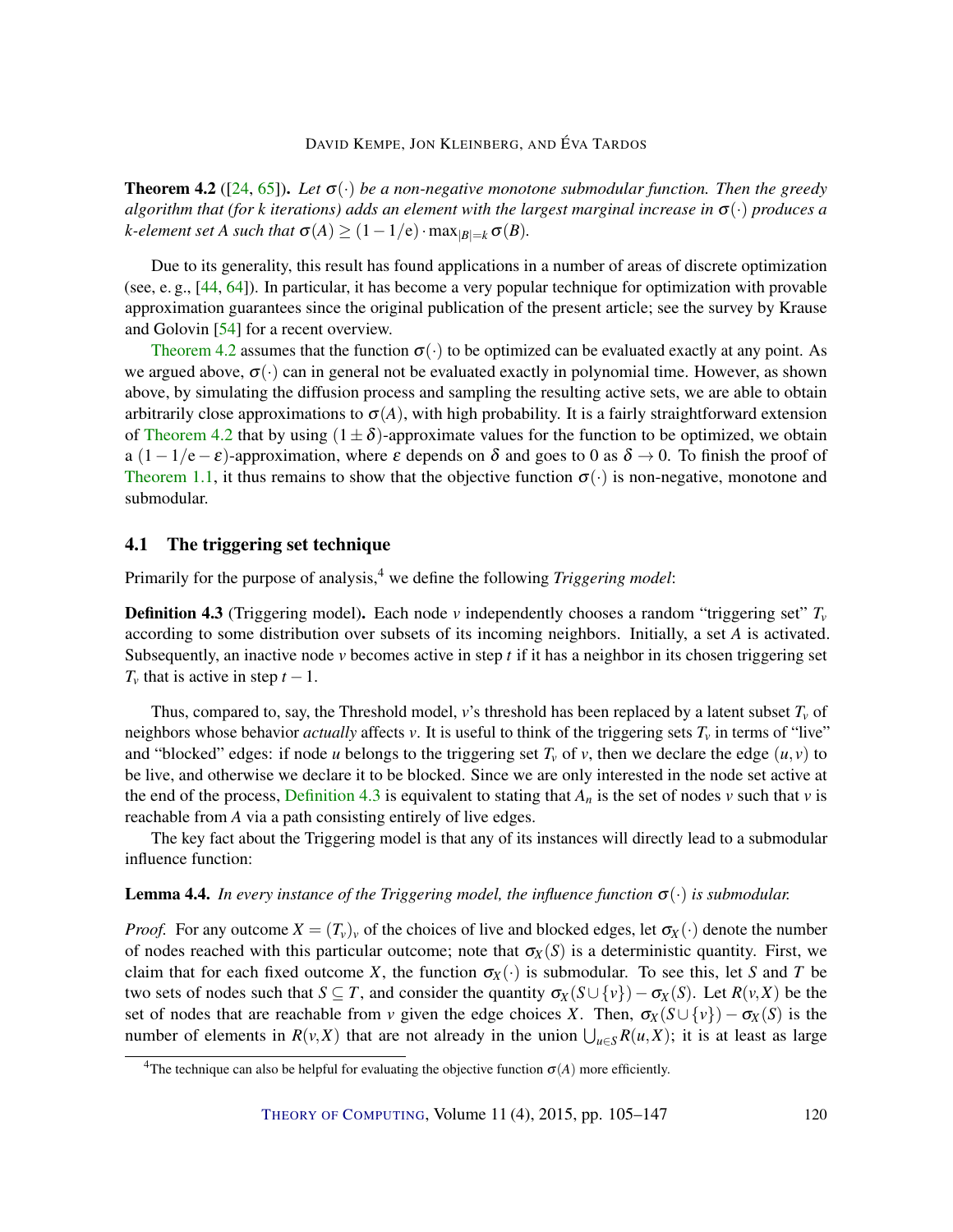as the number of elements in  $R(v,X)$  that are not in the (bigger) union  $\bigcup_{u \in T} R(u,X)$ . It follows that  $\sigma_X(S \cup \{v\}) - \sigma_X(S) \geq \sigma_X(T \cup \{v\}) - \sigma_X(T)$ , which is the defining inequality for submodularity.<sup>5</sup>

When we instead consider distributions over outcomes *X*, we can write

$$
\sigma(A) = \sum_{\text{outcomes } X} \text{Prob}[X] \cdot \sigma_X(A),
$$

since the expected number of nodes activated is just the weighted average over all outcomes. But a nonnegative linear combination of submodular functions is also submodular, and hence  $\sigma(\cdot)$  is submodular, which concludes the proof.  $\Box$ 

With [Lemma](#page-15-2) [4.4](#page-15-2) in hand, our strategy for establishing submodularity of the Independent Cascade and Linear Threshold models will be to exhibit instances of the Triggering model which have identical distributions over activated sets. We will also see other natural models that can be analyzed using this technique, but (in [Section](#page-18-0) [5\)](#page-18-0), we will see that for the Decreasing Cascade model, no equivalent instance of the Triggering model exists, even though the activation functions are submodular.

#### 4.2 Independent Cascade

In this section, we will establish the following theorem:

<span id="page-16-0"></span>Theorem 4.5. *For an arbitrary instance of the Independent Cascade model, the resulting influence function*  $\sigma(\cdot)$  *is submodular.* 

*Proof.* We establish this theorem by giving an equivalent instance of the Triggering model; the result then follows directly from [Lemma](#page-15-2) [4.4.](#page-15-2) To derive the Triggering model instance, consider a point in the cascade process when node *v* has just become active, and it attempts to activate its neighbor *w*, succeeding with probability  $p_{v,w}$ . We can view the outcome of this random event as being determined by flipping a coin of bias  $p_{v,w}$ . From the point of view of the process, it clearly does not matter whether the coin was flipped at the moment that *v* became active, or whether it was flipped at the very beginning of the whole process and is only being revealed now. Continuing this reasoning, we can in fact assume that for *each* pair of neighbors  $(v, w)$  in the graph, a coin of bias  $p_{v,w}$  is flipped at the very beginning of the process (independently of the coins for all other pairs of neighbors), and the result is stored so that it can be later checked *in the event* that *v* is activated while *w* is still inactive.

Thus, an equivalent view of the process is as follows: each edge  $(v, w)$  is present in the graph *G* of live edges independently with probability  $p_{v,w}$ , and absent otherwise. The preceding argument shows that conditioned on the outcome of the coin flips for each edge  $(v, w)$ , a node *u* is reachable from *A* in the resulting graph if and only if it is activated by the Independent Cascade process with the *same* coin flip outcomes. Since the outcomes are pointwise the same, the expected number (or weight) of nodes reachable from *A* in the Triggering model is the same as the expected number of nodes activated in the Independent Cascade model.  $\Box$ 

<sup>5</sup>Notice that the argument in this paragraph did not make use of the fact that each node contributed exactly 1 to the objective function. It therefore carries over verbatim to the weighted version with non-negative weights, establishing the same result.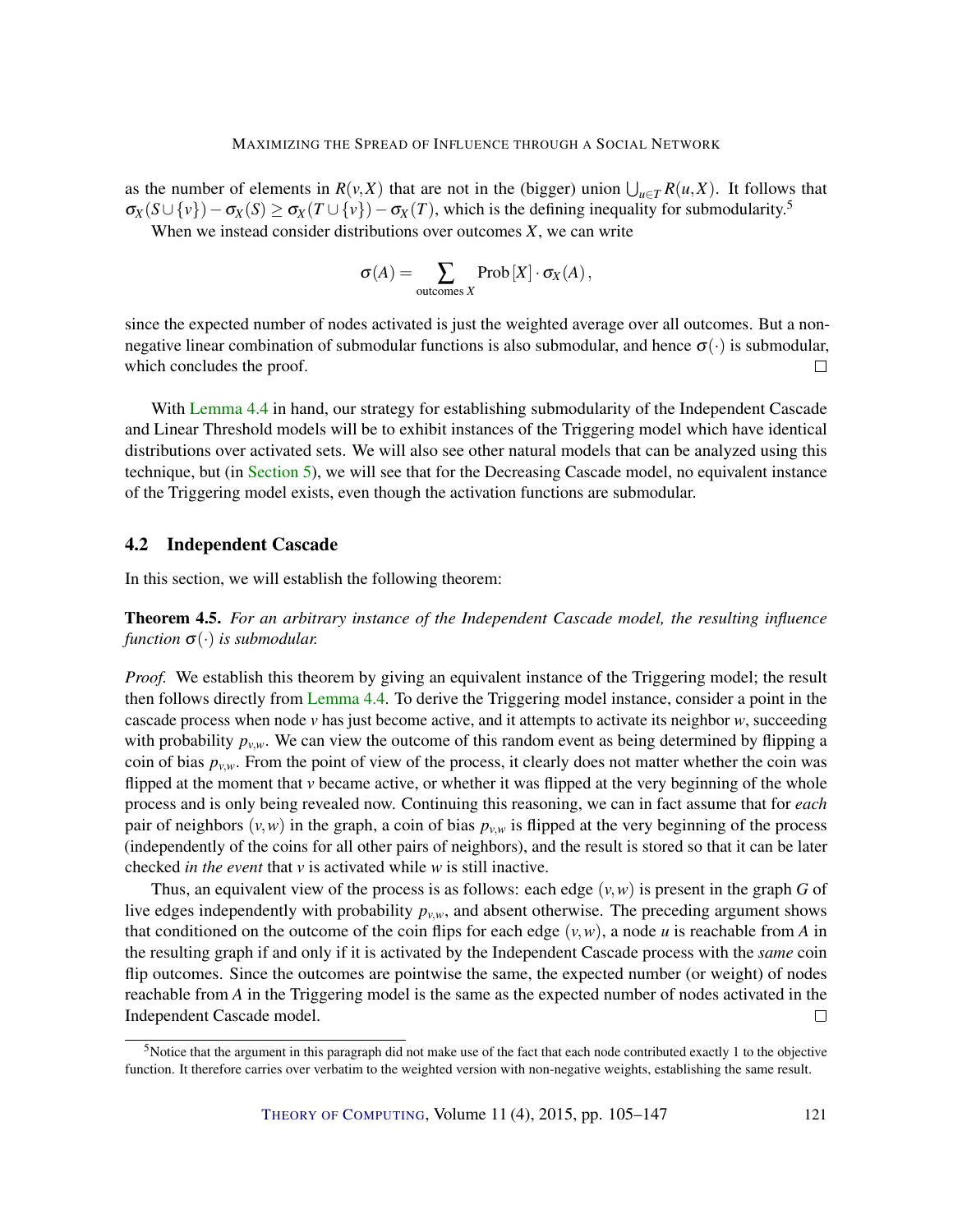## 4.3 Linear Threshold

We now prove an analogous result for the Linear Threshold model.

**Theorem 4.6.** For instances of the Linear Threshold model in which  $\sum_{w\cdot w\to v}b_{v,w}\leq 1$  for all nodes v, the *resulting influence function*  $\sigma(\cdot)$  *is submodular.* 

*Proof.* We again use [Lemma](#page-15-2) [4.4,](#page-15-2) exhibiting an equivalent instance of the Triggering model. In this case, the analysis is a bit more intricate than in the proof of [Theorem](#page-16-0) [4.5,](#page-16-0) because there is no clear "pointwise" equivalent process.

Recall that each node *v* has an influence weight  $b_{v,w} \ge 0$  from each of its neighbors *w*, and we are assuming that  $\sum_{w} b_{v,w} \leq 1$ . (We can extend the notation by writing  $b_{v,w} = 0$  when *w* is not a neighbor of *v*.) The equivalent instance of the Triggering model we analyze is the following: *v* picks at most one of its incoming edges at random, selecting the edge from *w* with probability  $b_{v,w}$  and selecting no edge with probability  $1-\sum_{w} b_{v,w}$ . Thus, each set  $T_v$  is either empty or contains exactly one edge. Note the contrast with the proof of [Theorem](#page-16-0) [4.5:](#page-16-0) there, we determined whether an edge was live independently of the decision for each other edge; here, we negatively correlate the decisions so that at most one live edge enters each node.

To show the equivalence of the models formally, we will establish that for any given targeted set *A*, the following two distributions over sets of nodes are the same:

- 1. The distribution over active sets obtained by running the Linear Threshold process to completion starting from *A*; and
- 2. The distribution over sets reachable from *A* via live-edge paths, under the random selection of live edges defined above.

To obtain some intuition, it is useful to first analyze the special case in which the underlying graph *G* is directed and acyclic. In this case, we can fix a topological ordering of the nodes  $v_1, v_2, \ldots, v_n$  (so that all edges go from earlier nodes to later nodes in the order), and build up the distribution of active sets by following this order. For each node  $v_i$ , suppose that we have already determined the distribution over active subsets of its neighbors. Then under the Linear Threshold process, the probability that  $v_i$ will become active, given that a subset  $S_i$  of its neighbors is active, is  $\sum_{w \in S_i} b_{v_i,w}$ . This is precisely the probability that the live incoming edge selected by  $v_i$  lies in  $S_i$ , and so inductively, we see that the two processes define the same distribution over active sets.

To prove the claim generally, consider a graph *G* that is not acyclic. It becomes trickier to show the equivalence, because there is no natural ordering of the nodes over which to perform induction. Instead, we argue by induction over the iterations of the Linear Threshold process. We define *A<sup>t</sup>* to be the set of active nodes at the end of iteration *t*, for  $t = 0, 1, 2, \ldots$  (Note that  $A_0$  is the set initially targeted.) If node *v* has not become active by the end of iteration *t*, then the probability that it becomes active in iteration *t* + 1 is equal to the probability that the influence weights in  $A_t \setminus A_{t-1}$  push it over its threshold, *given* that its threshold was not exceeded already; this probability is

$$
\frac{\sum_{u\in A_t\setminus A_{t-1}}b_{v,u}}{1-\sum_{u\in A_{t-1}}b_{v,u}}.
$$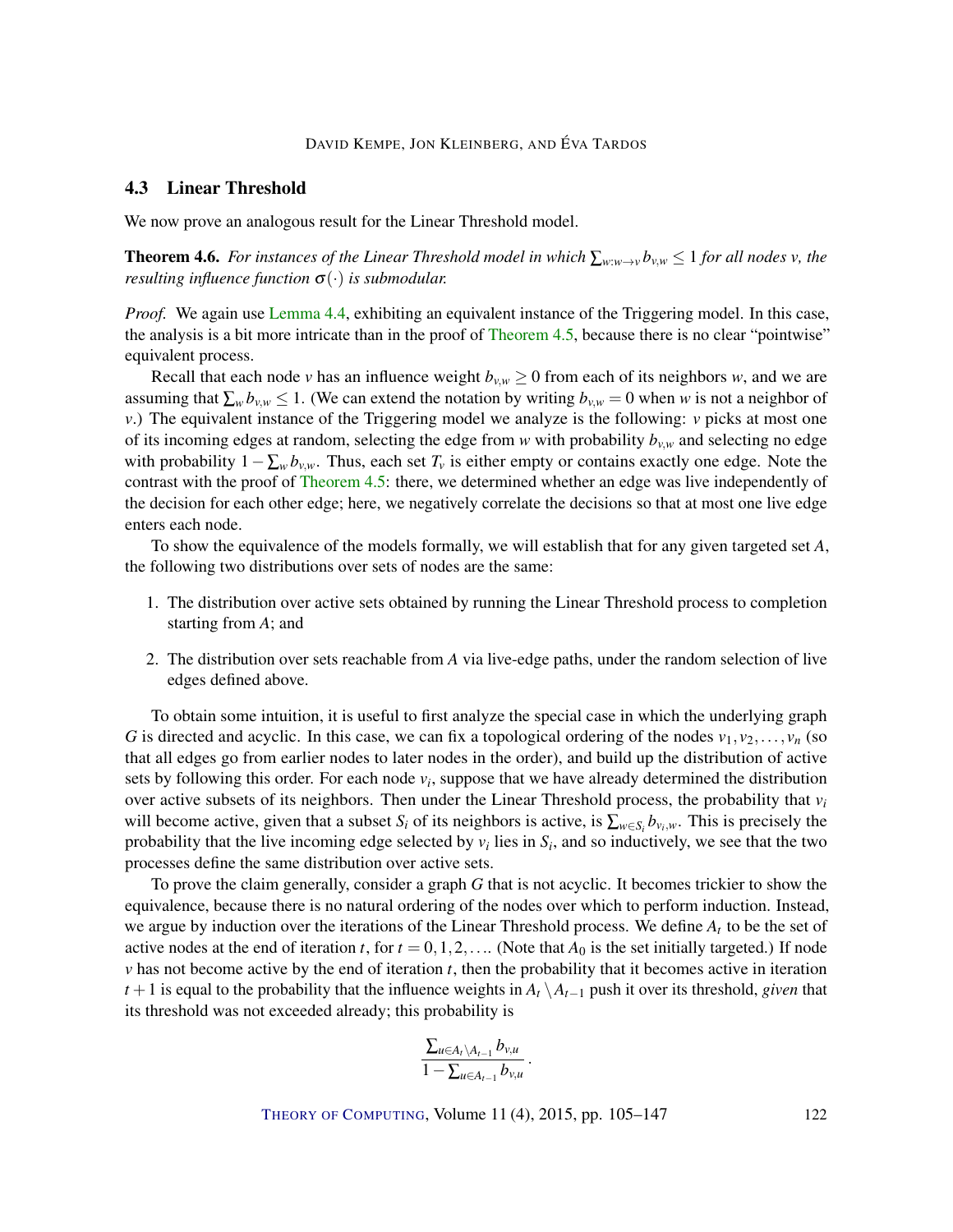<span id="page-18-1"></span>On the other hand, we can run the Triggering process by revealing the identities of the live edges gradually as follows. We start with the targeted set *A*. For each node *v* with at least one edge from the set *A*, we determine whether *v*'s live edge comes from *A*. If so, then *v* is reachable; but if not, we keep the source of *v*'s live edge unknown, subject to the condition that it comes from outside *A*. Having now exposed a new set of reachable nodes  $A'_1$  in the first stage, we proceed to identify further reachable nodes by performing the same process on edges from  $A'_1$ , and in this way produce sets  $A'_2, A'_3, \ldots$  If node *v* has not been determined to be reachable by the end of stage *t*, then the probability that it is determined to be reachable in stage  $t + 1$  is equal to the probability that its live edge comes from  $A_t \setminus A_{t-1}$ , given that its live edge has not come from any of the earlier sets. But this is

$$
\frac{\sum_{u\in A_t\setminus A_{t-1}}b_{v,u}}{1-\sum_{u\in A_{t-1}}b_{v,u}},
$$

which is the same as in the Linear Threshold process of the previous paragraph. Thus, by induction over these stages, we see that the Triggering process produces the same distribution over active sets as the Linear Threshold process.  $\Box$ 

Even when  $\sum_{w:w\to v} b_{v,w} > 1$  for some nodes *v*, the result of Mossel and Roch [\[62\]](#page-39-5) implies that the objective function  $\sigma(\cdot)$  is submodular, albeit not via a Triggering process proof. The reason is that the function

$$
f(S) = \min\left(1, \sum_{w \in S:w \to v} b_{v,w}\right)
$$

is submodular for every node *v*. Mossel and Roch proved as their main result that this is sufficient for  $\sigma(\cdot)$  to be submodular. Thus, we obtain submodularity for all instances of the Linear Threshold model.

#### 4.4 Other models

Beyond the Independent Cascade and Linear Threshold, there are other natural special cases of the Triggering model. One example is the "Only-Listen-Once" model. Here, each node *v* has a parameter  $p_v$  so that the first neighbor of *v* to be activated causes *v* to become active with probability  $p_v$ , and all subsequent attempts to activate *v* deterministically fail. (In other words, *v* only listens to the first neighbor that tries to activate it.) This process has an equivalent formulation in the Triggering Set model, with an edge distribution defined as follows: for any node  $v$ , the triggering set  $T_v$  is either the entire neighbor set of *v* (with probability  $p_v$ ) or the empty set.

As a result, the influence function in the Only-Listen-Once model is also submodular, and we can obtain a  $(1-1/e-\epsilon)$ -approximation here as well.

# <span id="page-18-0"></span>5 The Decreasing Cascade model

In this section, we investigate the Decreasing Cascade model (defined in [Section](#page-9-0) [2.2.2\)](#page-9-0) in detail. First, we show that the Decreasing Cascade model is *not* an instance of the Triggering model, implying that the Triggering Set technique cannot be used to establish the submodularity of the objective function in this case. Nonetheless, using a more involved coupling argument and the Principle of Deferred Decisions, we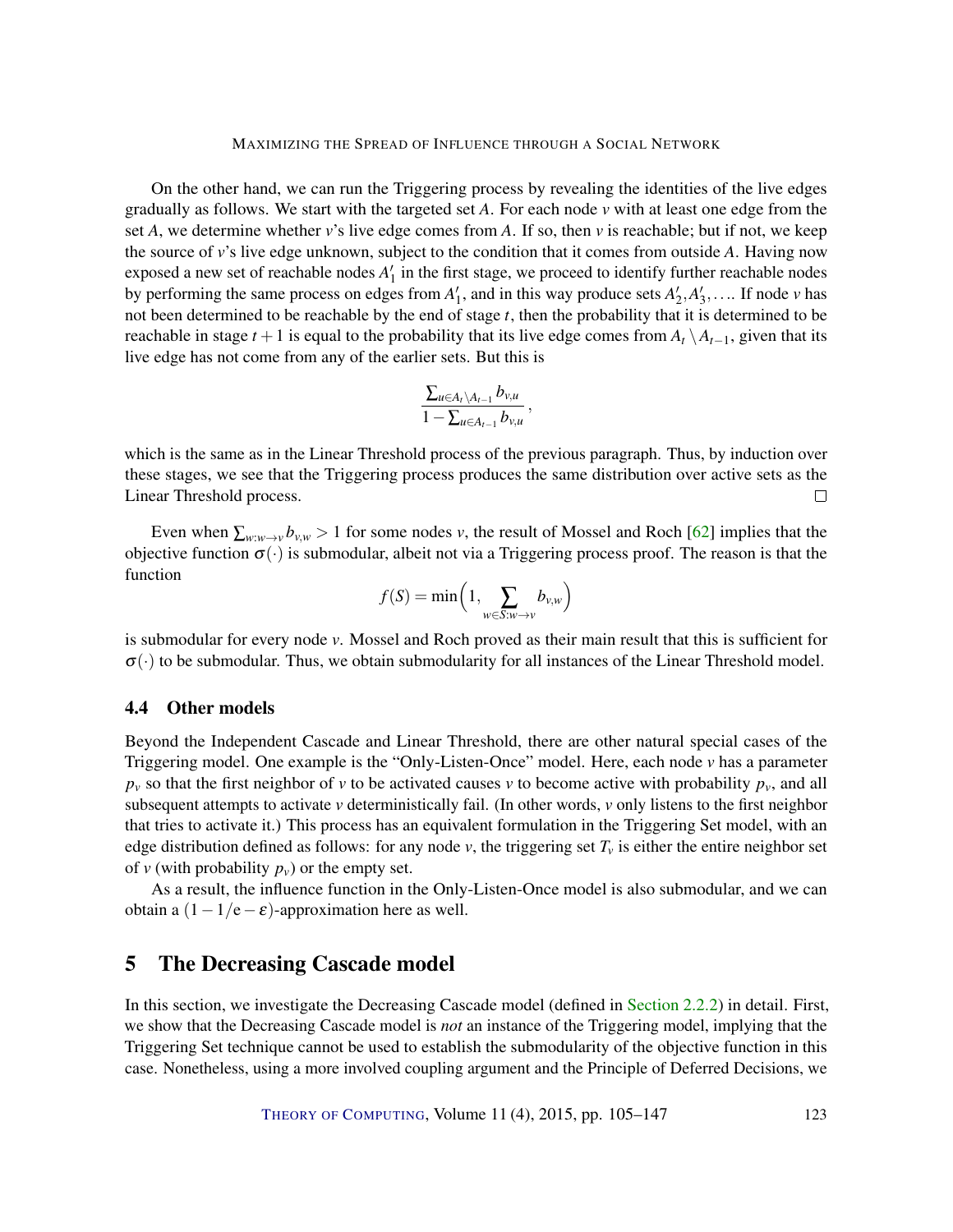<span id="page-19-0"></span>will be able to show that the objective function is in fact submodular, and hence, the  $1-1/e$  approximation guarantee of the greedy algorithm applies to the Decreasing Cascade model as well.

#### 5.1 Relationship to the Triggering Model

We first show an instance of the Decreasing Cascade model that is not equivalent to any instance of the Triggering model. This example shows that the Triggering Set Technique cannot be applied to show submodularity of the Decreasing Cascade model in general.

Our example has five nodes. Node *v* could potentially be influenced by four nodes  $u_1, \ldots, u_4$ . The first two nodes to try activating *v* have a probability of 1/2 each to succeed, whereas all subsequent attempts fail. The influences are thus  $p_v(u_i, S) = 1/2$  whenever  $|S| < 2$ , and  $p_v(u_i, S) = 0$  otherwise. Notice that this is indeed an instance of the Decreasing Cascade model, and order-independent.

Assume, for contradiction, that there is a distribution on graphs such that node *v* is reachable from a set *S* with the same probability that *S* will activate *v* in the Cascade model. For any set  $S \subseteq \{1,2,3,4\}$ , let *q*<sub>*S*</sub> denote the probability that in this distribution over graphs, exactly the edges from  $u_i$  to *v* for  $i \in S$  are present. Because with probability  $1/4$ , *v* does not become active even if all  $u_i$  are, we know that  $q_0 = 1/4$ . If  $u_1, u_2, u_3$  are active, then *v* is also active with probability  $3/4$ , so the edge  $(u_4, v)$  can never be present all by itself. (If it were, then the set  $\{u_1, u_2, u_3, u_4\}$  together would have higher probability of reaching *v* than the set  $\{u_1, u_2, u_3\}$ .) Thus, we have that  $q_{\{i\}} = 0$  for all *i*. The same argument shows that  $q_{\{i,j\}} = 0$ for all *i*, *j*.

Thus, the only non-empty edge sets with non-zero probabilities can be those of size three or four. If node  $u_1$  is the only active node, then *v* will become active with probability  $1/2$ , so the edge  $(u_1, v)$  is present with probability 1/2. Hence,

$$
q_{\{1,2,3\}}+q_{\{1,2,4\}}+q_{\{1,3,4\}}+q_{\{1,2,3,4\}}=\frac{1}{2},
$$

while

$$
q_{\{1,2,3\}}+q_{\{1,2,4\}}+q_{\{1,3,4\}}+q_{\{2,3,4\}}+q_{\{1,2,3,4\}}=1-q_0=\frac{3}{4}.
$$

Therefore,  $q_{\{2,3,4\}} = 1/4$ , and a similar argument for nodes  $u_2, u_3, u_4$  gives that  $q_s = 1/4$  for each set *S* of cardinality 3. But then, the total probability mass on edge sets is at least 5/4, as there are four such sets *S*, and the empty set also has probability 1/4. This is a contradiction, so there is no such distribution over graphs.

The example above raises the interesting question of which instances of the General Threshold or Cascade model are in fact instances of the Triggering model, for a suitably defined distribution over graphs. In other words, for which models does the Triggering Set technique imply submodularity? Subsequent to the publication of the conference versions of the present work, a complete characterization of such models was provided by Salek et al. [\[73\]](#page-40-9): an instance of the general threshold model has an equivalent Triggering model formulation if and only if each node's activation function *f<sup>v</sup>* has discrete derivatives of alternating signs. More specifically, the derivative of a set function *g* with respect to an element *v* is defined as  $g_v(S) = g(S \cup \{v\}) - g(S)$ ; higher derivatives are defined as derivatives of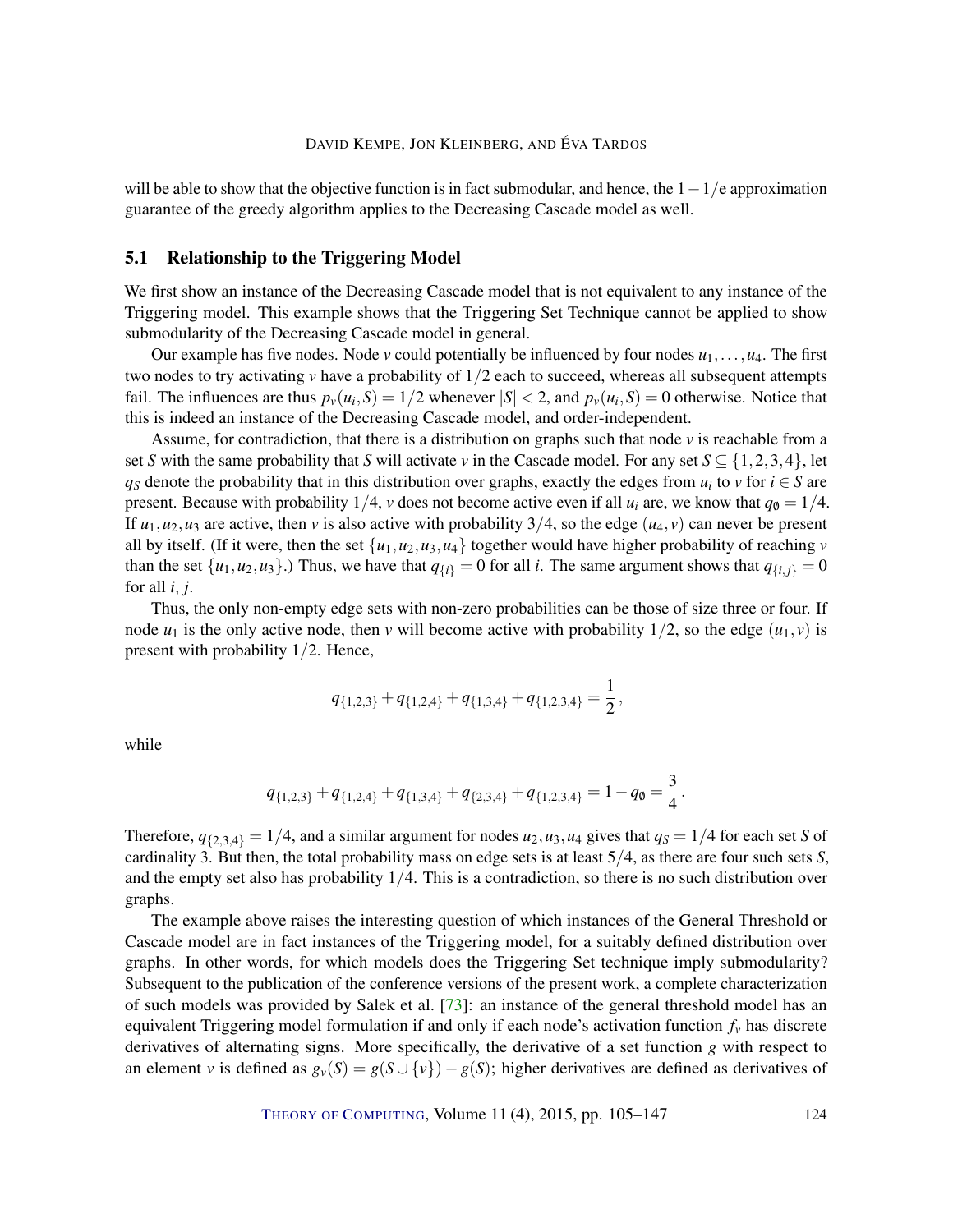derivatives. The precise necessary and sufficient condition for the Triggering model is then that all functions  $f_\nu$  be non-negative and decreasing, all even derivatives be non-positive, and all odd derivatives be non-negative.

#### 5.2 Proof of submodularity

We now establish the following theorem:

<span id="page-20-0"></span>**Theorem 5.1.** *If all influence functions*  $p_u(v, S)$  *are non-increasing in S, then*  $\sigma(\cdot)$  *is monotone and submodular.*

*Proof.* The monotonicity is an immediate consequence of [Lemma](#page-21-1) [5.2](#page-21-1) below, applied with  $V = V'$  and  $p'_v(u, S) = p_v(u, S)$  for all *S*, *v*, *u*. So we focus on submodularity for the remainder of the proof. We have to show that, whenever  $A \subseteq A'$ , we have  $\sigma(A \cup \{x\}) - \sigma(A) \ge \sigma(A' \cup \{x\}) - \sigma(A')$ , for any node  $x \notin A'$ .

The basic idea of the proof is to characterize  $\sigma(A \cup \{x\}) - \sigma(A)$  in terms of a *residual process* which targets only the node *x*, and has appropriately modified success probabilities (similarly for  $\sigma(A' \cup \{x\})$  –  $\sigma(A')$ ). Let  $\varphi(A)$  denote the *set* of nodes active at the time of quiescence (a random variable). To show that the residual processes indeed have the same distributions over final active sets  $\varphi({x})$  as the original processes, we use [Lemma](#page-11-0) [3.2.](#page-11-0)

Given a node set *B*, we define the *residual process* on the set  $V \setminus B$ : the success probabilities are

$$
p_{\nu}^{(B)}(u,S) := p_{\nu}(u,S \cup B),
$$

and the only node targeted is *x*, targeted at time 1. Let  $\Delta_B(x)$  denote the set of nodes active at the time of quiescence of the residual process; notice that this is a random variable. We claim that, conditioned on the event that  $[\varphi(A) = B]$ , the variable  $\Delta_B(x)$  has the same distribution as the variable  $\varphi(A \cup \{x\}) \setminus \varphi(A)$ .

In order to prove this fact, we focus on the threshold interpretation of the process, and assign node *x* a waiting time of  $\tau_x = n+1$ . By [Lemma](#page-11-0) [3.2,](#page-11-0) this view does not change the distribution of  $\varphi(A \cup \{x\}) \setminus \varphi(A)$ . Then, x is the only node at time  $n+1$  which has not exhausted its activation attempts; by the conditioning, the other active nodes (which have exhausted their activation attempts) are those from *B*. This implies that only nodes from *V*  $\setminus$  *B* will make activation attempts after time *n* + 1. By using the same order of activation attempts, and the same coin flips for each pair  $u, v \in V \setminus B$ , a simple inductive proof on the time *t* shows that the set *S* of nodes is active in the residual process at time *t* if and only if the set *S*∪*B* is active in the original process at time  $n+t$ . In particular, this shows that the two random variables have the same distributions.

Having shown this equivalence, we want to compare the expected sizes of  $\Delta_B(x)$  and  $\Delta_{B'}(x)$ , when  $B \subseteq B'$ . We write

$$
\sigma_B(x) = \mathbb{E}\left[|\Delta_B(x)|\right] \quad \text{as well as} \quad \sigma_{B'}(x) = \mathbb{E}\left[|\Delta_{B'}(x)|\right].
$$

First off, notice that the node set  $V \setminus B$  of the former process is a superset of  $V \setminus B'$ . Furthermore, for all nodes *u*, *v* and node sets *S*, the decreasing cascade condition implies that

$$
p_{\nu}^{(B)}(u,S) = p_{\nu}(u,S \cup B) \ge p_{\nu}(u,S \cup B') = p_{\nu}^{(B')}(u,S).
$$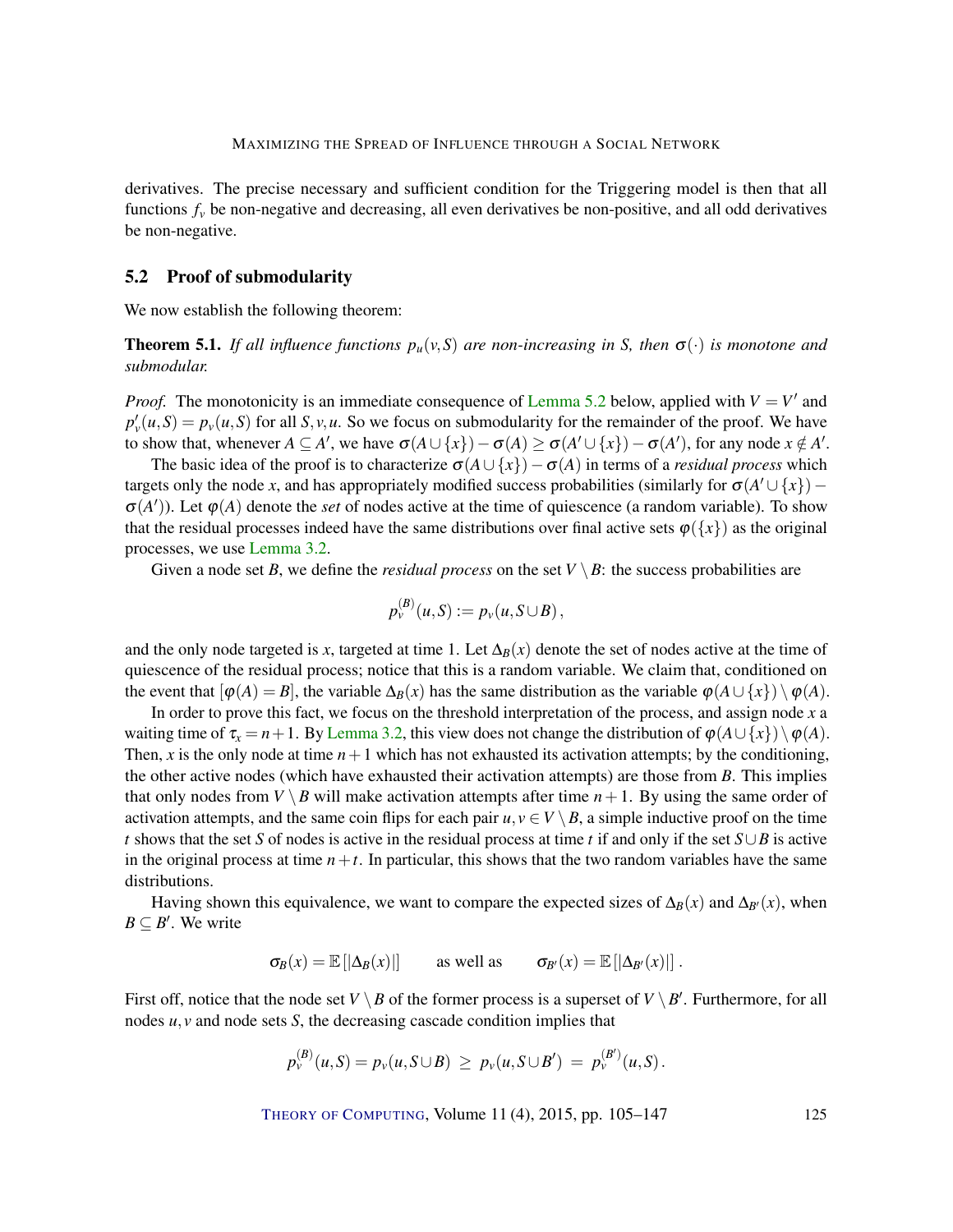<span id="page-21-3"></span>[Lemma](#page-21-1) [5.2](#page-21-1) below proves the intuitively obvious fact that the combination of a larger ground set of nodes and larger success probabilities results in a larger set of activated nodes, i. e.,

<span id="page-21-2"></span>
$$
\sigma_x(B) \geq \sigma_x(B'). \tag{5.1}
$$

Finally, we can rewrite the expected number of active nodes as

$$
\sigma(A \cup \{x\}) - \sigma(A) = \sum_{B} \sigma_{x}(B) \cdot \text{Prob} \left[\varphi(A) = B\right]
$$
  
\n
$$
= \sum_{B} \sum_{B' \supseteq B} \sigma_{x}(B) \cdot \text{Prob} \left[\varphi(A) = B, \varphi(A') = B'\right]
$$
  
\n
$$
\geq \sum_{B} \sum_{B' \supseteq B} \sigma_{x}(B') \cdot \text{Prob} \left[\varphi(A) = B, \varphi(A') = B'\right]
$$
  
\n
$$
= \sum_{B'} \sigma_{x}(B') \cdot \text{Prob} \left[\varphi(A') = B'\right]
$$
  
\n
$$
= \sigma(A' \cup \{x\}) - \sigma(A').
$$

The inequality followed by applying Inequality [\(5.1\)](#page-21-2) under the sum. In both of the steps surrounding the inequality, we used that  $Prob[\varphi(A) = B, \varphi(A') = B'] = 0$  whenever  $B \not\subseteq B'$ , by the monotonicity of the cascade process. This completes the proof of submodularity.<sup>6</sup>  $\Box$ 

<span id="page-21-1"></span>**Lemma 5.2.** Let  $V' \subseteq V$ , and assume that  $p'_v(u, S) \leq p_v(u, S)$  for all nodes  $u, v \in V$  and all sets S. If  $A' \subseteq A$  are the targeted sets for cascade processes on  $V'$  and  $V$ , then the expected size of the active set at *the end of the process on V is no smaller than the corresponding expected size for the process on*  $V'$ *.* 

*Proof.* This claim is most easily seen in the threshold view of the process. Equation [\(3.1\)](#page-10-1) shows that the activation functions  $f'_v$ ,  $f_v$  corresponding to the success probabilities  $p'_v(u, S)$  and  $p_v(u, S)$  satisfy  $f'_v(S) \le f_v(S)$ , for all nodes *v* and sets *S*. Then, for any fixed thresholds  $\theta_v$ , a simple inductive proof on time steps *t* shows that the set of active nodes in the former process (with functions  $f'_v$ ) is always a subset of the set of active notes in the latter one (with functions  $f<sub>v</sub>$ ). Since the inequality thus holds for every point of the probability space, it holds in expectation.  $\Box$ 

We remark here again that subsequent to the original publication of our work, a stronger version of [Theorem](#page-20-0) [5.1](#page-20-0) was established by Mossel and Roch [\[62\]](#page-39-5), who showed that in the general Threshold model, whenever the activation functions  $f_v(\cdot)$  are monotone and submodular, so is  $\sigma(\cdot)$ . As we showed in [Section](#page-12-1) [3.1](#page-12-1) that the Decreasing Cascade model is equivalent to a (special case of the) Threshold model with submodular activation functions, the theorem of [\[62\]](#page-39-5) implies [Theorem](#page-20-0) [5.1.](#page-20-0)

# <span id="page-21-0"></span>6 Non-progressive processes

We have thus far been concerned with the *progressive* case, in which nodes only go from inactivity to activity, but not vice versa. When considering the *non-progressive* case, in which nodes can switch in

 ${}^{6}$ In fact, [Lemma](#page-21-1) [5.2](#page-21-1) shows a stronger result: pointwise over random choices, the activated set under *B* is a superset of the one under *B'*. Using this fact in the preceding calculations shows that submodularity also holds with non-negative node weights, as we established earlier using the Triggering Set technique for the Independent Cascade and Linear Threshold models.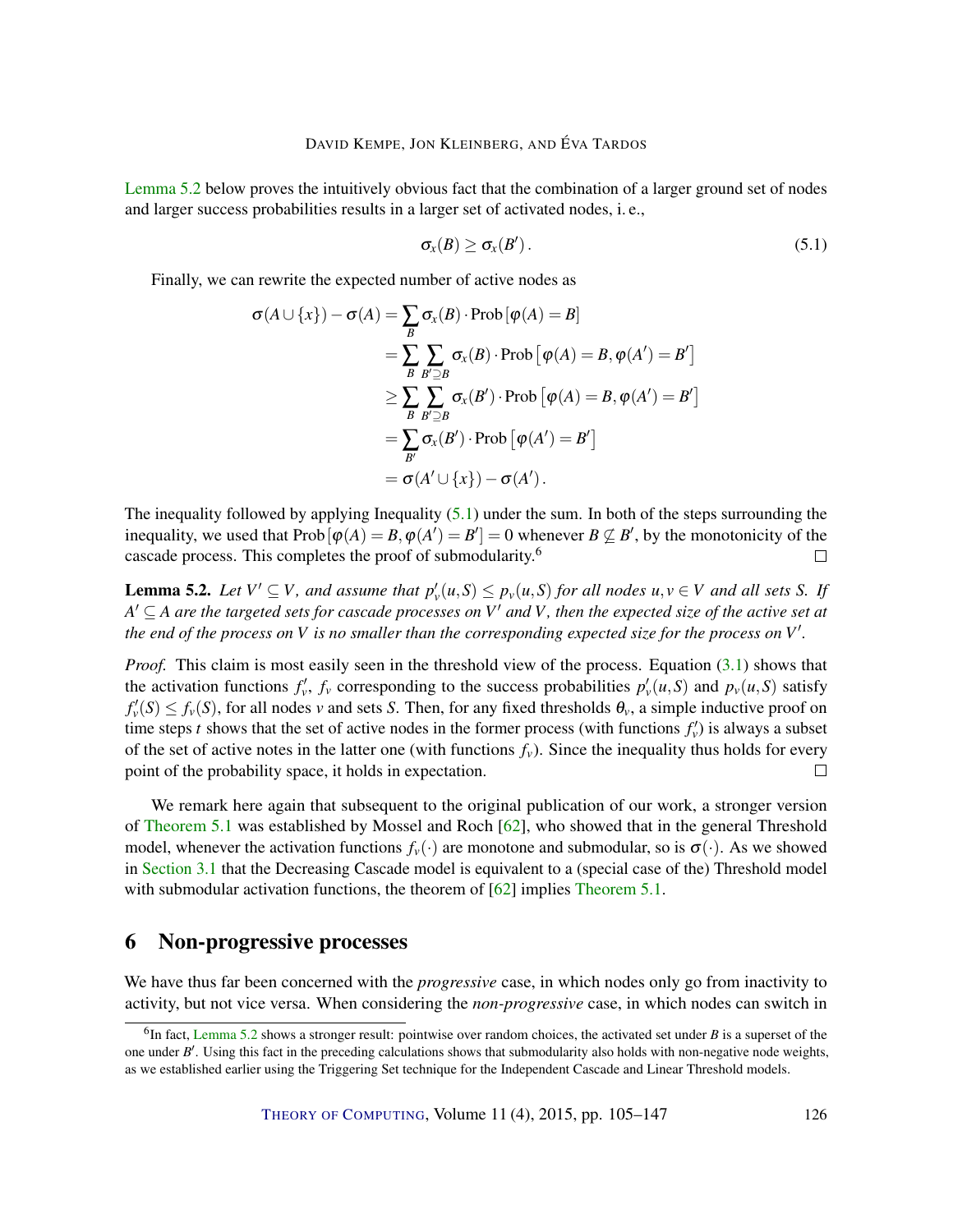both directions, the first question is how to exactly define the process and the objective function, since the "number of active nodes" is not a well-defined quantity any more. In this section, we consider what is likely the most natural choice of the process and objective function, and show that with these choices, the non-progressive case can in fact be reduced to the progressive case.

Because the local threshold functions  $f<sub>v</sub>$  are monotone, the Threshold model is inherently progressive, as is the Cascade model. Perhaps the simplest way of defining a non-progressive version of the process is to have each node choose a *new* threshold  $\theta_{\nu}^{(t)}$  in each time step  $t$ .<sup>7</sup> Thus, a previously active node can become inactive as a result of choosing a larger threshold. Formally, at each step *t*, each node *v* chooses a new value  $\theta_{\nu}^{(t)}$  independently and uniformly at random from the interval [0,1]. Node *v* will be active in step *t* iff  $f_v(S_{t-1}) \ge \theta_v^{(t)}$ , where  $S_{t-1}$  is the set of neighbors of *v* that are active in step  $t-1$ .

When nodes can switch from active to inactive, care must be taken in defining the objective function. A natural choice is to define  $\sigma(A)$  as the sum, over all nodes *v*, of the number of time steps during which  $\nu$  is active. This definition is motivated by considering an active node as a potential customer in that time step, such as an instructor adopting a textbook during a particular semester. This definition is naturally generalized by assigning different weights to nodes in different time steps, such as exponential time-discounting common in economics.

Compared to the progressive model, it may now also be beneficial to choose *times* for particular activations. More formally, we assume that there is a time horizon  $\tau$  for which the process will be run. We define an *intervention* as the activation of a particular node *v* at a particular time  $t \leq \tau$ . (Notice that *v* itself may quickly de-activate, but we hope to create a large "ripple effect.") Simple examples show that to maximize influence, one should not necessarily perform all *k* interventions at time 0; for example, *G* may not even have *k* nodes. Thus, from the perspective of influence maximization, we now ask the following question: Suppose that we have a non-progressive model that is going to run for  $\tau$  steps, and during this process, we are allowed to make up to *k* interventions. Which *k* interventions should we perform? The *influence maximization problem* in the non-progressive Threshold model is to find the *k* interventions with maximum influence.

We can show that the non-progressive influence maximization problem reduces to the progressive case in a different graph. Given a graph  $G = (V, E)$  and a time limit  $\tau$ , we build a layered graph  $G^{\tau}$  on  $\tau \cdot |V|$  nodes: there is a copy  $v_t$  for each node *v* in *G* and each time step  $t \leq \tau$ . Let

$$
L_t = \{v_t \mid v \in V\}
$$

be the  $t^{\text{th}}$  layer of  $G^{\tau}$ . For each node  $v_t$ , we define its influence function to be

$$
f'_{v_t}(S) = f_v(\{u \mid u_{t-1} \in S\});
$$

this function simply applies *v*'s original influence function to the set of nodes that are active in step  $t - 1$ .<sup>8</sup>

 $<sup>7</sup>$ At the other extreme would be for each node to have the same threshold throughout. This model would be identical to the</sup> Linear Threshold model as we have defined it previously. A more realistic model would posit a strong but not perfect correlation between thresholds for different time steps; we leave the exploration of such models to future work.

 ${}^{8}$ If different time steps carry different weights, then we simply assign each node  $v<sub>t</sub>$  the corresponding weight; see the discussion in [Section](#page-9-1) [2.3.](#page-9-1)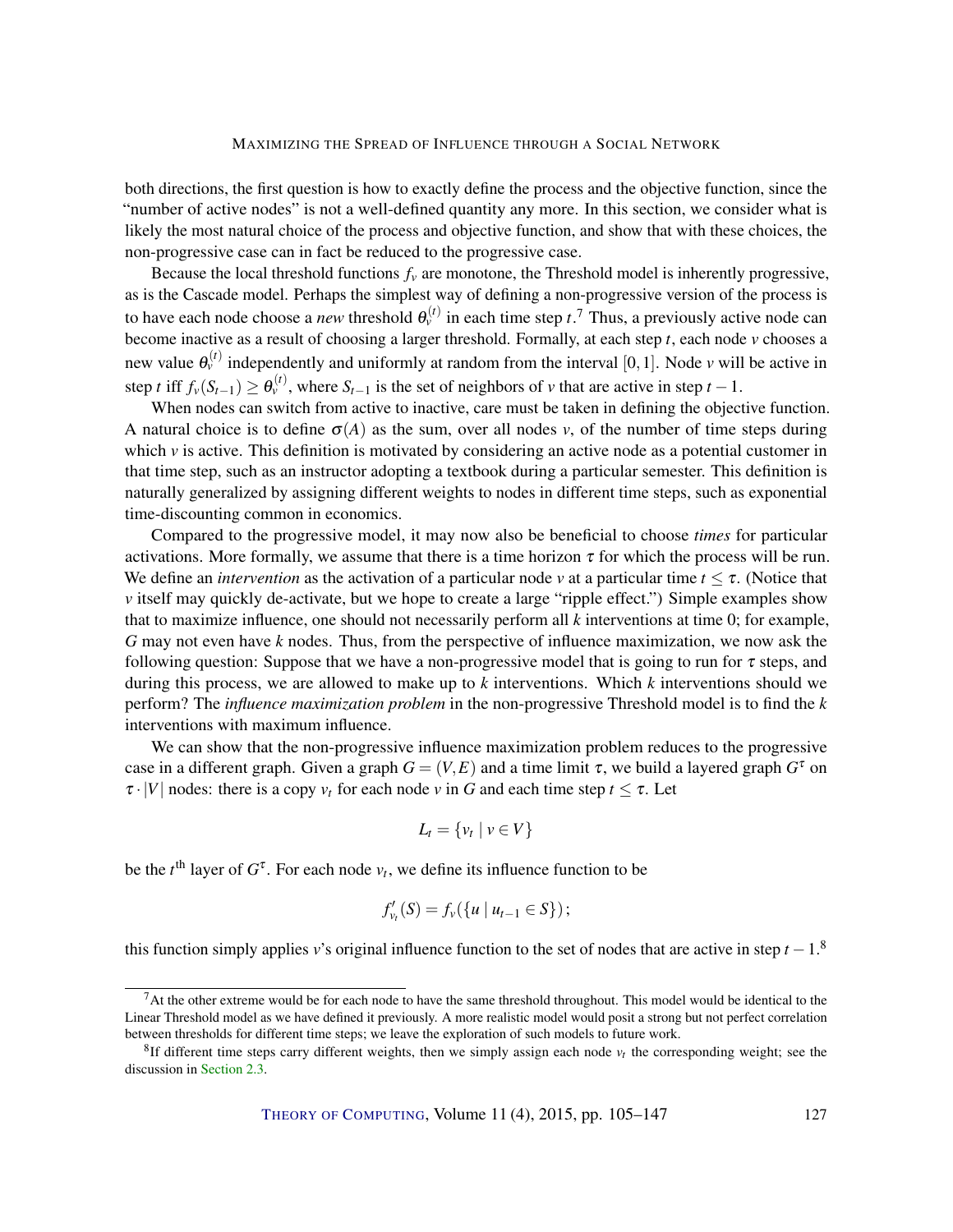<span id="page-23-3"></span><span id="page-23-1"></span>Theorem 6.1. *The non-progressive influence maximization problem on G over a time horizon* τ *is equivalent to the progressive influence maximization problem on the layered graph G* τ *. Node v is active at time t in the non-progressive process if and only if v<sup>t</sup> is activated in the progressive process.*

*Proof.* The proof simply couples the thresholds of nodes  $v_t$  with the threshold chosen by node  $v$  in step  $t$ in the non-progressive model. Then, the theorem follows by a straightforward induction proof on  $t$ .  $\Box$ 

Thus, models where we have approximation algorithms for the progressive case carry over. [Theo](#page-23-1)[rem](#page-23-1) [6.1](#page-23-1) also implies approximation results for certain non-progressive models used by Asavathiratham et al. to model cascading failures in power grids [\[6,](#page-34-1) [7\]](#page-34-0).

Note that the non-progressive model discussed here differs from the model of Domingos and Richard-son [\[26,](#page-36-1) [68\]](#page-39-2) in two ways. We are concerned with the sum over all time steps  $t < \tau$  of the (possibly weighted) expected number of active nodes at time *t*, for a *given a time limit* τ, while [\[26,](#page-36-1) [68\]](#page-39-2) study the limit of this process: the expected number of nodes active at time *t* as *t* goes to infinity. Further, we consider interventions for a particular node *v*, at a particular time  $t < \tau$ , while the interventions considered by [\[26,](#page-36-1) [68\]](#page-39-2) permanently affect the activation probability function of the targeted nodes.

# <span id="page-23-0"></span>7 General marketing strategies

In the formulation of the problem, we have so far assumed that for one unit of budget, we can deterministically target any node *v* for activation. This is clearly a highly simplified view. In a more realistic scenario, we may have a number *m* of different *marketing actions M<sup>i</sup>* available, each of which may affect some subset of nodes by *increasing* their probabilities of becoming active, without necessarily making them active deterministically. The more we spend on any one action, the stronger its effect will be; however, different nodes may respond to marketing actions in different ways.

In a general model, we choose *investments*  $x_i$  into marketing actions  $M_i$ , such that the total investments do not exceed the budget. A *marketing strategy* is then an *m*-dimensional vector *x* of investments. The probability that node *v* will become active is determined by the strategy, and denoted by  $h<sub>v</sub>(\mathbf{x})$ . We assume that this function is non-decreasing and satisfies the following "diminishing returns" property for all  $x \ge y$  and  $a \ge 0$  (where we write  $x \ge y$  or  $a \ge 0$  to denote that the inequalities hold in all coordinates):

<span id="page-23-2"></span>
$$
h_{\nu}(\mathbf{x}+\boldsymbol{a})-h_{\nu}(\mathbf{x})\leq h_{\nu}(\mathbf{y}+\boldsymbol{a})-h_{\nu}(\mathbf{y}). \qquad (7.1)
$$

Intuitively, inequality [\(7.1\)](#page-23-2) states that any marketing action is more effective when the targeted individual is less "marketing-saturated" at that point; it captures concavity of the activation functions in non-negative directions.

We are trying to maximize the expected size of the final active set. As a function of the marketing strategy  $x$ , each node *v* becomes active independently with probability  $h<sub>v</sub>(x)$ , resulting in a (random) set of initial active nodes *A*. Given the initial set *A*, the expected size of the final active set is  $\sigma(A)$ .<sup>9</sup>

 $^{9}$ Recently, a slightly different model of partial influence by a marketer has been proposed by Günneç and Raghavan (see [\[42\]](#page-37-7)) and Demaine et al.  $[25]$ . In their model, a marketer also divides a budget among actions, but each action only affects a single individual. Their model is best understood in the threshold model: a node  $\nu$  on whom the marketer spent  $x_\nu$  units of budget becomes active when  $\theta_v \leq x_v + f_v(S)$ . Thus, the effort of the marketer not only creates a possibility of initial activation, but permanently increases a node's propensity for being activated. The models are technically incomparable.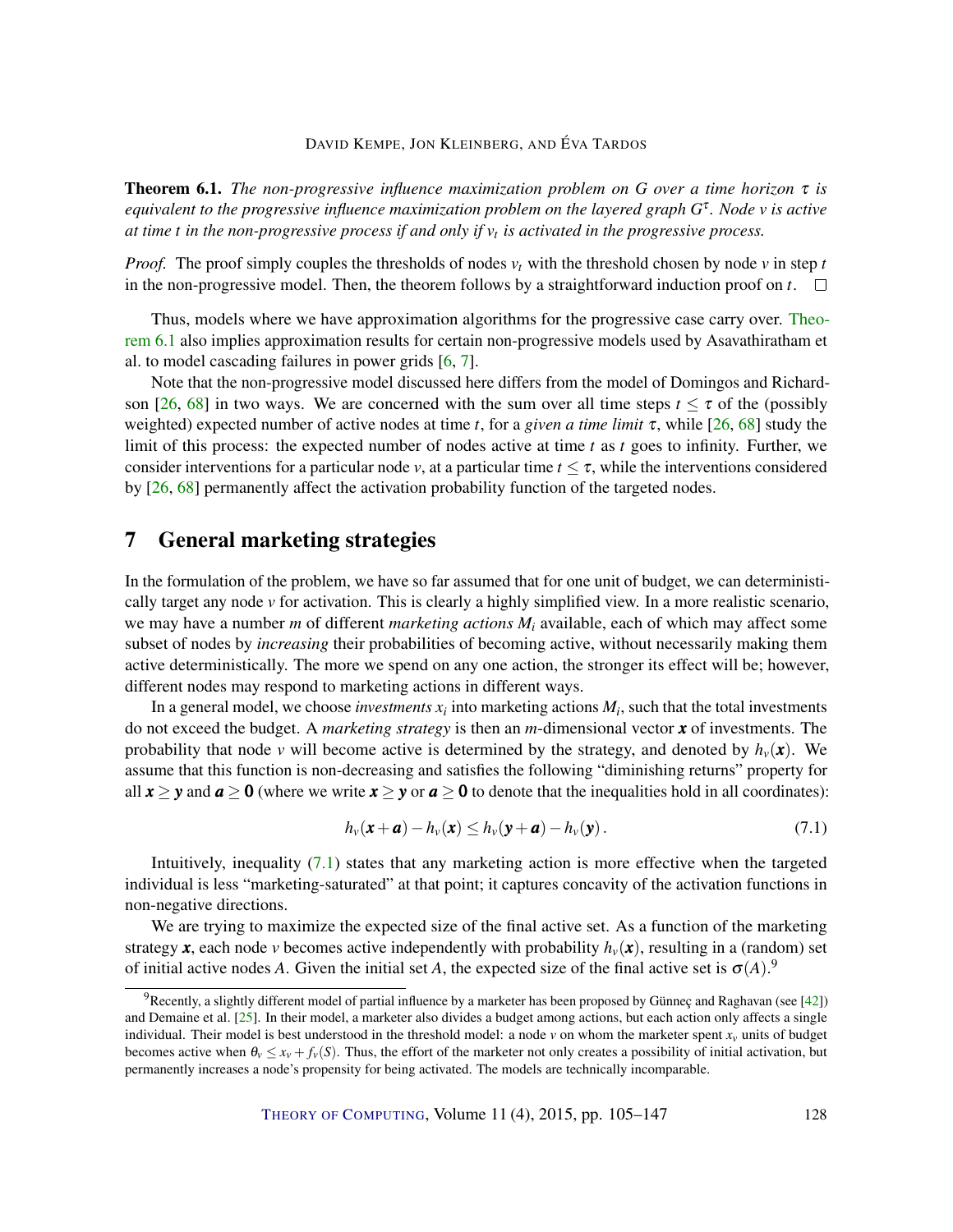The expected revenue of the marketing strategy *x* is therefore

$$
g(\mathbf{x}) = \sum_{A \subseteq V} \sigma(A) \cdot \prod_{u \in A} h_u(\mathbf{x}) \cdot \prod_{v \notin A} (1 - h_v(\mathbf{x})).
$$

In order to (approximately) maximize *g*, we assume that we can evaluate the function at any point *x* approximately, and find a direction *i* with approximately maximal gradient. Specifically, let  $e_i$  denote the unit vector along the *i*<sup>th</sup> coordinate axis, and  $\delta$  be some constant. We assume that there exists some  $\gamma \le 1$ such that we can find an *i* with

$$
g(\mathbf{x} + \delta \cdot \mathbf{e}_i) - g(\mathbf{x}) \ge \gamma \cdot (g(\mathbf{x} + \delta \cdot \mathbf{e}_j) - g(\mathbf{x}))
$$

for each *j*. We divide each unit of the total budget *k* into equal parts of size δ. Starting with an all-0 investment 0, we perform an approximate gradient ascent, by repeatedly (a total of  $k/\delta$  times) adding  $\delta$ units of budget to the investment in the action  $M_i$  that approximately maximizes the gradient. Formally, the algorithm is defined as [Algorithm](#page-0-0) [2.](#page-0-0)

Algorithm 2 The Hill Climbing algorithm

1: Start with  $\mathbf{x}^{(0)} = \mathbf{0}$ . 2: **for all** rounds  $t = 0, \ldots, k \cdot \delta^{-1} - 1$  **do** 3: Let  $i_t$  be a direction maximizing  $g(x^{(t)} + \delta \cdot \mathbf{e}_{i_t}) - g(x^{(t)})$ . 4: Set  $x^{(t+1)} = x^{(t)} + \delta \cdot e_{i_t}$ . 5: end for

The proof that this algorithm gives a good approximation consists of two steps. First, we show that whenever a function *g* is non-negative, non-decreasing, and satisfies the "diminishing returns" [condition](#page-23-2)  $(7.1)$ , the hill-climbing algorithm gives a constant-factor approximation. Then, we show that the specific function *g* we are trying to optimize is indeed non-negative, non-decreasing, and satisfies Condition  $(7.1)$ .

<span id="page-24-0"></span>Theorem 7.1. *Let g be a non-negative and monotone non-decreasing function satisfying the "diminishing returns" [condition](#page-23-2)* [\(7.1\)](#page-23-2)*. Assume that the hill climbing algorithm is run with a total budget of k, divided into pieces of size* δ *each, and a direction i<sup>t</sup> with* γ*-approximately largest gradient*<sup>10</sup> *is chosen in each step t.*

*When the hill-climbing algorithm finishes with strategy x, it guarantees that*

$$
g(\pmb x) \geq \left(1 - \mathrm e^{-\frac{k \cdot \gamma}{k + \delta \cdot m}}\right) \cdot g(\hat{\pmb x})\,,
$$

*where*  $\hat{\textbf{x}}$  denotes the optimal solution subject to  $\sum_i \hat{x}_i \leq k$ .

$$
g(\mathbf{x} + \delta \cdot \mathbf{e}_i) - g(\mathbf{x}) \ge (1 - \gamma) \cdot (g(\mathbf{x} + \delta \cdot \mathbf{e}_i) - g(\mathbf{x}))
$$

for all *j*.

<sup>10</sup>A direction *i* has γ-approximately largest gradient from a point *x* if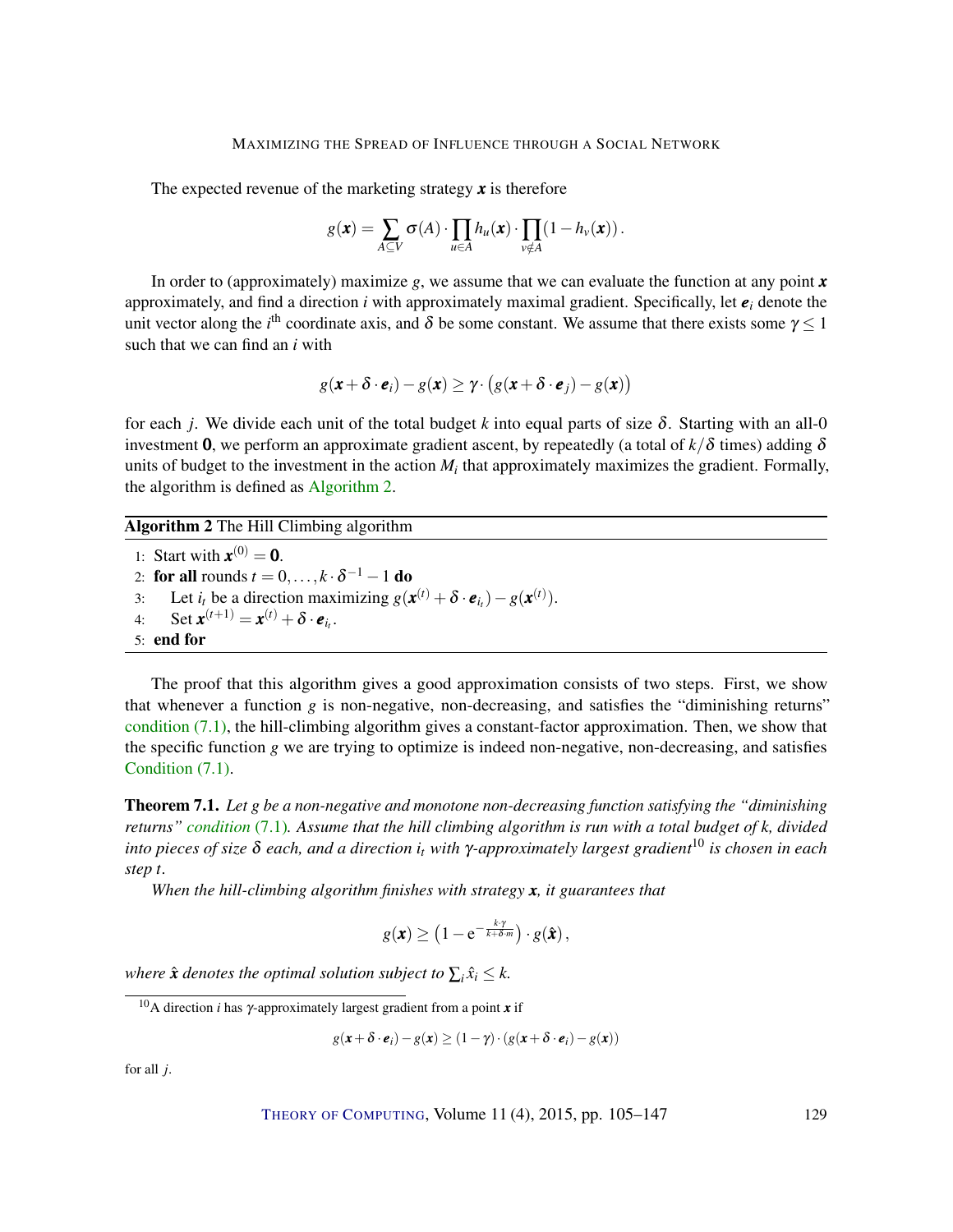<span id="page-25-0"></span>*Proof.* The proof is quite similar to, and builds on, the analysis used by Nemhauser et al. [\[65\]](#page-39-4).

The investments of the optimal solution  $\hat{x}$  may not be multiples of  $\delta$ , so we round them up to the nearest multiple of  $\delta$ , resulting in a vector  $y = (y_1, \ldots, y_m) \geq \hat{x}$ . The increase in each coordinate is at most  $\delta$ , so  $\sum_i y_i \leq k + m\delta$ .

Consider iteration *t* of the algorithm. Because *g* is non-decreasing, we know that  $x^{(t)} \ge 0$ , so  $x^{(t)} + y \ge y$ , and therefore (again by monotonicity of *g*)  $g(x^{(t)} + y) \ge g(y) \ge g(\hat{x})$ . In turn, we now derive an upper bound on  $g(x^{(t)} + y)$  in terms of our solution  $x^{(t)}$ .

Because *g* has diminishing returns, we know that

$$
g(\mathbf{x}^{(t)} + \mathbf{y}) - g(\mathbf{x}^{(t)}) \leq \sum_{i=1}^{m} (g(\mathbf{x}^{(t)} + y_i \cdot \mathbf{e}_i) - g(\mathbf{x}^{(t)}))
$$

Because  $y_i$  is a multiple of  $\delta$ , we obtain, again from the diminishing returns property of *g*, that

$$
g(\boldsymbol{x}^{(t)}+y_i\cdot \boldsymbol{e}_i)\leq g(\boldsymbol{x}^{(t)})+\frac{y_i}{\delta}\cdot(g(\boldsymbol{x}^{(t)}+\boldsymbol{\delta}\cdot \boldsymbol{e}_i)-g(\boldsymbol{x}^{(t)}))\,.
$$

By the choice of the direction  $i_t$ ,

$$
g(\mathbf{x}^{(t)} + \mathbf{y}) \leq g(\mathbf{x}^{(t)}) + \sum_{i} \frac{y_i}{\delta} \cdot (g(\mathbf{x}^{(t)} + \delta \cdot \mathbf{e}_i) - g(\mathbf{x}^{(t)}))
$$
  

$$
\leq g(\mathbf{x}^{(t)}) + \frac{k + \delta m}{\delta \gamma} \cdot (g(\mathbf{x}^{(t+1)}) - g(\mathbf{x}^{(t)})).
$$

Defining  $\Delta_t = g(\mathbf{x}^{(t+1)}) - g(\mathbf{x}^{(t)})$ , and rewriting  $\mathbf{x}^{(t)}$  as a telescoping series now shows that

$$
g(\hat{\bm x}) \leq g(\bm x^{(t)} + \bm y) \ \leq \ g(\bm 0) + \sum_{j < t} \Delta_j + \frac{k + \delta m}{\delta \gamma} \cdot \Delta_t \,.
$$

Multiplying both sides of the  $t<sup>th</sup>$  inequality by

$$
\left(1-\frac{\delta\gamma}{k+\delta m}\right)^{k\cdot\delta^{-1}-t},
$$

and summing them all up yields that the term  $\Delta_t$  appears with coefficient

$$
\frac{k+\delta m}{\delta \gamma} \cdot \left(1-\frac{\delta \gamma}{k+\delta m}\right)^{k \cdot \delta^{-1}-t}
$$

in the *t*<sup>th</sup> inequality, and with coefficient

$$
\left(1 - \frac{\delta \gamma}{k + \delta m}\right)^{k \cdot \delta^{-1} - j}
$$

in the  $j^{\text{th}}$  inequality for  $j > t$ , so it appears a total of

$$
\frac{k+\delta m}{\delta \gamma} \cdot \left(1 - \frac{\delta \gamma}{k+\delta m}\right)^{k \cdot \delta^{-1}-t} + \sum_{j=t+1}^{k \cdot \delta^{-1}} \left(1 - \frac{\delta \gamma}{k+\delta m}\right)^{k \cdot \delta^{-1}-j} = \frac{k+\delta m}{\delta \gamma}
$$

THEORY OF C[OMPUTING](http://dx.doi.org/10.4086/toc), Volume 11(4), 2015, pp. 105–147 130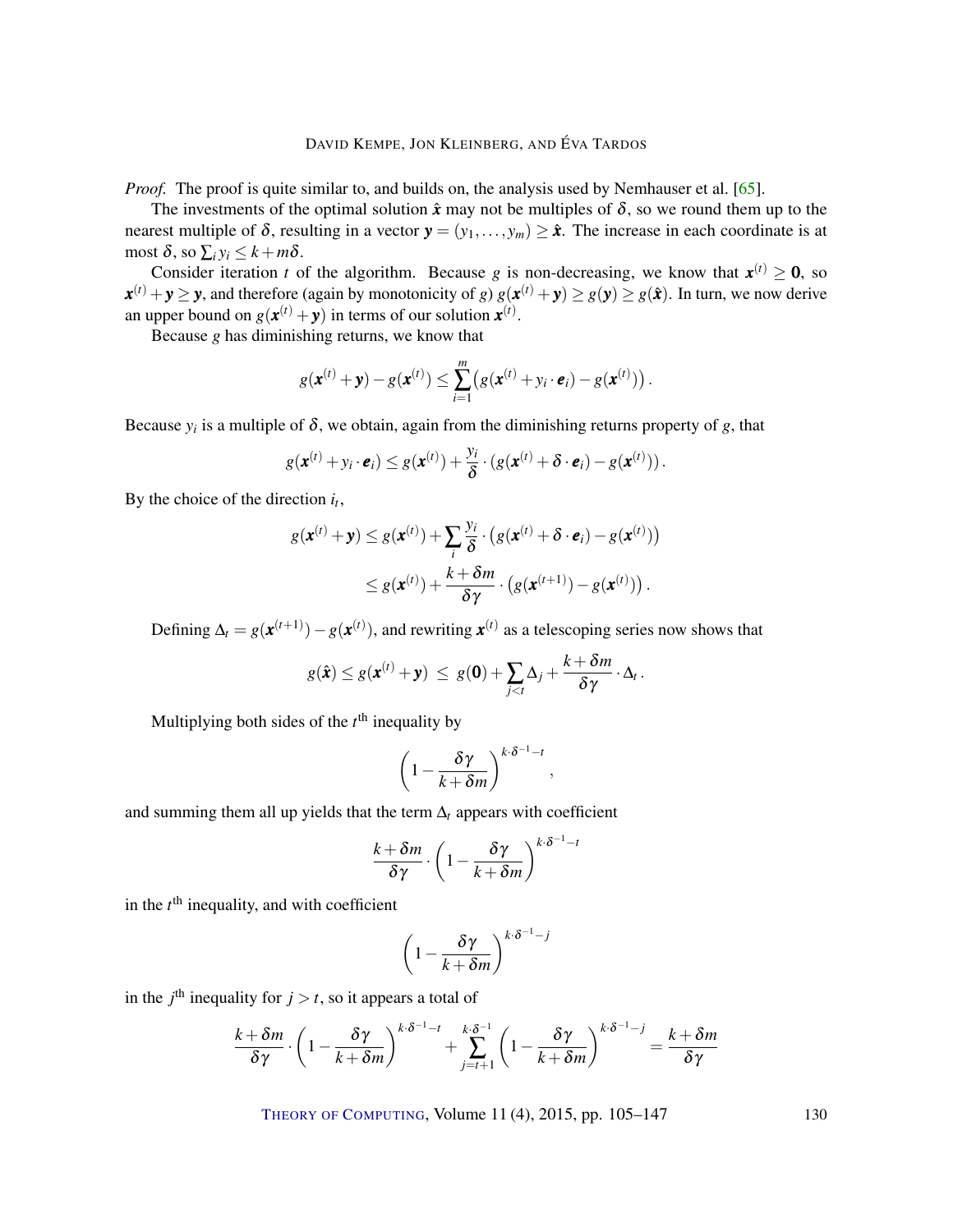times. On the left-hand side of the inequality obtained by summing up, the coefficient for  $g(\hat{x})$  is

$$
\sum_{t=1}^{k \cdot \delta^{-1}} \left(1 - \frac{\delta \gamma}{k + \delta m}\right)^{k \cdot \delta^{-1} - t} = \frac{k + \delta m}{\delta \gamma} \cdot \left(1 - \left(1 - \frac{\delta \gamma}{k + \delta m}\right)^{k \cdot \delta^{-1}}\right),
$$

and similarly for the coefficient of  $g(0)$ . Hence, the inequality obtained by summing is

$$
\frac{k+\delta m}{\delta \gamma}\cdot \left(1-\left(1-\frac{\delta \gamma}{k+\delta m}\right)^{k\cdot \delta^{-1}}\right)\cdot \left(g(\hat{\boldsymbol{x}})-g(\boldsymbol{0})\right)\leq \frac{k+\delta m}{\delta \gamma}\cdot \sum_{t=0}^{k\cdot \delta^{-1}}\Delta_t\;=\;\frac{k+\delta m}{\delta \gamma}\cdot \left(g(\boldsymbol{x})-g(\boldsymbol{0})\right).
$$

Dividing both sides by  $(k + \delta m)/(\delta \gamma)$ , and bounding that

$$
\left(1 - \frac{\delta \gamma}{k + \delta m}\right)^{k \cdot \delta^{-1}} \le e^{-\frac{\gamma k}{k + \delta m}}
$$

now shows that

$$
g(\pmb{x}) \geq (1 - e^{-\frac{\gamma k}{k + \delta m}}) \cdot g(\hat{\pmb{x}}) + e^{-\frac{\gamma k}{k + \delta m}} \cdot g(\pmb{0}) \geq (1 - e^{-\frac{\gamma k}{k + \delta m}}) \cdot g(\hat{\pmb{x}}),
$$

 $\Box$ 

by the non-negativity of *g*. This completes the proof.

With [Theorem](#page-24-0) [7.1](#page-24-0) in hand, it remains to show that  $g$  is non-negative, monotone, and satisfies [Condition](#page-23-2) [7.1.](#page-23-2) The first two are clear, so we only prove the third.

First, we determine an expression for the difference  $g(x + a) - g(x)$  when  $a \ge 0$ , and then show that this difference is non-increasing as a function of *x*. Using [Lemma](#page-27-0) [7.2](#page-27-0) below, and changing order of summations, we can write (for an arbitrary, but fixed, ordering of vertices)

$$
g(\mathbf{x}+\mathbf{a})-g(\mathbf{x}) = \sum_{A} \sigma(A) \cdot \Big( \prod_{i \in A} h_i(\mathbf{x}+\mathbf{a}) \cdot \prod_{i \notin A} (1-h_i(\mathbf{x}+\mathbf{a})) - \prod_{i \in A} h_i(\mathbf{x}) \cdot \prod_{i \notin A} (1-h_i(\mathbf{x})) \Big)
$$
  
\n
$$
= \sum_{A} \sigma(A) \cdot \Big( \sum_{u} (h_u(\mathbf{x}+\mathbf{a})-h_u(\mathbf{x})) \cdot \prod_{i \le u, i \notin A} h_i(\mathbf{x}+\mathbf{a}) \cdot \prod_{i>u, i \in A} h_i(\mathbf{x}) \cdot \prod_{i>u, i \notin A} (1-h_i(\mathbf{x})) \Big)
$$
  
\n
$$
= \sum_{u} \Big( (h_u(\mathbf{x}+\mathbf{a})-h_u(\mathbf{x})) \cdot \sum_{A: u \notin A} (\sigma(A \cup \{u\}) - \sigma(A)) \cdot \prod_{i>u, i \notin A} h_i(\mathbf{x}) \cdot \prod_{i>u, i \notin A} (1-h_i(\mathbf{x})) \Big)
$$
  
\n
$$
\prod_{i \le u, i \in A} h_i(\mathbf{x}+\mathbf{a}) \cdot \prod_{i \le u, i \notin A} (1-h_i(\mathbf{x}+\mathbf{a})) \cdot \prod_{i>u, i \in A} h_i(\mathbf{x}) \cdot \prod_{i>u, i \notin A} (1-h_i(\mathbf{x})) \Big).
$$

Next, we study the difference

$$
(g(\mathbf{x}+\mathbf{a})-g(\mathbf{x}))-(g(\mathbf{y}+\mathbf{a})-g(\mathbf{y}))
$$

for  $y \leq x$ , and show that it is non-positive. In order to do so, we first use the diminishing returns property of  $h_u(\cdot)$ , to bound  $h_u(\mathbf{x} + \mathbf{a}) - h_u(\mathbf{x}) \le h_u(\mathbf{y} + \mathbf{a}) - h_u(\mathbf{y})$ , and then apply [Lemma](#page-27-0) [7.2](#page-27-0) again, and change the order of summation once more, to obtain that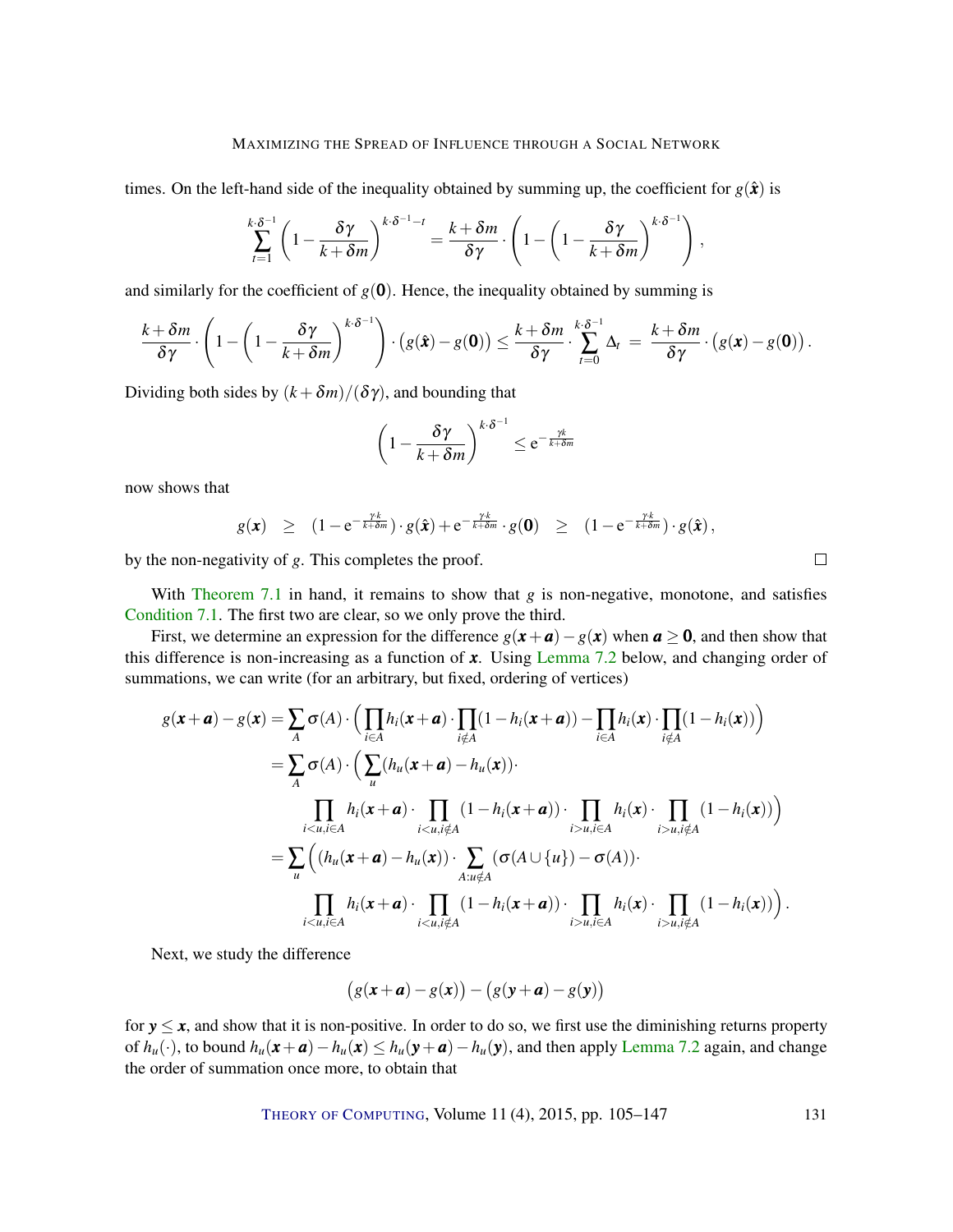$$
(g(\mathbf{x}+\mathbf{a})-g(\mathbf{x}))-(g(\mathbf{y}+\mathbf{a})-g(\mathbf{y}))
$$
\n
$$
\leq \sum_{u} ((h_u(\mathbf{y}+\mathbf{a})-h_u(\mathbf{y})) \cdot \sum_{A:u \notin A} (\sigma(A \cup \{u\})-\sigma(A)) \cdot \prod_{i>u, i \in A} h_i(\mathbf{x}+\mathbf{a}) \cdot \prod_{i>u, i \notin A} (1-h_i(\mathbf{x}+\mathbf{a})) \cdot \prod_{i>u, i \in A} h_i(\mathbf{x}) \cdot \prod_{i>u, i \notin A} (1-h_i(\mathbf{x}+\mathbf{a}))
$$
\n
$$
-\sum_{u} ((h_u(\mathbf{y}+\mathbf{a})-h_u(\mathbf{y})) \cdot \sum_{A:u \notin A} (\sigma(A \cup \{u\})-\sigma(A)) \cdot \prod_{i>u, i \in A} h_i(\mathbf{y}) \cdot \prod_{i>u, i \notin A} (1-h_i(\mathbf{y}+\mathbf{a})) \cdot \prod_{i>u, i \in A} h_i(\mathbf{y}) \cdot \prod_{i>u, i \notin A} (1-h_i(\mathbf{y})))
$$
\n
$$
=\sum_{u,v:v < u} ((h_u(\mathbf{y}+\mathbf{a})-h_u(\mathbf{y}))(h_v(\mathbf{x}+\mathbf{a})-h_v(\mathbf{y}+\mathbf{a})) \cdot \prod_{i>u, i \notin A} (1-h_i(\mathbf{y})))
$$
\n
$$
\sum_{A:u,v \notin A} (\sigma(A \cup \{u,v\})-\sigma(A \cup \{v\})-\sigma(A \cup \{u\})+\sigma(A)) \cdot \prod_{i< v, i \in A} h_i(\mathbf{y}+\mathbf{a}) \cdot \prod_{i< v, i \in A} (1-h_i(\mathbf{y}+\mathbf{a})) \cdot \prod_{v< i< u, i \in A} h_i(\mathbf{y}+\mathbf{a}) \cdot \prod_{v< i< u, i \notin A} (1-h_i(\mathbf{y}+\mathbf{a})) \cdot \prod_{v>u, i \in A} h_i(\mathbf{y}+\mathbf{a}) \cdot \prod_{v< i< u, i \notin A} (1-h_i(\mathbf{y}+\mathbf{a})) \cdot \prod_{A:u,v \notin A} (h_u(\mathbf{y}+\mathbf{a})-h_u(\mathbf{
$$

Let us consider each of the sums separately. All products are non-negative, as are all of the differences of the form  $h_u(\mathbf{y} + \mathbf{a}) - h_u(\mathbf{y})$  (and similar ones), by monotonicity and the diminishing returns property of the  $h_u(\cdot)$ . That leaves the terms

$$
\sigma(A \cup \{u,v\}) - \sigma(A \cup \{v\}) - \sigma(A \cup \{u\}) + \sigma(A),
$$

which are non-positive by submodularity of  $\sigma(\cdot)$ . Hence, *g* does indeed have the diminishing returns property.

<span id="page-27-0"></span>**Lemma 7.2.** *If*  $a_1, \ldots, a_n$  *and*  $b_1, \ldots, b_n$  *are any numbers, then* 

$$
\prod_{i=1}^n a_i - \prod_{i=1}^n b_i = \sum_{i=1}^n (a_i - b_i) \cdot \prod_{j=1}^{i-1} a_j \cdot \prod_{j=i+1}^n b_j.
$$

THEORY OF C[OMPUTING](http://dx.doi.org/10.4086/toc), Volume 11 (4), 2015, pp. 105–147 132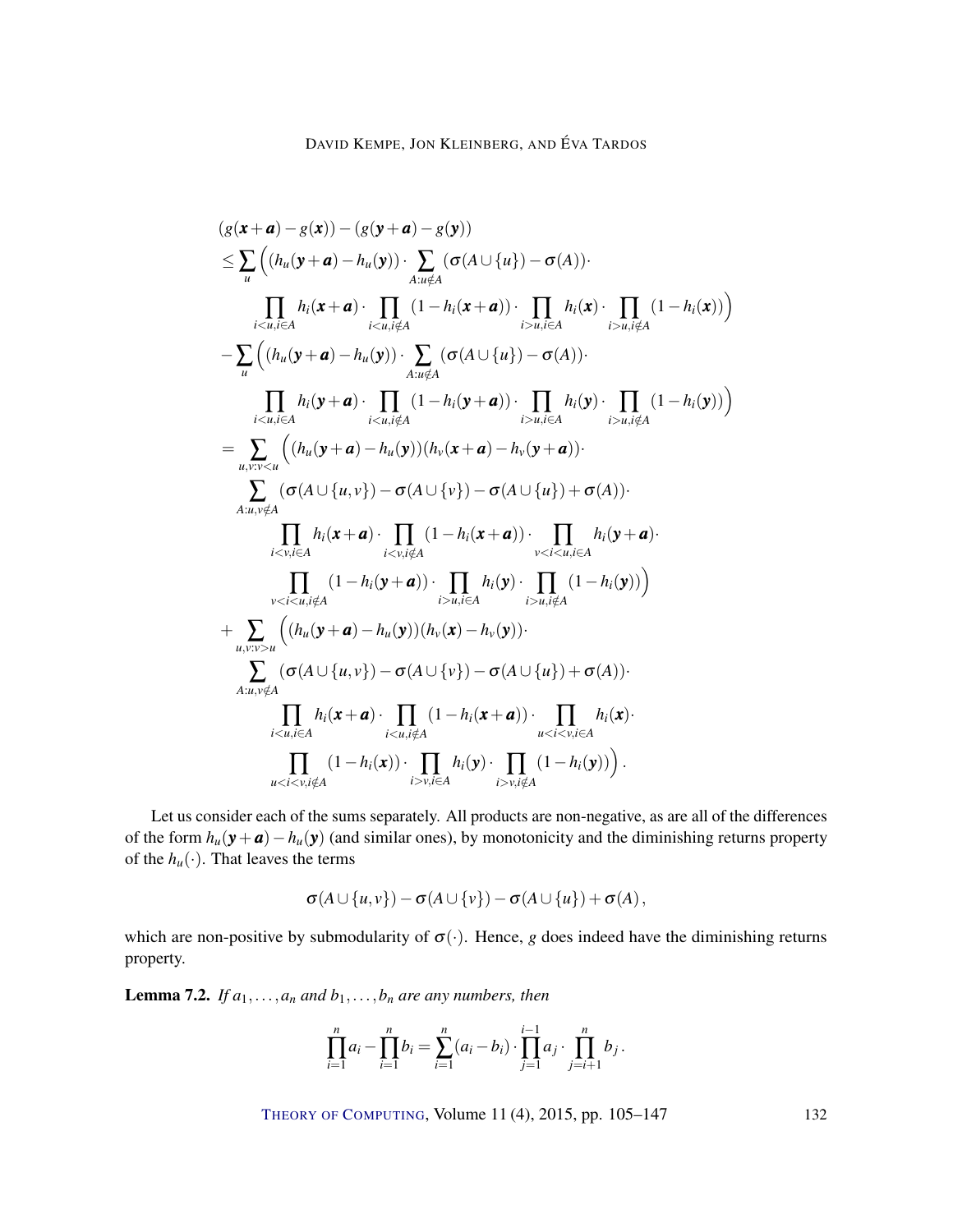<span id="page-28-1"></span>*Proof.* The proof is by induction on *n*. For  $n = 1$ , the claim obviously holds. For  $n > 1$ , we can write

$$
\prod_{i=1}^{n} a_i - \prod_{i=1}^{n} b_i = (a_n - b_n) \cdot \prod_{i=1}^{n-1} a_i + b_n \cdot \left( \prod_{i=1}^{n-1} a_i - \prod_{i=1}^{n-1} b_i \right)
$$
\n
$$
\stackrel{\text{I.H.}}{=} (a_n - b_n) \cdot \prod_{i=1}^{n-1} a_i + b_n \cdot \sum_{i=1}^{n-1} (a_i - b_i) \cdot \prod_{j=1}^{i-1} a_j \cdot \prod_{j=i+1}^{n-1} b_j
$$
\n
$$
= \sum_{i=1}^{n} (a_i - b_i) \cdot \prod_{j=1}^{i-1} a_j \cdot \prod_{j=i+1}^{n} b_j,
$$

completing the proof.

 $\Box$ 

# <span id="page-28-0"></span>8 Experiments

In addition to obtaining worst-case guarantees on the performance of the greedy approximation algorithm, we are interested in understanding its behavior in practice, and comparing its performance to other heuristics for identifying influential individuals. We find that the greedy algorithm achieves significant performance gains over several widely used structural measures of influence in social networks [\[83\]](#page-41-5).

#### 8.1 The network data

For evaluation, it is desirable to use a network data set that exhibits many of the structural features of large-scale social networks. At the same time, we do not address the issue of inferring actual influence parameters from network observations (see, e.g.,  $[26, 68]$  $[26, 68]$  $[26, 68]$ , or  $[34, 35, 36, 37, 63, 70, 71, 72]$  $[34, 35, 36, 37, 63, 70, 71, 72]$  $[34, 35, 36, 37, 63, 70, 71, 72]$  $[34, 35, 36, 37, 63, 70, 71, 72]$  $[34, 35, 36, 37, 63, 70, 71, 72]$  $[34, 35, 36, 37, 63, 70, 71, 72]$  $[34, 35, 36, 37, 63, 70, 71, 72]$  $[34, 35, 36, 37, 63, 70, 71, 72]$  $[34, 35, 36, 37, 63, 70, 71, 72]$  $[34, 35, 36, 37, 63, 70, 71, 72]$  $[34, 35, 36, 37, 63, 70, 71, 72]$  $[34, 35, 36, 37, 63, 70, 71, 72]$  $[34, 35, 36, 37, 63, 70, 71, 72]$  $[34, 35, 36, 37, 63, 70, 71, 72]$  $[34, 35, 36, 37, 63, 70, 71, 72]$  for a string of more recent work on this question). Thus, for our testbed, we employ a collaboration graph obtained from co-authorships in physics publications, with simple settings of the influence parameters. It has been argued extensively that co-authorship networks capture many of the key features of social networks more generally [\[66\]](#page-39-12). The co-authorship data set was compiled from the complete list of papers in the high-energy physics theory section of the e-print arXiv ([www.arxiv.org](http://www.arxiv.org/)), as of winter of 2002.<sup>11</sup>

The collaboration graph contains a node for each researcher who has at least one paper with coauthor(s) in the arXiv database. For each paper with two or more authors, we inserted an edge for each pair of authors. (Single-author papers were ignored.) Notice that this results in parallel edges when two researchers have co-authored multiple papers—we kept these parallel edges as they can be interpreted to indicate stronger social ties between the researchers involved. The resulting graph has 10748 nodes, and edges between about 53000 pairs of nodes.

While processing the data, we corrected many common types of mistakes automatically or manually. In order to deal with aliasing problems at least partially, we abbreviated first names, and unified spellings for foreign characters. We believe that the resulting graph is a good approximation to the actual collaboration graph. (The sheer volume of data prohibits a complete manual cleaning pass.)

<sup>&</sup>lt;sup>11</sup>We also ran experiments on the co-authorship graphs induced by theoretical computer science papers. We do not report on the results here, as they are very similar to the ones for high-energy physics.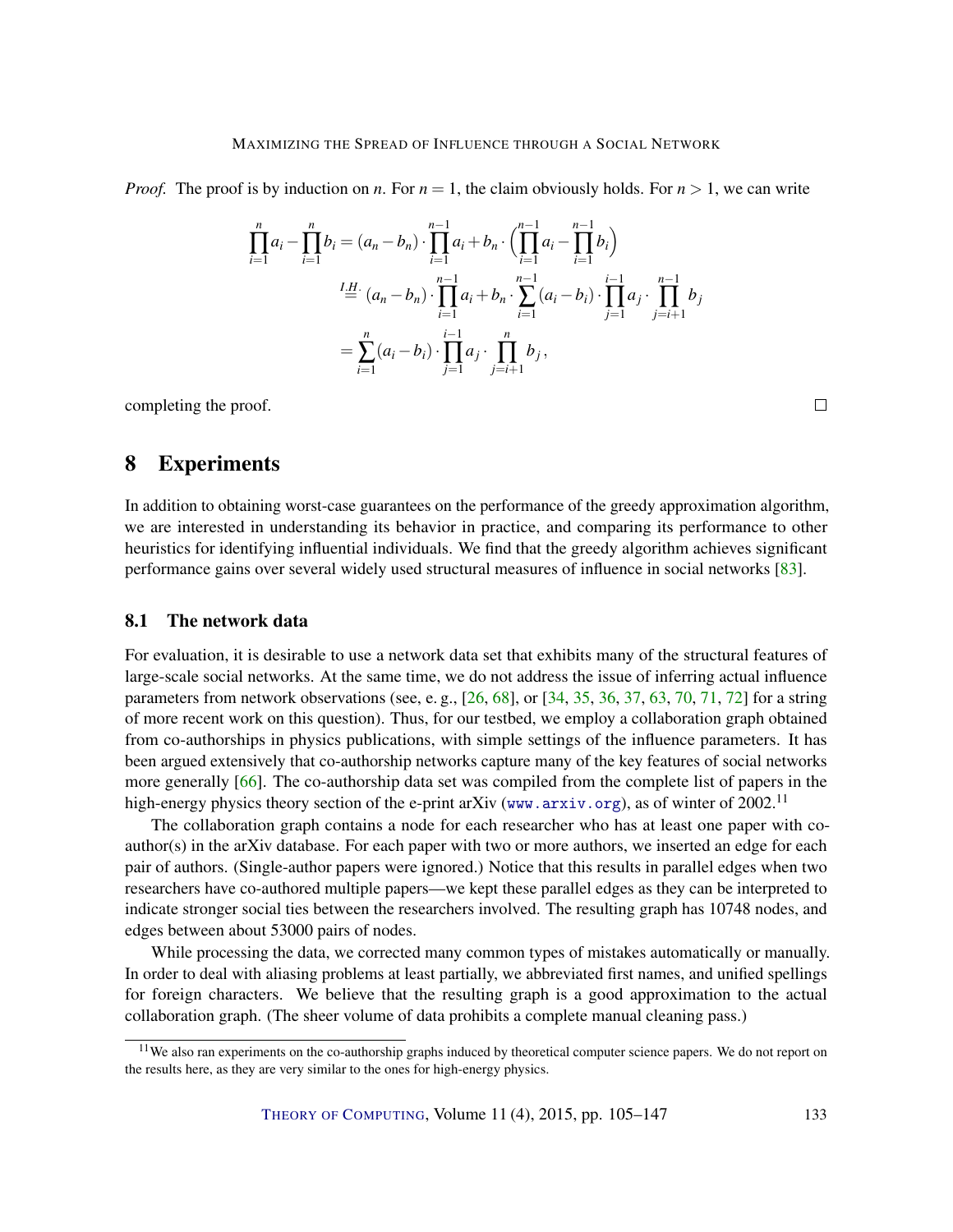## <span id="page-29-0"></span>8.2 The influence models

We compared the algorithms in three different models of influence. In the Linear Threshold model, we treated the multiplicity of edges as weights. If nodes  $u, v$  have  $c_{u,v}$  parallel edges between them and degrees  $d_u, d_v$ , then the edge  $(u, v)$  has weight  $c_{u, v}/d_v$ , and the edge  $(v, u)$  has weight  $c_{u, v}/d_u$ .

In the Independent Cascade model, we assigned a uniform probability of *p* to each edge of the graph, choosing *p* to be 1% and 10% in separate trials. If nodes *u* and *v* have  $c_{u,v}$  parallel edges, then we assume that for each of those  $c_{u,v}$  edges, *u* has a chance of *p* to activate *v*, i.e., *u* has a total probability of  $1 - (1 - p)^{c_{u,v}}$  of activating *v* once it becomes active.

The Independent Cascade model with uniform probabilities *p* on the edges has the property that high-degree nodes not only have a chance to influence many other nodes, but also to be influenced by them. Whether or not this is a desirable interpretation of the influence data is an application-specific issue. Motivated by this issue, we chose to also consider an alternative interpretation, where edges into high-degree nodes are assigned smaller probabilities. We study a special case of the Independent Cascade model that we term "weighted cascade," in which each edge from node *u* to *v* is assigned probability  $1/d<sub>v</sub>$ of activating *v*. The weighted Cascade model resembles the Linear Threshold model in that the expected number of neighbors who would succeed in activating a node *v* is 1 in both models.

#### 8.3 The algorithms and implementation

We compare our greedy algorithm with heuristics based on nodes' degrees and centrality within the network, as well as the crude baseline of choosing random nodes to target. The degree and centrality-based heuristics are commonly used in the sociology literature as estimates of a node's influence [\[83\]](#page-41-5).

The high-degree heuristic chooses nodes *v* in order of decreasing degrees  $d<sub>v</sub>$ . Considering high-degree nodes as influential has long been a standard approach for social and other networks  $\left[3, 83\right]$  $\left[3, 83\right]$  $\left[3, 83\right]$ , and is known in the sociology literature as "degree centrality."

"Distance centrality" is another commonly used influence measure in sociology, building on the assumption that a node with short paths to other nodes in a network will have a higher chance of influencing them. Hence, we select nodes in order of increasing average distance to other nodes in the network. As the arXiv collaboration graph is not connected, we assigned a distance of *n*—the number of nodes in the graph—for any pair of unconnected nodes. This value is significantly larger than any actual distance, and thus can be considered to play the role of an infinite distance. In particular, nodes in the largest connected component will have smallest average distance.

Finally, we consider, as a baseline, the result of choosing nodes uniformly at random. Notice that because the optimization problem is NP-hard, and the collaboration graph is prohibitively large, we cannot compute the optimum value to verify the *actual* quality of approximations.

Both in choosing the nodes to target with the greedy algorithm, and in evaluating the performance of the algorithms, we need to compute the value  $\sigma(A)$ . As discussed in [Section](#page-13-0) [4,](#page-13-0) computing  $\sigma(A)$  exactly is #P-complete; however, very good estimates can be obtained by simulating the random process. More specifically, we simulate the process 10000 times for each targeted set, re-choosing thresholds or edge outcomes pseudo-randomly from the interval  $[0,1]$  every time. Previous runs indicate that the quality of approximation after 10000 iterations is comparable to that after 300000 or more iterations.

In all of the experiments, we vary *k* from 1 to 30. This is in part for computational reasons, and in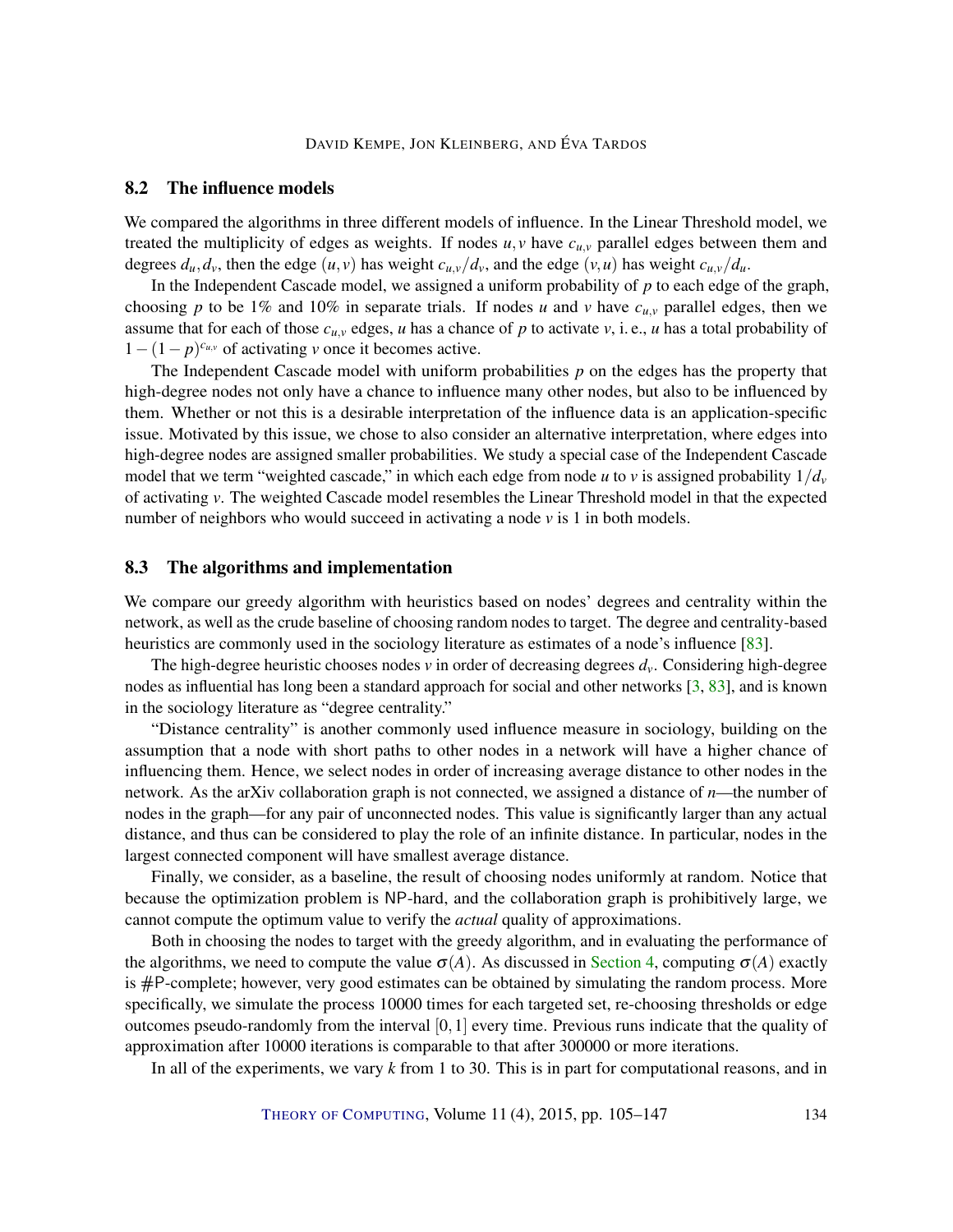part because according to our experiments, the number of activated nodes as a function of *k* grows very close to linearly beyond  $k = 30$ .

#### 8.4 The results

[Figure](#page-30-0) [1](#page-30-0) shows the performance of the algorithms in the Linear Threshold model. The greedy algorithm outperforms the high-degree node heuristic by about 18%, and the central node heuristic by over 40%. (As expected, choosing random nodes is not a good idea.) This shows that significantly better marketing results can be obtained by explicitly considering the dynamics of information in a network, rather than relying solely on structural properties of the graph.

<span id="page-30-0"></span>

Figure 1: Results for the Linear Threshold model.

When investigating the reason why the high-degree and centrality heuristics do not perform as well, one sees that they ignore such network effects. In particular, neither of the heuristics incorporates the fact that many of the most central (or highest-degree) nodes may be clustered, so that targeting all of them is unnecessary. In fact, the uneven nature of these curves suggests that the network influence of many nodes is not accurately reflected by their degree or centrality.

[Figure](#page-31-0) [2](#page-31-0) shows the results for the weighted Cascade model. Notice the striking similarity to the Linear Threshold model. The scale is slightly different (all values are about 25% smaller), but the behavior is qualitatively the same, even with respect to the exact nodes whose network influence is not reflected accurately by their degree or centrality. The reason is that in expectation, each node is influenced by the same number of other nodes in both models (see [Section](#page-13-0) [4\)](#page-13-0), and the degrees are relatively concentrated around their expectation of 1.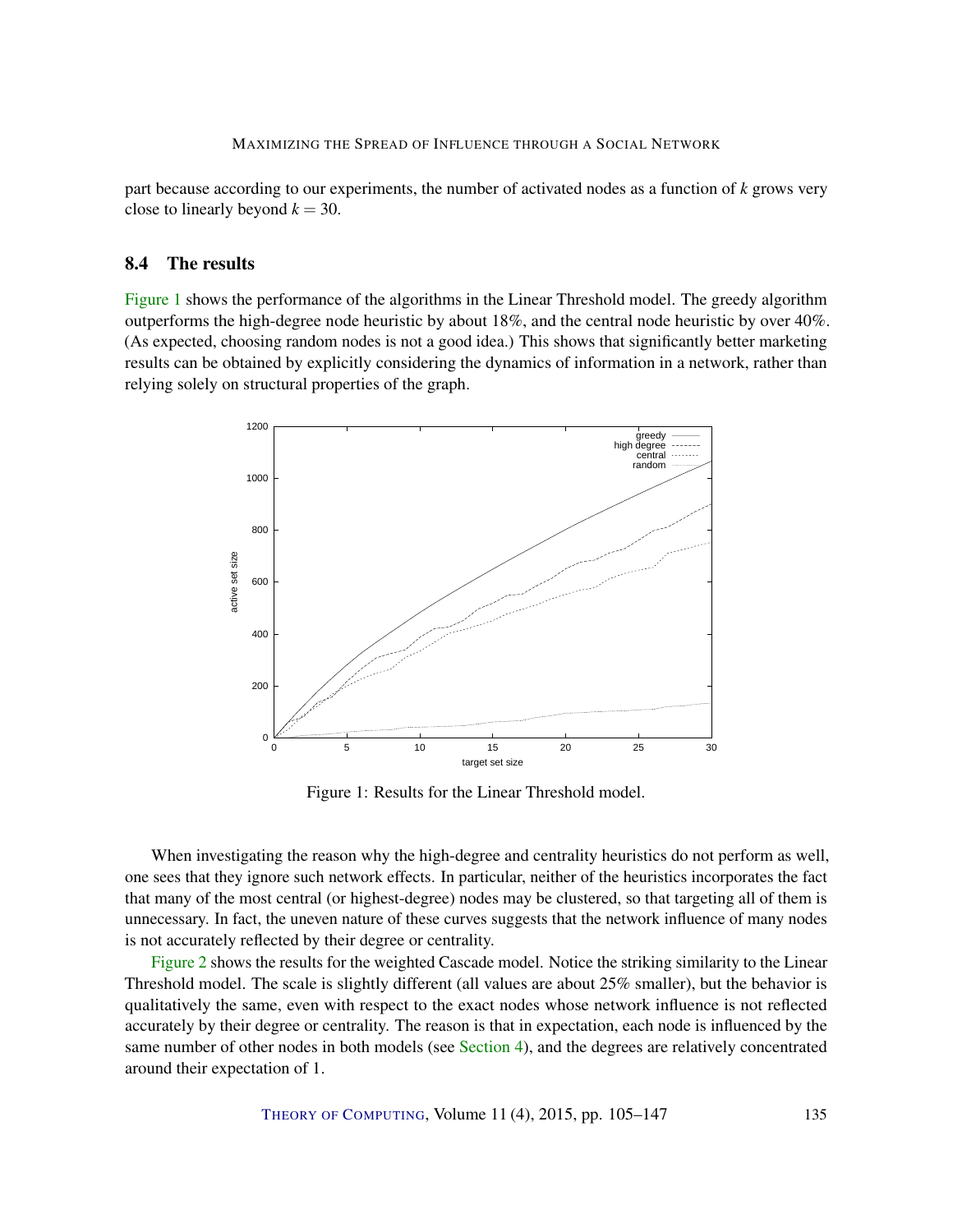<span id="page-31-0"></span>

Figure 2: Results for the Weighted Cascade model.

The graph for the Independent Cascade model with probability 1%, given in [Figure](#page-32-0) [3,](#page-32-0) seems very similar to the previous two at first glance. Notice, however, the very different scale: on average, each targeted node only activates three additional nodes. Hence, the network effects in the Independent Cascade model with very small probabilities are much weaker than in the other models. Several nodes have degrees well exceeding 100, so the probabilities on their incoming edges are even smaller than 1% in the weighted Cascade model. This suggests that the network effects observed for the Linear Threshold and weighted Cascade models rely heavily on low-degree nodes as multipliers, even though targeting high-degree nodes is a reasonable heuristic. Also notice that in the Independent Cascade model, the heuristic of choosing random nodes performs significantly better than in the previous two models.

The improvement in performance of the "random nodes" heuristic is even more pronounced for the Independent Cascade model with probabilities equal to 10%, depicted in [Figure](#page-33-0) [4.](#page-33-0) In that model, the "random nodes" heuristic starts to outperform both the high-degree and the central nodes heuristics when more than 12 nodes are targeted. It is initially surprising that random targeting for this model should lead to more activations than centrality-based targeting, but in fact there is a natural underlying reason that we explore now.

The first targeted node, if chosen somewhat judiciously, will activate a large fraction of the network, in our case almost 25%. However, any additional nodes will only reach a small additional fraction of the network. In particular, other central or high-degree nodes are very likely to be activated by the initially chosen one, and thus have hardly any marginal gain. This explains the shapes of the curves for the high-degree and distance centrality heuristics, which leap up to about 2415 activated nodes, but make virtually no progress afterwards. The greedy algorithm, on the other hand, takes the effect of the first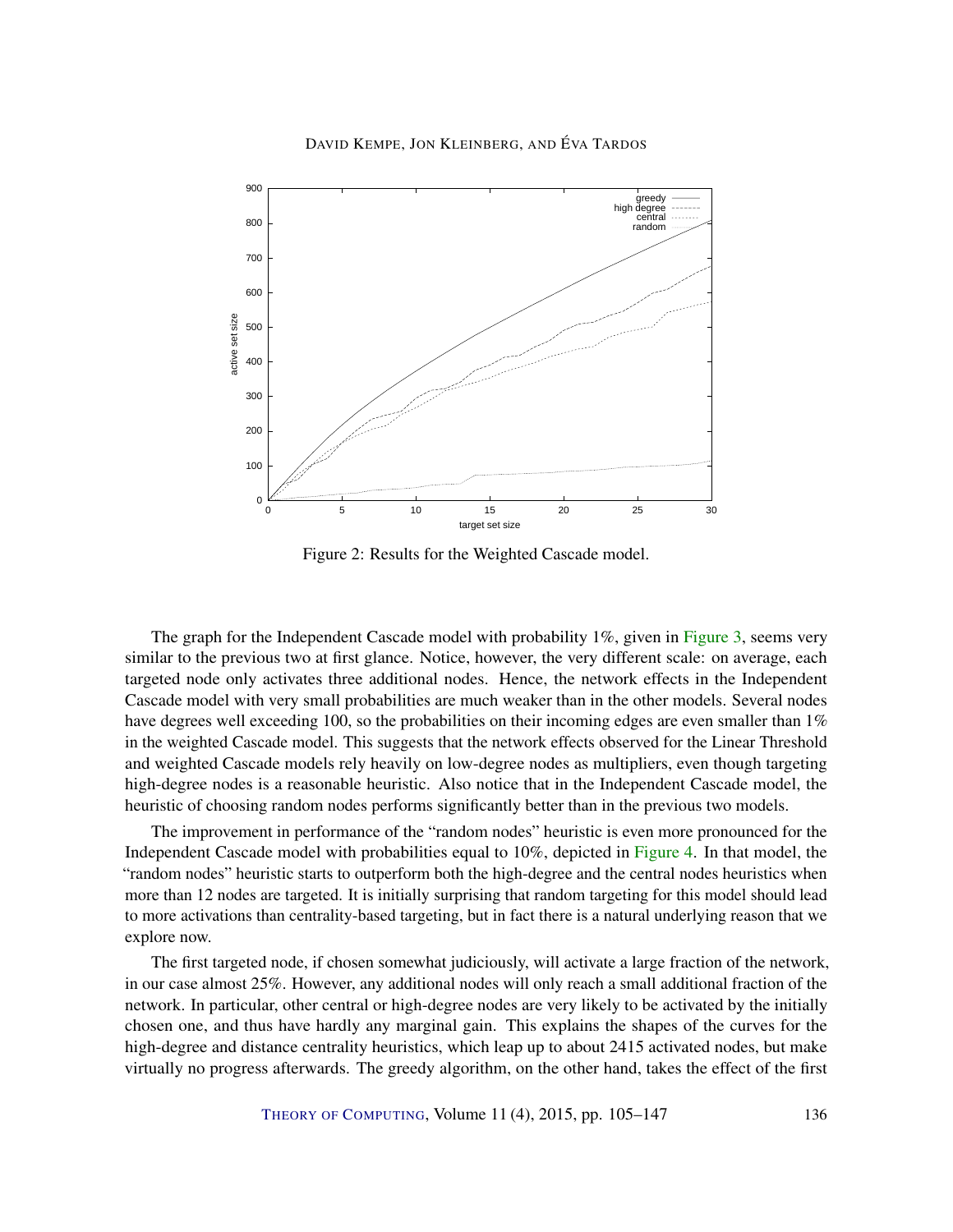<span id="page-32-0"></span>

Figure 3: Independent Cascade model with probability 1%.

chosen node into account, and targets nodes with smaller marginal gain afterwards. Hence, its active set keeps growing, although at a much smaller slope than in other models.

The random heuristic does not do as well initially as the other heuristics, but with sufficiently many attempts, it eventually hits some highly influential nodes and becomes competitive with the centralitybased node choices. Because it does not focus exclusively on central nodes, it eventually targets nodes with additional marginal gain, and surpasses the two centrality-based heuristics.

In summary, our experiments show that on a data set with many of the features of a real social network, a greedy algorithm motivated by theoretical insights significantly outperforms several standard heuristics. This is not to say that better algorithms do not exist: for example, a local search step after the greedy algorithm would likely improve the results further. Similarly, there may well be other, more efficient, heuristics with similar or better performance in practice—see the discussion in [Section](#page-3-0) [1.2.](#page-3-0) Our main goal here was primarily to establish that theoretical guarantees and practical performance are not mutually exclusive.

# 9 Conclusions

Peer influence and word-of-mouth effects play an important role in the dissemination of ideas and innovations and the adoption of new products. When designing campaigns to promote the adoption of ideas or products, it is therefore important to take these network effects into account. In the present work, we studied this optimization problem formally, under several widely used models of influence and cascading behavior. We showed that under these models, a simple greedy algorithm gives a  $1-1/e$ 

THEORY OF C[OMPUTING](http://dx.doi.org/10.4086/toc), Volume 11 (4), 2015, pp. 105–147 137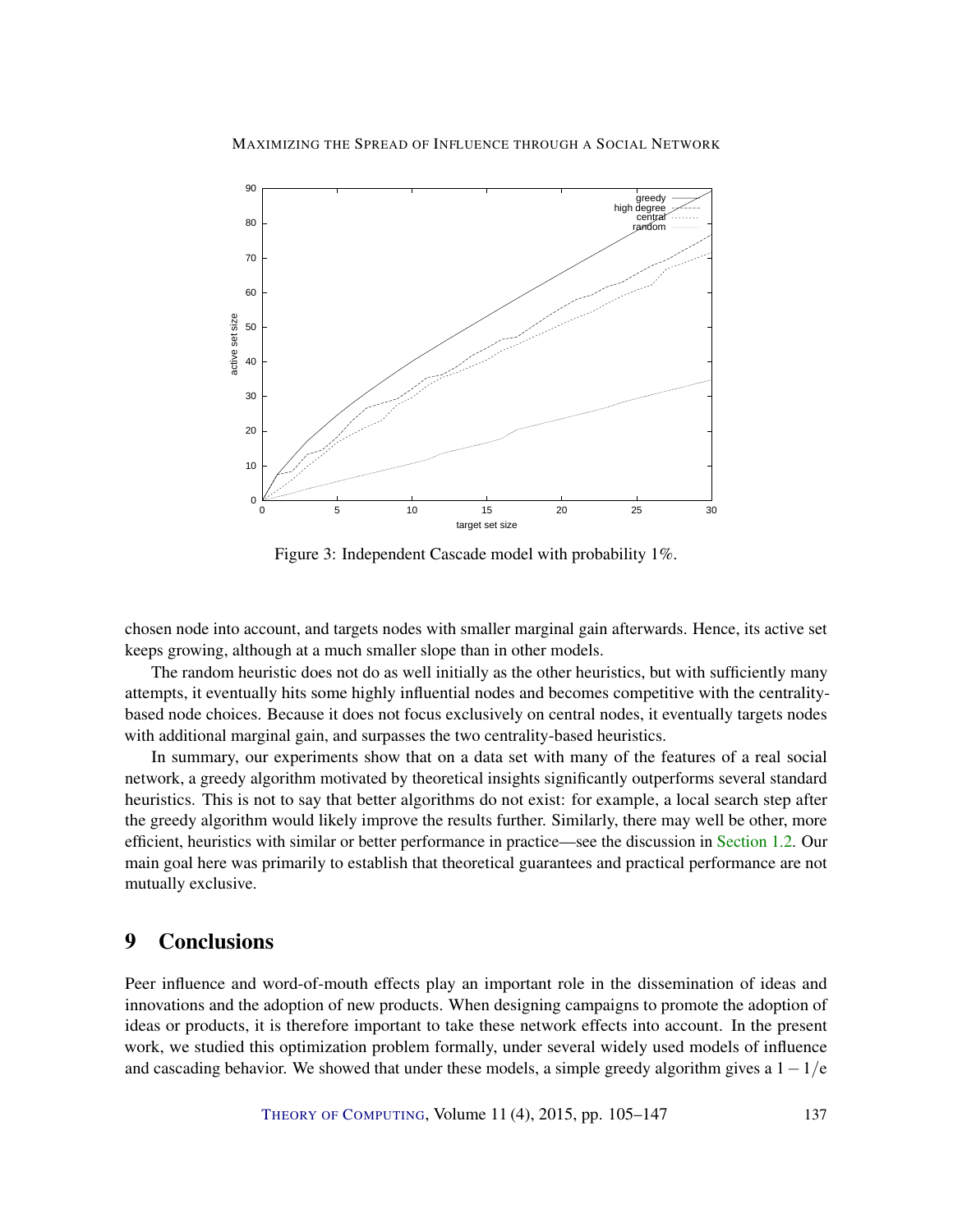<span id="page-33-1"></span><span id="page-33-0"></span>

Figure 4: Independent Cascade model with probability 10%.

approximation for the influence maximization objective, and that these results extend to a more general setting in which a marketing budget is to be divided among different available marketing actions, each of which may affect subsets of nodes. Our theoretical analysis is complemented by experiments performed on a collaboration network extracted from the arXiv site.

Many important directions remain for future work. While Mossel and Roch [\[62\]](#page-39-5) generalize the submodularity results of our work to more general Threshold models, we do not as of yet have a complete understanding of the full range of models for which approximate influence maximization is tractable. Even more immediately, while the factor  $1-1/e$  in the approximation guarantee is matched by an approximation hardness result for the Independent Cascade model, no approximation hardness whatsoever is known for the Linear Threshold model. Establishing an improved approximation guarantee, or any kind of approximation hardness, would therefore be of high interest.

Several natural modeling extensions have been studied in the literature recently, including competition between multiple cascades, negative opinions, and negative tie strengths. An important property shared by these extensions is that they need to introduce a timing component, wherein the decision of a node for a particular state depends on which neighbor influences the node first. This stands in contrast with the strong timing independence for our basic models, captured by [Lemma](#page-11-0) [3.2.](#page-11-0) Defining a consistent model for negative influence or competition which is independent of timing components would be of interest; a promising direction could be a return to graphical models in the vein of those studied by Domingos and Richardson [\[26\]](#page-36-1).

In order to apply the models and algorithms of the present (or subsequent) work in the real world, it is necessary to estimate the models' parameters (such as influence probabilities in the Cascade model, or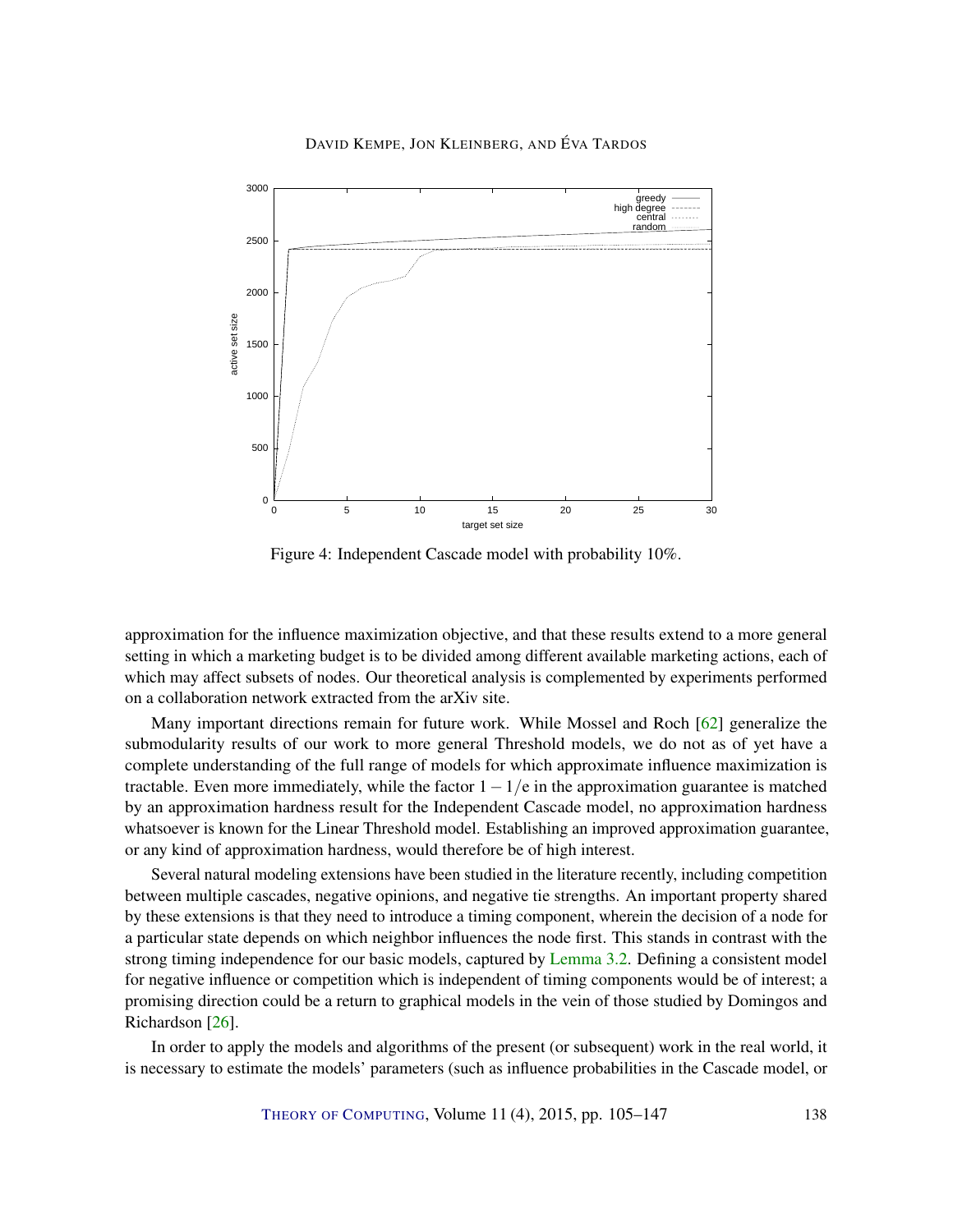<span id="page-34-7"></span>edge weights in the Threshold model). A string of recent papers, e. g., [\[34,](#page-37-8) [35,](#page-37-9) [36,](#page-37-10) [37,](#page-37-11) [63,](#page-39-10) [70,](#page-39-11) [71,](#page-40-10) [72\]](#page-40-11), begin to address the inference problem. The general approach is to use multiple instances of cascades, usually with information on the times at which nodes became active, and to perform a Maximum Likelihood or similar estimation. Thus, these inference algorithms assume that the model parameters are invariant across all observations. This is a strong assumption: in practice, the influence of one node on another will depend on the context of the product or innovation that is being recommended. Inferring parameters under weaker assumptions, such as a latent low-dimensional space on products which would explain the parameters, is a promising direction. At an even more fundamental level, a thorough validation of the present (and other) models of social influence is clearly necessary.

## Acknowledgments

We would like to thank anonymous reviewers of the conference and journal versions of this paper for useful feedback.

# **References**

- <span id="page-34-2"></span>[1] NIMA AHMADI POUR ANARI, SHAYAN EHSANI, MOHAMMAD GHODSI, NIMA HAGHPANAH, NICOLE IMMORLICA, HAMID MAHINI, AND VAHAB S. MIRROKNI: Equilibrium pricing with positive externalities. *Theor. Comput. Sci.*, 476:1–15, 2013. Preliminary version in [WINE'10.](http://dx.doi.org/10.1007/978-3-642-17572-5_35) [\[doi:10.1016/j.tcs.2013.01.014\]](http://dx.doi.org/10.1016/j.tcs.2013.01.014) [109](#page-4-0)
- <span id="page-34-3"></span>[2] HESSAMEDDIN AKHLAGHPOUR, MOHAMMAD GHODSI, NIMA HAGHPANAH, HAMID MAHINI, VAHAB S. MIRROKNI, AND AFSHIN NIKZAD: Optimal iterative pricing over social networks. In *Proc. 6th Workshop on Internet and Network Economics (WINE'10)*, pp. 415–423, 2010. [\[doi:10.1007/978-3-642-17572-5\\_34\]](http://dx.doi.org/10.1007/978-3-642-17572-5_34) [109](#page-4-0)
- <span id="page-34-6"></span>[3] RÉKA ALBERT, HAWOONG JEONG, AND ALBERT-LÁSZLÓ BARABÁSI: Error and attack tolerance of complex networks. *Nature*, 406(406):378–382, 2000. [\[doi:10.1038/35019019\]](http://dx.doi.org/10.1038/35019019) [134](#page-29-0)
- <span id="page-34-5"></span>[4] NOGA ALON, MICHAL FELDMAN, ARIEL D. PROCACCIA, AND MOSHE TENNENHOLTZ: A note on competitive diffusion through social networks. *Inform. Process. Lett.*, 110(4):221–225, 2010. [\[doi:10.1016/j.ipl.2009.12.009\]](http://dx.doi.org/10.1016/j.ipl.2009.12.009) [110](#page-5-0)
- <span id="page-34-4"></span>[5] DAVID ARTHUR, RAJEEV MOTWANI, ANEESH SHARMA, AND YING XU: Pricing strategies for viral marketing on social networks. In *Proc. 5th Workshop on Internet and Network Economics (WINE'09)*, pp. 101–112, 2009. [\[doi:10.1007/978-3-642-10841-9\\_11,](http://dx.doi.org/10.1007/978-3-642-10841-9_11) [arXiv:0902.3485\]](http://arxiv.org/abs/0902.3485) [109](#page-4-0)
- <span id="page-34-1"></span>[6] CHALEE ASAVATHIRATHAM: *The Influence Model: A Tractable Representation for the Dynamics of Networked Markov Chains*. Ph. D. thesis, Massachusetts Institute of Technology, 2001. Available at [MIT DSPACE,](http://hdl.handle.net/1721.1/33546) Subsequent paper available at [IEEE Control Systems.](http://dx.doi.org/10.1109/37.969135) [106,](#page-1-1) [128](#page-23-3)
- <span id="page-34-0"></span>[7] CHALEE ASAVATHIRATHAM, SANDIP ROY, BERNARD C. LESIEUTRE, AND GEORGE C. VERGH-ESE: The influence model. *IEEE Comp. Soc. Press*, 21(6):52–64, 2001. [\[doi:10.1109/37.969135\]](http://dx.doi.org/10.1109/37.969135) [106,](#page-1-1) [128](#page-23-3)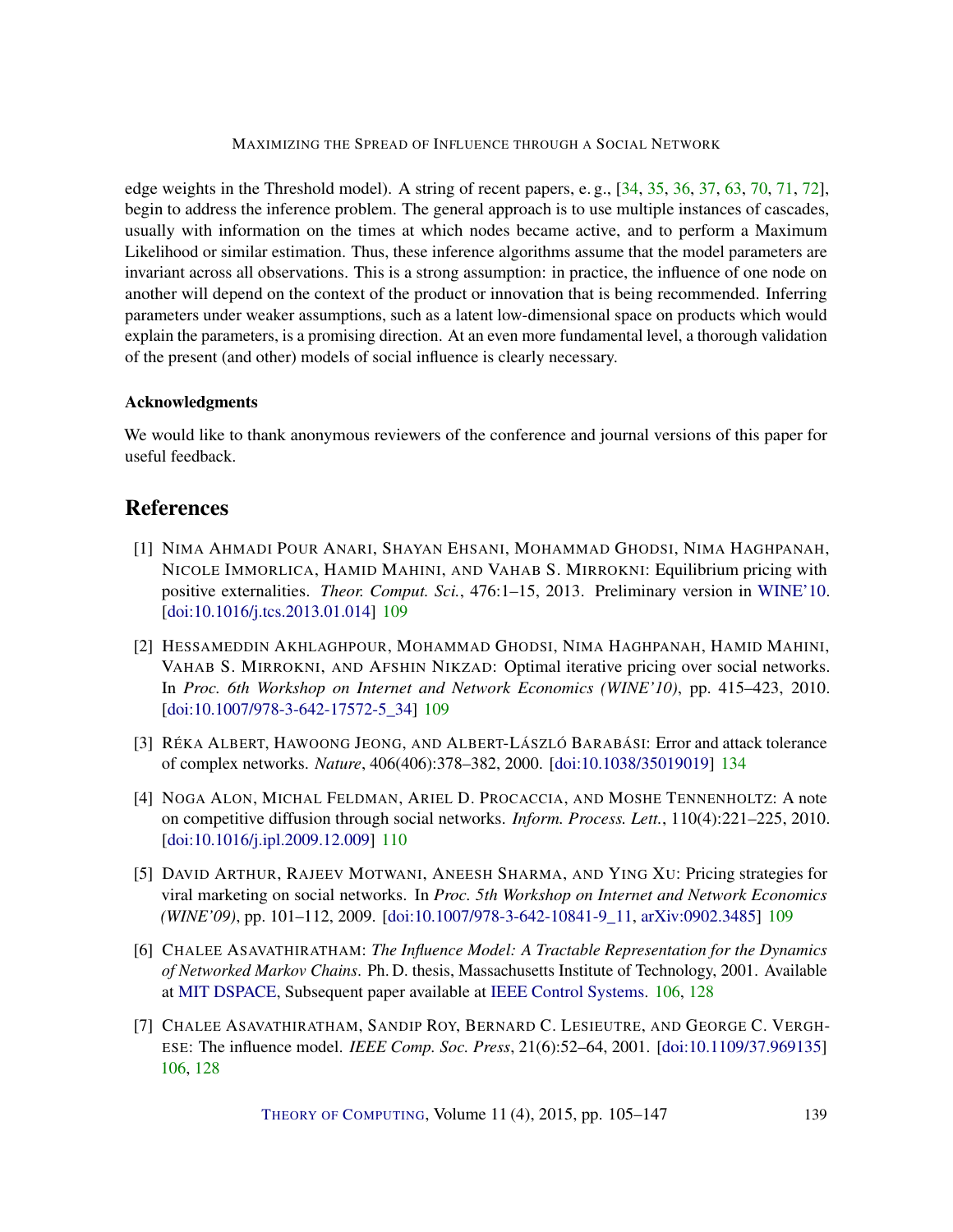- <span id="page-35-0"></span>[8] FRANK M. BASS: A new product growth model for consumer durables. *Management Science*, 15(5):215–227, 1969. [\[doi:10.1287/mnsc.1040.0264\]](http://dx.doi.org/10.1287/mnsc.1040.0264) [106](#page-1-1)
- <span id="page-35-11"></span>[9] ELI BERGER: Dynamic monopolies of constant size. *J. Combin. Theory Ser. B*, 83(2):191–200, 2001. [\[doi:10.1006/jctb.2001.2045\]](http://dx.doi.org/10.1006/jctb.2001.2045) [111,](#page-6-1) [118](#page-13-1)
- <span id="page-35-6"></span>[10] SHISHIR BHARATHI, DAVID KEMPE, AND MAHYAR SALEK: Competitive influence maximization in social networks. In *Proc. 3rd Workshop on Internet and Network Economics (WINE'07)*, pp. 306–311, 2007. [\[doi:10.1007/978-3-540-77105-0\\_31\]](http://dx.doi.org/10.1007/978-3-540-77105-0_31) [110](#page-5-0)
- <span id="page-35-2"></span>[11] LAWRENCE E. BLUME: The statistical mechanics of strategic interaction. *Games and Economic Behavior*, 5(3):387–424, 1993. [\[doi:10.1006/game.1993.1023\]](http://dx.doi.org/10.1006/game.1993.1023) [106](#page-1-1)
- <span id="page-35-5"></span>[12] CHRISTIAN BORGS, MICHAEL BRAUTBAR, JENNIFER CHAYES, AND BRENDAN LUCIER: Maximizing social influence in nearly optimal time. In *Proc. 25th Ann. ACM-SIAM Symp. on Discrete Algorithms (SODA'14)*, pp. 946–957, 2014. [\[doi:10.1137/1.9781611973402.70\]](http://dx.doi.org/10.1137/1.9781611973402.70) [109](#page-4-0)
- <span id="page-35-7"></span>[13] ALLAN BORODIN, YUVAL FILMUS, AND JOEL OREN: Threshold models for competitive influence in social networks. In *Proc. 6th Workshop on Internet and Network Economics (WINE'10)*, pp. 539–550, 2010. [\[doi:10.1007/978-3-642-17572-5\\_48\]](http://dx.doi.org/10.1007/978-3-642-17572-5_48) [110](#page-5-0)
- <span id="page-35-1"></span>[14] JACQUELINE J. BROWN AND PETER H. REINEGEN: Social ties and word-of-mouth referral behavior. *Journal of Consumer Research*, 14(3):350–362, 1987. [\[doi:10.1086/209118\]](http://dx.doi.org/10.1086/209118) [106](#page-1-1)
- <span id="page-35-9"></span>[15] CEREN BUDAK, DIVYAKANT AGRAWAL, AND AMR EL ABBADI: Limiting the spread of misinformation in social networks. In *20th Internat. World Wide Web Conf. (WWW'11)*, pp. 665–674, 2011. [\[doi:10.1145/1963405.1963499\]](http://dx.doi.org/10.1145/1963405.1963499) [110](#page-5-0)
- <span id="page-35-8"></span>[16] TIM CARNES, CHANDRASHEKAR NAGARAJAN, STEFAN M. WILD, AND ANKE VAN ZUYLEN: Maximizing influence in a competitive social network: A follower's perspective. In *Proc. Internat. Conf. on Electronic Commerce (ICEC)*, pp. 351–360, 2007. [\[doi:10.1145/1282100.1282167\]](http://dx.doi.org/10.1145/1282100.1282167) [110](#page-5-0)
- <span id="page-35-12"></span>[17] NING CHEN: On the approximability of influence in social networks. *SIAM J. Discr. Math.*, 23(3):1400–1415, 2009. Conference version in [SODA'08.](http://dl.acm.org/citation.cfm?id=1347082.1347195) [\[doi:10.1137/08073617X\]](http://dx.doi.org/10.1137/08073617X) [118](#page-13-1)
- <span id="page-35-10"></span>[18] WEI CHEN, ALEX COLLINS, RACHEL CUMMINGS, TE KE, ZHENMING LIU, DAVID RINCON, XIAORUI SUN, YAJUN WANG, WEI WEI, AND YIFEI YUAN: Influence maximization in social networks when negative opinions may emerge and propagate. In *Proc. 11th SIAM Internat. Conf. on Data Mining (SDM'11)*, pp. 379–390, 2011. [\[doi:10.1137/1.9781611972818.33\]](http://dx.doi.org/10.1137/1.9781611972818.33) [110](#page-5-0)
- <span id="page-35-3"></span>[19] WEI CHEN, LAKS V.S. LAKSHMANAN, AND CARLOS CASTILLO: *Information and Influence Propagation in Social Networks*. Synthesis Lectures on Data Management. Morgan & Claypool, 2013. [\[doi:10.2200/S00527ED1V01Y201308DTM037\]](http://dx.doi.org/10.2200/S00527ED1V01Y201308DTM037) [108](#page-3-1)
- <span id="page-35-4"></span>[20] WEI CHEN, YAJUN WANG, AND SIYU YANG: Efficient influence maximization in social networks. In *Proc. 15th Internat. Conf. on Knowledge Discovery and Data Mining (KDD'09)*, pp. 199–208, 2009. [\[doi:10.1145/1557019.1557047\]](http://dx.doi.org/10.1145/1557019.1557047) [109](#page-4-0)

THEORY OF C[OMPUTING](http://dx.doi.org/10.4086/toc), Volume 11 (4), 2015, pp. 105–147 140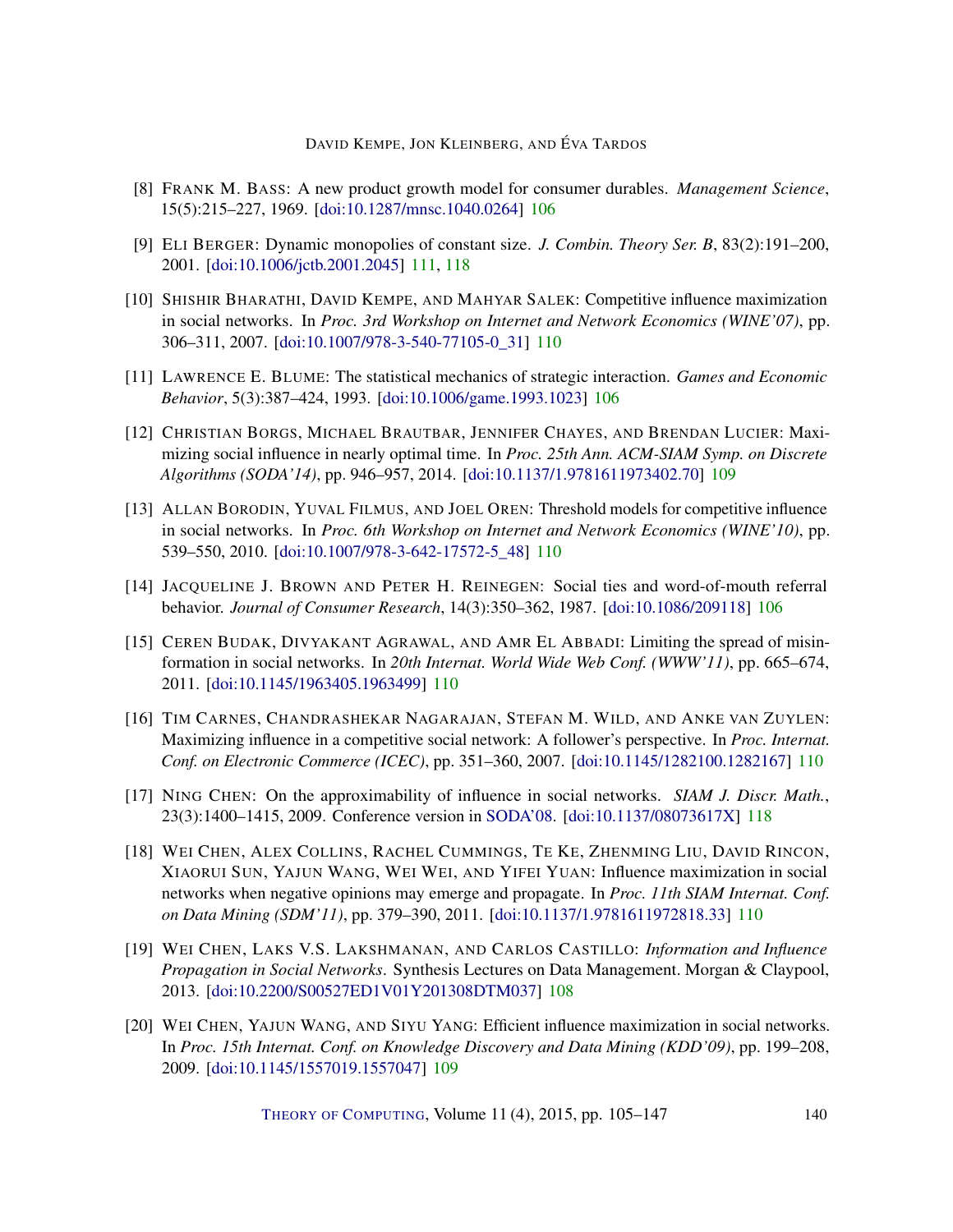- <span id="page-36-9"></span>[21] WEI CHEN, YIFEI YUAN, AND LI ZHANG: Scalable influence maximization in social networks under the linear threshold model. In *Proc. 10th Internat. Conf. on Data Mining (ICDM'12)*, pp. 88–97, 2010. [\[doi:10.1109/ICDM.2010.118\]](http://dx.doi.org/10.1109/ICDM.2010.118) [109,](#page-4-0) [118](#page-13-1)
- <span id="page-36-8"></span>[22] PETER CLIFFORD AND AIDAN SUDBURY: A model for spatial conflict. *Biometrika*, 60(3):581–588, 1973. [\[doi:10.1093/biomet/60.3.581\]](http://dx.doi.org/10.1093/biomet/60.3.581) [108](#page-3-1)
- <span id="page-36-0"></span>[23] JAMES S. COLEMAN, HERBERT MENZEL, AND ELIHU KATZ: *Medical Innovations: A Diffusion Study*. Bobbs Merrill, 1966. [106](#page-1-1)
- <span id="page-36-6"></span>[24] GÉRARD CORNUÉJOLS, MARSHALL L. FISHER, AND GEORGE L. NEMHAUSER: Location of bank accounts to optimize float. *Management Science*, 23(8):789–810, 1977. [\[doi:10.1287/mnsc.23.8.789\]](http://dx.doi.org/10.1287/mnsc.23.8.789) [107,](#page-2-1) [119,](#page-14-0) [120](#page-15-3)
- <span id="page-36-12"></span>[25] ERIK D. DEMAINE, MOHAMMADTAGHI HAJIAGHAYI, HAMID MAHINI, DAVID L. MALEC, S. RAGHAVAN, ANSHUL SAWANT, AND MORTEZA ZADIMOGHADAM: How to influence people with partial incentives. In *23rd Internat. World Wide Web Conf. (WWW'14)*, pp. 937–948, 2014. [\[doi:10.1145/2566486.2568039,](http://dx.doi.org/10.1145/2566486.2568039) [arXiv:1401.7970\]](http://arxiv.org/abs/1401.7970) [128](#page-23-3)
- <span id="page-36-1"></span>[26] PEDRO DOMINGOS AND MATTHEW RICHARDSON: Mining the network value of customers. In *Proc. 7th Internat. Conf. on Knowledge Discovery and Data Mining (KDD'01)*, pp. 57–66, 2001. [\[doi:10.1007/978-3-540-77105-0\\_27\]](http://dx.doi.org/10.1007/978-3-540-77105-0_27) [106,](#page-1-1) [107,](#page-2-1) [108,](#page-3-1) [118,](#page-13-1) [128,](#page-23-3) [133,](#page-28-1) [138](#page-33-1)
- <span id="page-36-10"></span>[27] PRADEEP DUBEY, RAHUL GARG, AND BERNARD DE MEYER: Competing for customers in a social network: The quasi-linear case. In *Proc. 2nd Workshop on Internet and Network Economics (WINE'06)*, pp. 162–173, 2006. [\[doi:10.1007/11944874\\_16\]](http://dx.doi.org/10.1007/11944874_16) [110](#page-5-0)
- <span id="page-36-5"></span>[28] RICHARD DURRETT: *Lecture Notes on Particle Systems and Percolation*. Wadsworth Publishing, 1988. [107,](#page-2-1) [113](#page-8-1)
- <span id="page-36-4"></span>[29] GLENN ELLISON: Learning, local interaction, and coordination. *Econometrica*, 61(5):1047–1071, 1993. [\[doi:10.2307/2951493\]](http://dx.doi.org/10.2307/2951493) [106](#page-1-1)
- <span id="page-36-7"></span>[30] EYAL EVEN-DAR AND ASAF SHAPIRA: A note on maximizing the spread of influence in social networks. *Inform. Process. Lett.*, 111(4):184–187, 2011. Preliminary version in [WINE'11.](http://dx.doi.org/10.1007/978-3-540-77105-0_27) [\[doi:10.1016/j.ipl.2010.11.015\]](http://dx.doi.org/10.1016/j.ipl.2010.11.015) [108](#page-3-1)
- <span id="page-36-11"></span>[31] URIEL FEIGE: A threshold of ln*n* for approximating set cover. *J. ACM*, 45(4):634–652, 1998. Preliminary version in [STOC'96.](http://doi.acm.org/10.1145/237814.237977) [\[doi:10.1145/285055.285059\]](http://dx.doi.org/10.1145/285055.285059) [113](#page-8-1)
- <span id="page-36-3"></span>[32] JACOB GOLDENBERG, BARAK LIBAI, AND EITAN MULLER: Talk of the network: A complex systems look at the underlying process of word-of-mouth. *Marketing Letters*, 12(3):211–223, 2001. [\[doi:10.1023/A:1011122126881\]](http://dx.doi.org/10.1023/A:1011122126881) [106,](#page-1-1) [107,](#page-2-1) [113](#page-8-1)
- <span id="page-36-2"></span>[33] JACOB GOLDENBERG, BARAK LIBAI, AND EITAN MULLER: Using complex systems analysis to advance marketing theory development: Modeling heterogeneity effects on new product growth through stochastic cellular automata. *Academy of Marketing Science Review*, 2001. [106,](#page-1-1) [107,](#page-2-1) [113](#page-8-1)

THEORY OF C[OMPUTING](http://dx.doi.org/10.4086/toc), Volume 11 (4), 2015, pp. 105–147 141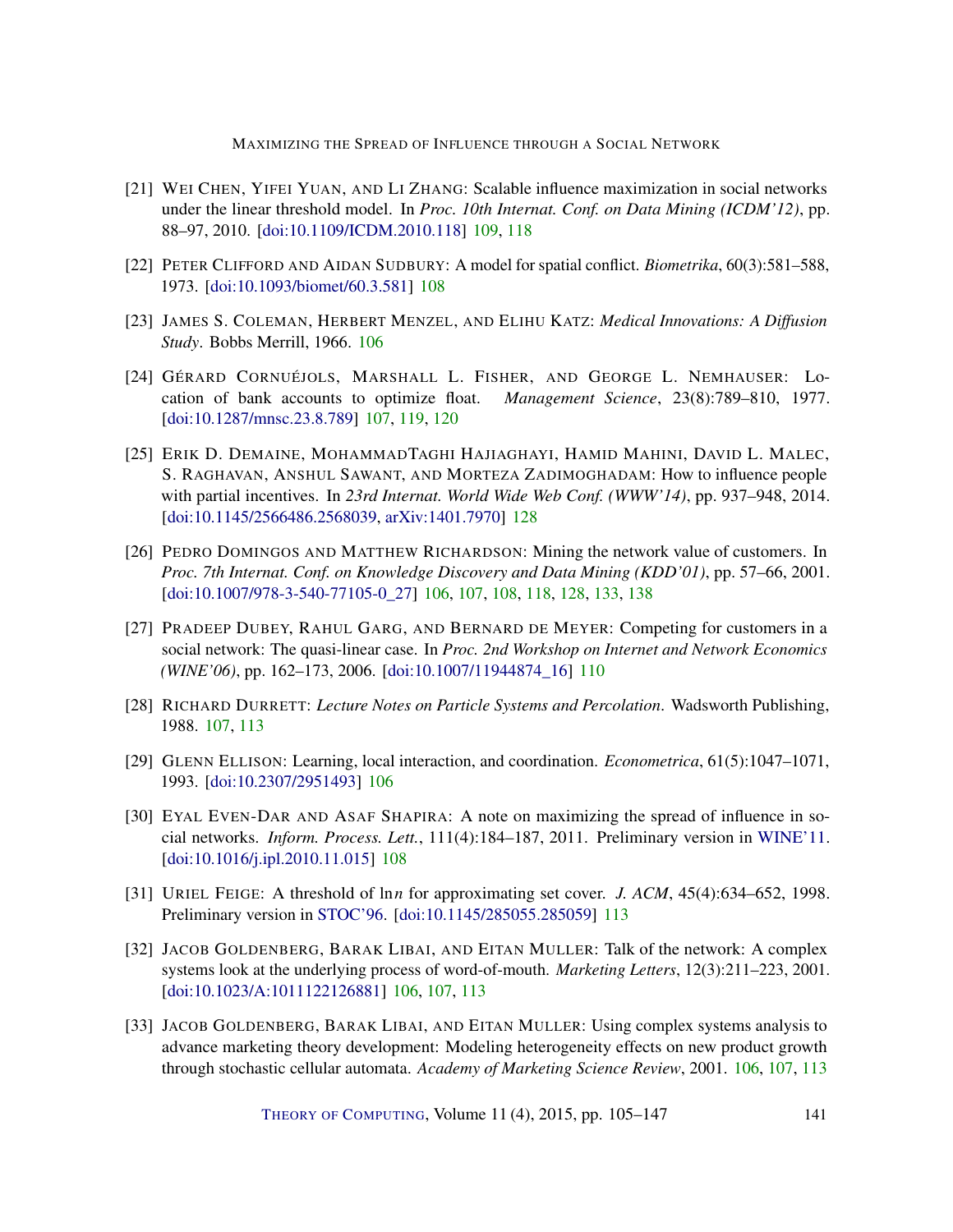- <span id="page-37-8"></span>[34] MANUEL GOMEZ-RODRIGUEZ, DAVID BALDUZZI, AND BERNHARD SCHÖLKOPF: Uncovering the temporal dynamics of diffusion networks. In *Proc. 28th Int. Conf. on Machine Learning (ICML'11)*, pp. 561–568, 2011. [\[arXiv:1105.0697\]](http://arxiv.org/abs/1105.0697) [133,](#page-28-1) [139](#page-34-7)
- <span id="page-37-9"></span>[35] MANUEL GOMEZ-RODRIGUEZ, JURE LESKOVEC, AND ANDREASE KRAUSE: Inferring networks of diffusion and influence. *ACM Transactions on Knowledge Discovery from Data (TKDD)*, 5(4):21, 2012. Preliminary version in [KDD'10.](http://doi.acm.org/10.1145/1835804.1835933) [\[doi:10.1145/2086737.2086741\]](http://dx.doi.org/10.1145/2086737.2086741) [133,](#page-28-1) [139](#page-34-7)
- <span id="page-37-10"></span>[36] MANUEL GOMEZ-RODRIGUEZ AND BERNHARD SCHÖLKOPF: Submodular inference of diffusion networks from multiple trees. In *Proc. 29th Int. Conf. on Machine Learning (ICML'12)*, 2012. Available at [ICML.](http://icml.cc/2012/papers/281.pdf) [\[arXiv:1205.1671\]](http://arxiv.org/abs/1205.1671) [133,](#page-28-1) [139](#page-34-7)
- <span id="page-37-11"></span>[37] AMIT GOYAL, FRANCESCO BONCHI, AND LAKS V. S. LAKSHMANAN: Learning influence probabilities in social networks. In *Proc. 3rd ACM Internat. Conf. on Web Search and Data Mining (WSDM'10)*, pp. 241–250, 2010. [\[doi:10.1145/1718487.1718518\]](http://dx.doi.org/10.1145/1718487.1718518) [133,](#page-28-1) [139](#page-34-7)
- <span id="page-37-1"></span>[38] AMIT GOYAL, WEI LU, AND LAKS V. S. LAKSHMANAN: CELF++: Optimizing the greedy algorithm for influence maximization in social networks. In *20th Internat. World Wide Web Conf. (WWW'11)*, pp. 47–48, 2011. [\[doi:10.1145/1963192.1963217\]](http://dx.doi.org/10.1145/1963192.1963217) [109](#page-4-0)
- <span id="page-37-2"></span>[39] AMIT GOYAL, WEI LU, AND LAKS V. S. LAKSHMANAN: SIMPATH: An efficient algorithm for influence maximization under the linear threshold model. In *Proc. 11th Internat. Conf. on Data Mining (ICDM'11)*, pp. 211–220, 2011. [\[doi:10.1109/ICDM.2011.132\]](http://dx.doi.org/10.1109/ICDM.2011.132) [109](#page-4-0)
- <span id="page-37-5"></span>[40] SANJEEV GOYAL, HODA HEIDARI, AND MICHAEL KEARNS: Competitive contagion in networks. *Games and Economic Behavior*, 2014 (online). Preliminary version in [STOC'12.](http://dx.doi.org/10.1145/2213977.2214046) [\[doi:10.1016/j.geb.2014.09.002\]](http://dx.doi.org/10.1016/j.geb.2014.09.002) [110](#page-5-0)
- <span id="page-37-0"></span>[41] MARK GRANOVETTER: Threshold models of collective behavior. *American Journal of Sociology*, 83(6):1420–1443, 1978. [\[doi:10.1086/226707\]](http://dx.doi.org/10.1086/226707) [107,](#page-2-1) [111](#page-6-1)
- <span id="page-37-7"></span>[42] DILEK GÜNNEÇ: *Integrating Social Network Effects in Product Design and Diffusion*. Ph. D. thesis, University of Maryland, 2012. Available at [DRUM.](http://drum.lib.umd.edu/handle/1903/13103) [128](#page-23-3)
- <span id="page-37-3"></span>[43] NIMA HAGHPANAH, NICOLE IMMORLICA, VAHAB S. MIRROKNI, AND KAMESH MUNAGALA: Optimal auctions with positive network externalities. *ACM Trans. Economics and Comput.*, 1(2):13, 2013. Conference version in [EC'11.](http://dx.doi.org/10.1145/1993574.1993577) [\[doi:10.1145/2465769.2465778\]](http://dx.doi.org/10.1145/2465769.2465778) [109](#page-4-0)
- <span id="page-37-6"></span>[44] VENKY HARINARAYAN, ANAND RAJARAMAN, AND JEFFREY D. ULLMAN: Implementing data cubes efficiently. In *Proc. 16th ACM SIGMOD Internat. Conf. on Managment of Data*, pp. 205–216, 1996. [\[doi:10.1145/233269.233333\]](http://dx.doi.org/10.1145/233269.233333) [120](#page-15-3)
- <span id="page-37-4"></span>[45] JASON D. HARTLINE, VAHAB S. MIRROKNI, AND MUKUND SUNDARARAJAN: Optimal marketing strategies over social networks. In *17th Internat. World Wide Web Conf. (WWW'08)*, pp. 189–198, 2008. [\[doi:10.1145/1367497.1367524\]](http://dx.doi.org/10.1145/1367497.1367524) [109](#page-4-0)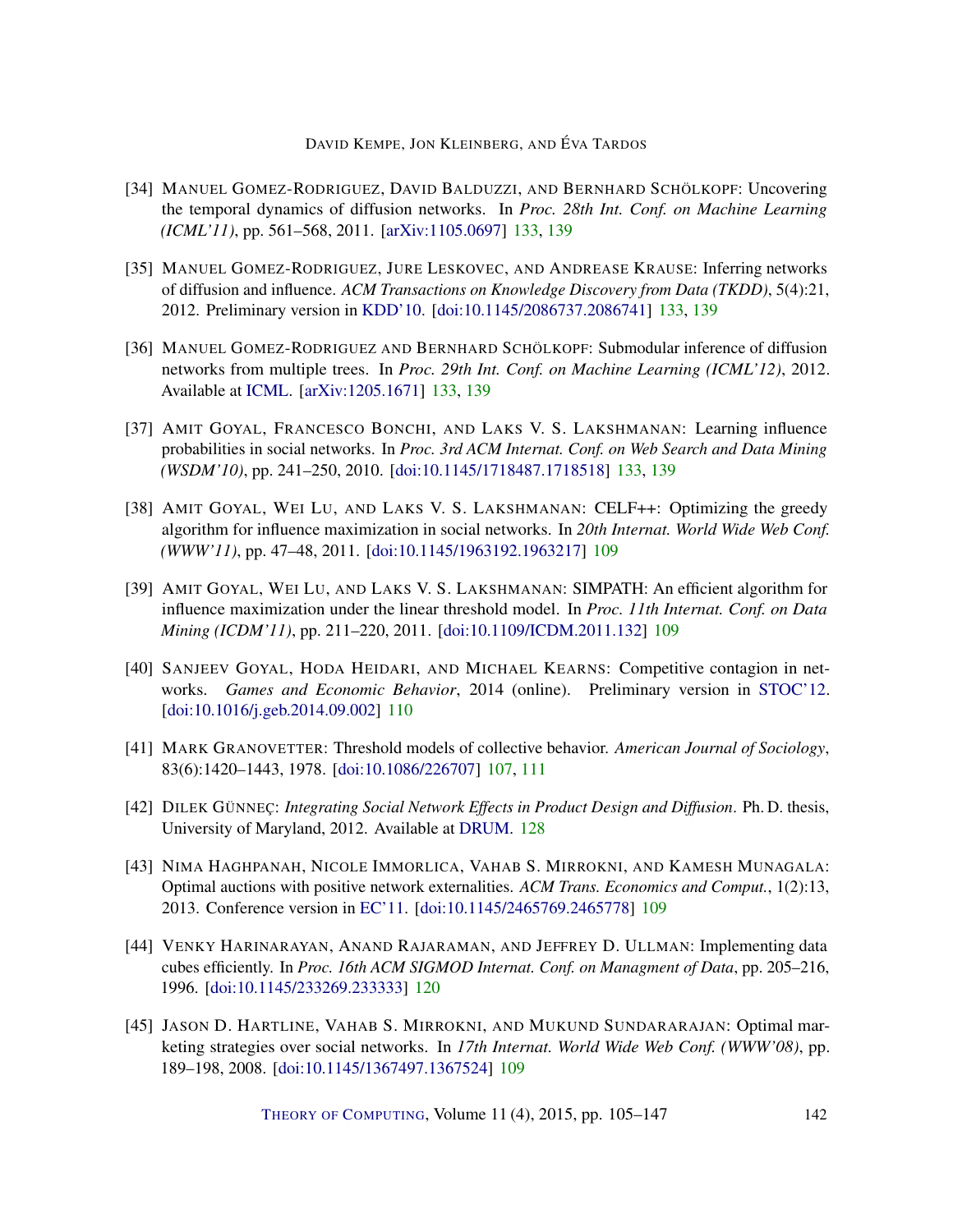- <span id="page-38-8"></span>[46] XINRAN HE AND DAVID KEMPE: Price of anarchy for the *n*-player competitive cascade game with submodular activation functions. In *Proc. 9th Workshop on Internet and Network Economics (WINE'13)*, pp. 232–248, 2013. [\[doi:10.1007/978-3-642-45046-4\\_20\]](http://dx.doi.org/10.1007/978-3-642-45046-4_20) [110](#page-5-0)
- <span id="page-38-9"></span>[47] XINRAN HE, GUOJIE SONG, WEI CHEN, AND QINGYE JIANG: Influence blocking maximization in social networks under the competitive linear threshold model. In *Proc. 12th SIAM Internat. Conf. on Data Mining (SDM'12)*, pp. 463–474, 2012. [\[doi:10.1137/1.9781611972825.40,](http://dx.doi.org/10.1137/1.9781611972825.40) [arXiv:1110.4723\]](http://arxiv.org/abs/1110.4723) [110](#page-5-0)
- <span id="page-38-3"></span>[48] RICHARD A. HOLLEY AND THOMAS M. LIGGETT: Ergodic theorems for weakly interacting infinite systems and the voter model. *Annals of Probability*, 3(4):643–663, 1975. Available at [Project Euclid.](http://projecteuclid.org/euclid.aop/1176996306) [108](#page-3-1)
- <span id="page-38-7"></span>[49] QINGYE JIANG, GUOJIE SONG, GAO CONG, YU WANG, WENJUN SI, AND KUNQING XIE: Simulated annealing based influence maximization in social networks. In *Proc. 26th AAAI Conf. on Artificial Intelligence*, 2011. Available at [AAAI.](http://www.aaai.org/ocs/index.php/AAAI/AAAI11/paper/view/3670) [109](#page-4-0)
- <span id="page-38-6"></span>[50] KYOMIN JUNG, WOORAM HEO, AND WEI CHEN: IRIE: Scalable and robust influence maximization in social networks. In *Proc. 12th Internat. Conf. on Data Mining (ICDM'12)*, pp. 918–923, 2012. [\[doi:10.1109/ICDM.2012.79\]](http://dx.doi.org/10.1109/ICDM.2012.79) [109](#page-4-0)
- <span id="page-38-0"></span>[51] DAVID KEMPE, JON KLEINBERG, AND ÉVA TARDOS: Maximizing the spread of influence in a social network. In *Proc. 9th Internat. Conf. on Knowledge Discovery and Data Mining (KDD'03)*, pp. 137–146, 2003. [\[doi:10.1145/956750.956769\]](http://dx.doi.org/10.1145/956750.956769) [105,](#page-0-1) [108,](#page-3-1) [112,](#page-7-1) [118](#page-13-1)
- <span id="page-38-1"></span>[52] DAVID KEMPE, JON KLEINBERG, AND ÉVA TARDOS: Influential nodes in a diffusion model for social networks. In *Proc. 32th Internat. Colloq. on Automata, Languages and Programming (ICALP'05)*, pp. 1127–1138, 2005. [\[doi:10.1007/11523468\\_91\]](http://dx.doi.org/10.1007/11523468_91) [105,](#page-0-1) [108](#page-3-1)
- <span id="page-38-5"></span>[53] MASAHIRO KIMURA AND KAZUMI SAITO: Tractable models for information diffusion in social networks. In *Proc. 10th European Conf. on Principles and Practice of Knowledge Discovery in Databases (PKDD'06)*, pp. 259–271, 2006. [\[doi:10.1007/11871637\\_27\]](http://dx.doi.org/10.1007/11871637_27) [109](#page-4-0)
- <span id="page-38-11"></span>[54] ANDREAS KRAUSE AND DANIEL GOLOVIN: Submodular function maximization. In LUCAS BOR-DEAUX, YOUSSEF HAMADI, AND PUSHMEET KOHLI, editors, *Tractability: Practical Approaches to Hard Problems*, pp. 71–104. Cambridge University Press, 2014. [120](#page-15-3)
- <span id="page-38-4"></span>[55] JURE LESKOVEC, ANDREAS KRAUSE, CARLOS GUESTRIN, CHRISTOS FALOUTSOS, JEANNE VANBRIESEN, AND NATALIE S. GLANCE: Cost-effective outbreak detection in networks. In *Proc. 13th Internat. Conf. on Knowledge Discovery and Data Mining (KDD'07)*, pp. 420–429, 2007. [\[doi:10.1145/1281192.1281239\]](http://dx.doi.org/10.1145/1281192.1281239) [108](#page-3-1)
- <span id="page-38-2"></span>[56] THOMAS M. LIGGETT: *Interacting Particle Systems*. [Springer,](http://www.springer.com/gp/book/9783540226178) 1985. [107,](#page-2-1) [113](#page-8-1)
- <span id="page-38-10"></span>[57] MICHAEL MACY: Chains of cooperation: Threshold effects in collective action. *American Sociological Review*, 56(6):730–747, 1991. [\[doi:10.2307/2096252\]](http://dx.doi.org/10.2307/2096252) [111](#page-6-1)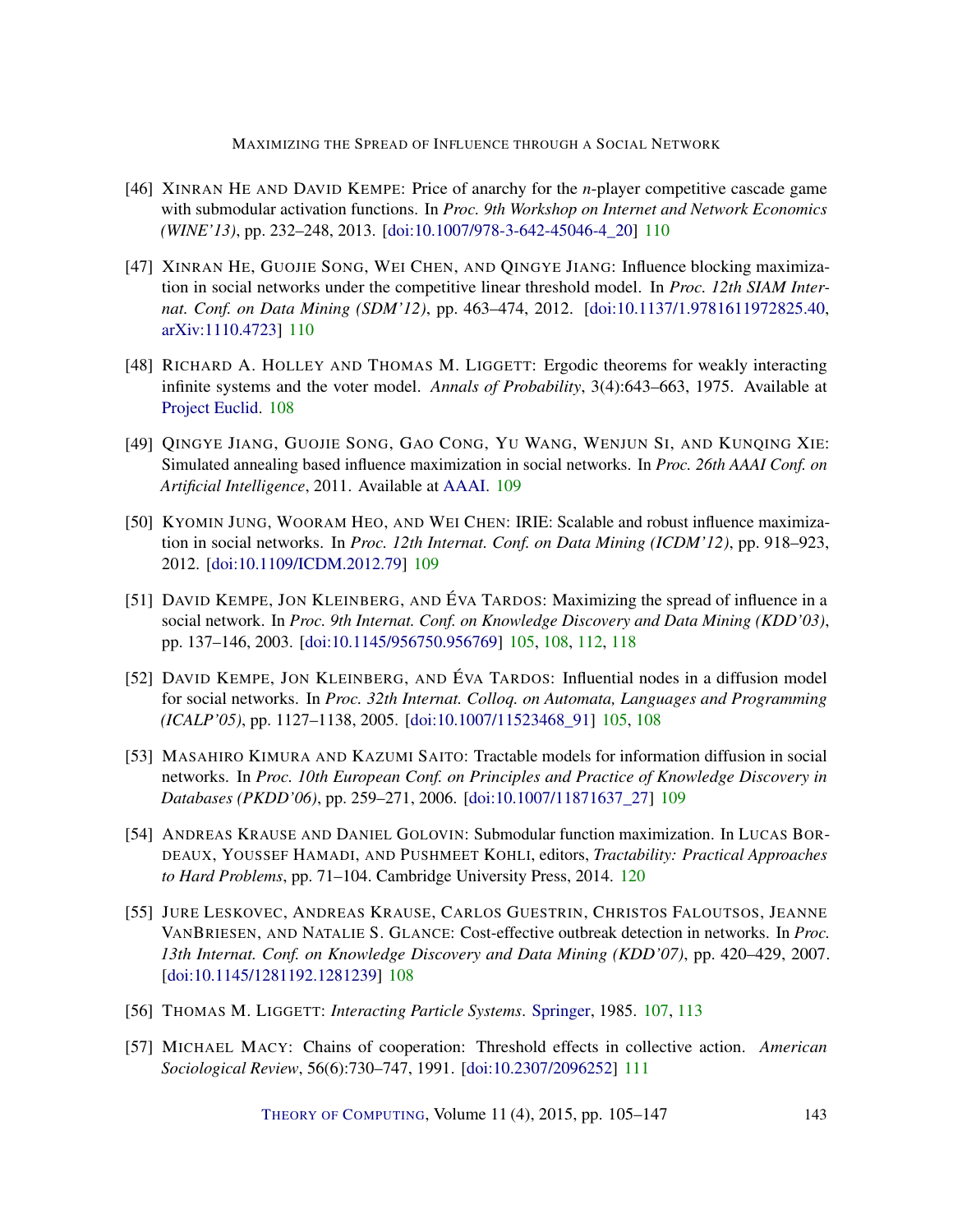- <span id="page-39-6"></span>[58] MICHAEL MACY AND ROBERT WILLER: From factors to actors: Computational sociology and agent-based modeling. *Annual Review of Sociology*, 28:143–166, 2002. [\[doi:10.1146/annurev.soc.28.110601.141117\]](http://dx.doi.org/10.1146/annurev.soc.28.110601.141117) [111](#page-6-1)
- <span id="page-39-1"></span>[59] VIJAY MAHAJAN, EITAN MULLER, AND FRANK M. BASS: New product diffusion models in marketing: A review and directions for research. *Journal of Marketing*, 54(1):1–26, 1990. [106](#page-1-1)
- <span id="page-39-8"></span>[60] COLIN MCDIARMID: Concentration. In MICHEL HABIB, COLIN MCDIARMID, JORGE RAMIREZ-ALFONSIN, AND BRUCE REED, editors, *Probabilistic Methods for Algorithmic Discrete Mathematics*, pp. 195–247. Springer, 1998. [\[doi:10.1007/978-3-662-12788-9\\_6\]](http://dx.doi.org/10.1007/978-3-662-12788-9_6) [119](#page-14-0)
- <span id="page-39-3"></span>[61] STEPHEN MORRIS: Contagion. *Review of Economic Studies*, 67(1):57–78, 2000. [\[doi:10.1111/1467-](http://dx.doi.org/10.1111/1467-937X.00121) [937X.00121\]](http://dx.doi.org/10.1111/1467-937X.00121) [106,](#page-1-1) [111,](#page-6-1) [118](#page-13-1)
- <span id="page-39-5"></span>[62] ELCHANAN MOSSEL AND SEBASTIEN ROCH: Submodularity of influence in social networks: From local to global. *SIAM J. Comput.*, 39(6):2176–2188, 2010. Preliminary version in [STOC'07.](http://dx.doi.org/10.1145/1250790.1250811) [\[doi:10.1137/080714452\]](http://dx.doi.org/10.1137/080714452) [108,](#page-3-1) [113,](#page-8-1) [123,](#page-18-1) [126,](#page-21-3) [138](#page-33-1)
- <span id="page-39-10"></span>[63] SETH A. MYERS AND JURE LESKOVEC: On the convexity of latent social network inference. In *Proc. 22nd Advances in Neural Information Processing Systems Conf. (NIPS'10)*, pp. 1741–1749, 2010. Available at [ML Repository.](http://machinelearning.wustl.edu/mlpapers/papers/NIPS2010_1257) [\[arXiv:1010.5504\]](http://arxiv.org/abs/1010.5504) [133,](#page-28-1) [139](#page-34-7)
- <span id="page-39-9"></span>[64] GEORGE L. NEMHAUSER AND LAURENCE A. WOLSEY: *Integer and Combinatorial Optimization*. Wiley, 1988. [120](#page-15-3)
- <span id="page-39-4"></span>[65] GEORGE L. NEMHAUSER, LAURENCE A. WOLSEY, AND MARSHALL L. FISHER: An analysis of the approximations for maximizing submodular set functions—I. *Mathematical Programming*, 14(1):265–294, 1978. [\[doi:10.1007/BF01588971\]](http://dx.doi.org/10.1007/BF01588971) [107,](#page-2-1) [119,](#page-14-0) [120,](#page-15-3) [130](#page-25-0)
- <span id="page-39-12"></span>[66] MARK E. J. NEWMAN: The structure of scientific collaboration networks. *Proc. Natl. Acad. Sci. USA*, 98(2):404–409, 2001. [\[doi:10.1073/pnas.98.2.404\]](http://dx.doi.org/10.1073/pnas.98.2.404) [133](#page-28-1)
- <span id="page-39-7"></span>[67] DAVID PELEG: Local majorities, coalitions and monopolies in graphs: a review. *Theoret. Comput. Sci.*, 282(2):231–257, 2002. Preliminary version in [SIROCCO'96.](http://citeseerx.ist.psu.edu/viewdoc/summary?doi=10.1.1.56.5513) [\[doi:10.1016/S0304-](http://dx.doi.org/10.1016/S0304-3975(01)00055-X) [3975\(01\)00055-X\]](http://dx.doi.org/10.1016/S0304-3975(01)00055-X) [111,](#page-6-1) [118](#page-13-1)
- <span id="page-39-2"></span>[68] MATTHEW RICHARDSON AND PEDRO DOMINGOS: Mining knowledge-sharing sites for viral marketing. In *Proc. 8th Internat. Conf. on Knowledge Discovery and Data Mining (KDD'02)*, pp. 61–70, 2002. [\[doi:10.1145/775047.775057\]](http://dx.doi.org/10.1145/775047.775057) [106,](#page-1-1) [107,](#page-2-1) [108,](#page-3-1) [110,](#page-5-0) [118,](#page-13-1) [128,](#page-23-3) [133](#page-28-1)
- <span id="page-39-0"></span>[69] EVERETT ROGERS: *Diffusion of Innovations*. Free Press, 4th edition, 1995. [106](#page-1-1)
- <span id="page-39-11"></span>[70] ELDAR SADIKOV, MONTSERRAT MEDINA, JURE LESKOVEC, AND HECTOR GARCIA-MOLINA: Correcting for missing data in information cascades. In *Proc. 4th ACM Internat. Conf. on Web Search and Data Mining (WSDM'11)*, pp. 55–64, 2011. [\[doi:10.1145/1935826.1935844\]](http://dx.doi.org/10.1145/1935826.1935844) [133,](#page-28-1) [139](#page-34-7)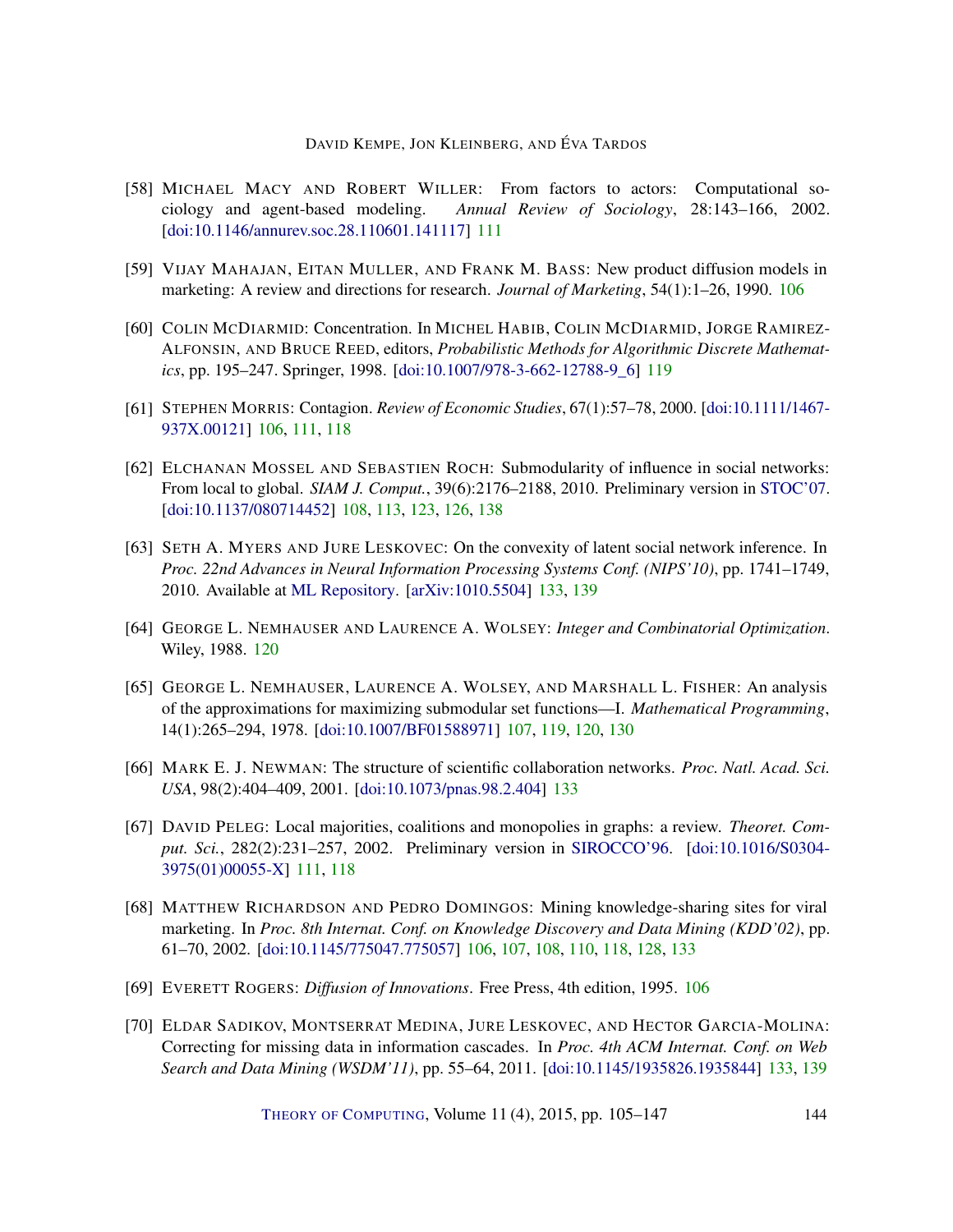- <span id="page-40-10"></span>[71] KAZUMI SAITO, MASAHIRO KIMURA, KOUZOU OHARA, AND HIROSHI MOTODA: Selecting information diffusion models over social networks for behavioral analysis. In *Proc. European Conf. on Machine Learning and Knowledge Discovery in Databases: Part III (ECML/PKDD'10)*, volume 6323 of *LNCS*, pp. 180–195. Springer, 2010. [\[doi:10.1007/978-3-642-15939-8\\_12\]](http://dx.doi.org/10.1007/978-3-642-15939-8_12) [133,](#page-28-1) [139](#page-34-7)
- <span id="page-40-11"></span>[72] KAZUMI SAITO, RYOHEI NAKANO, AND MASAHIRO KIMURA: Prediction of information diffusion probabilities for independent cascade model. In *Proc. 12th Internat. Conf. on Knowledge-Based and Intelligent Information & Engineering Systems (KES'08)*, volume 5179 of *LNCS*, pp. 67–75. Springer, 2008. [\[doi:10.1007/978-3-540-85567-5\\_9\]](http://dx.doi.org/10.1007/978-3-540-85567-5_9) [133,](#page-28-1) [139](#page-34-7)
- <span id="page-40-9"></span>[73] MAHYAR SALEK, SHAHIN SHAYANDEH, AND DAVID KEMPE: You share, I share: Network effects and economic incentives in P2P file-sharing systems. In *Proc. 6th Workshop on Internet and Network Economics (WINE'10)*, pp. 354–365, 2010. [\[doi:10.1007/978-3-642-17572-5\\_29,](http://dx.doi.org/10.1007/978-3-642-17572-5_29) [arXiv:1107.5559\]](http://arxiv.org/abs/1107.5559) [124](#page-19-0)
- <span id="page-40-1"></span>[74] THOMAS SCHELLING: *Micromotives and Macrobehavior*. Norton, 1978. [107,](#page-2-1) [111](#page-6-1)
- <span id="page-40-5"></span>[75] LIOR SEEMAN AND YARON SINGER: Adaptive seeding in social networks. In *Proc. 54th FOCS*, pp. 459–468. IEEE Comp. Soc. Press, 2013. [\[doi:10.1109/FOCS.2013.56\]](http://dx.doi.org/10.1109/FOCS.2013.56) [110](#page-5-0)
- <span id="page-40-4"></span>[76] YARON SINGER: How to win friends and influence people, truthfully: Influence maximization mechanisms for social networks. In *Proc. 5th ACM Internat. Conf. on Web Search and Data Mining (WSDM'12)*, pp. 733–742, 2012. [\[doi:10.1145/2124295.2124381\]](http://dx.doi.org/10.1145/2124295.2124381) [109](#page-4-0)
- <span id="page-40-8"></span>[77] JASON TSAI, THANH H. NGUYEN, AND MILIND TAMBE: Security games for controlling contagion. In *Proc. 27th AAAI Conf. on Artificial Intelligence (AAAI'12)*, pp. 1464–1470, 2012. Available at [AAAI.](http://www.aaai.org/ocs/index.php/AAAI/AAAI12/paper/view/5014) [110](#page-5-0)
- <span id="page-40-6"></span>[78] VASILEIOS TZOUMAS, CHRISTOS AMANATIDIS, AND EVANGELOS MARKAKIS: A gametheoretic analysis of a competitive diffusion process over social networks. In *Proc. 8th Workshop on Internet and Network Economics (WINE'12)*, pp. 1–14, 2012. [\[doi:10.1007/978-3-642-35311-6\\_1\]](http://dx.doi.org/10.1007/978-3-642-35311-6_1) [110](#page-5-0)
- <span id="page-40-0"></span>[79] THOMAS W. VALENTE: *Network Models of the Diffusion of Innovations*. Hampton Press, 1995. Available at [Springer.](http://dx.doi.org/10.1007/BF00240425) [106,](#page-1-1) [111](#page-6-1)
- <span id="page-40-7"></span>[80] ADRIAN VETTA: Nash equlibria in competitive societies with applications to facility location, traffic routing and auctions. In *Proc. 43rd FOCS*, pp. 416–425. IEEE Comp. Soc. Press, 2002. [\[doi:10.1109/SFCS.2002.1181966\]](http://dx.doi.org/10.1109/SFCS.2002.1181966) [110](#page-5-0)
- <span id="page-40-2"></span>[81] CHI WANG, WEI CHEN, AND YAJUN WANG: Scalable influence maximization for independent cascade model in large-scale social networks. *Data Mining and Knowledge Discovery Journal*, 25(3):545–576, 2012. Preliminary version in [KDD'10.](http://dx.doi.org/10.1145/1835804.1835934) [\[doi:10.1007/s10618-012-0262-1\]](http://dx.doi.org/10.1007/s10618-012-0262-1) [109,](#page-4-0) [118](#page-13-1)
- <span id="page-40-3"></span>[82] YU WANG, GAO CONG, GUOJIE SONG, AND KUNQING XIE: Community-based greedy algorithm for mining top-*k* influential nodes in mobile social networks. In *Proc. 16th Internat. Conf. on Knowledge Discovery and Data Mining (KDD'10)*, pp. 1039–1048, 2010. [\[doi:10.1145/1835804.1835935\]](http://dx.doi.org/10.1145/1835804.1835935) [109](#page-4-0)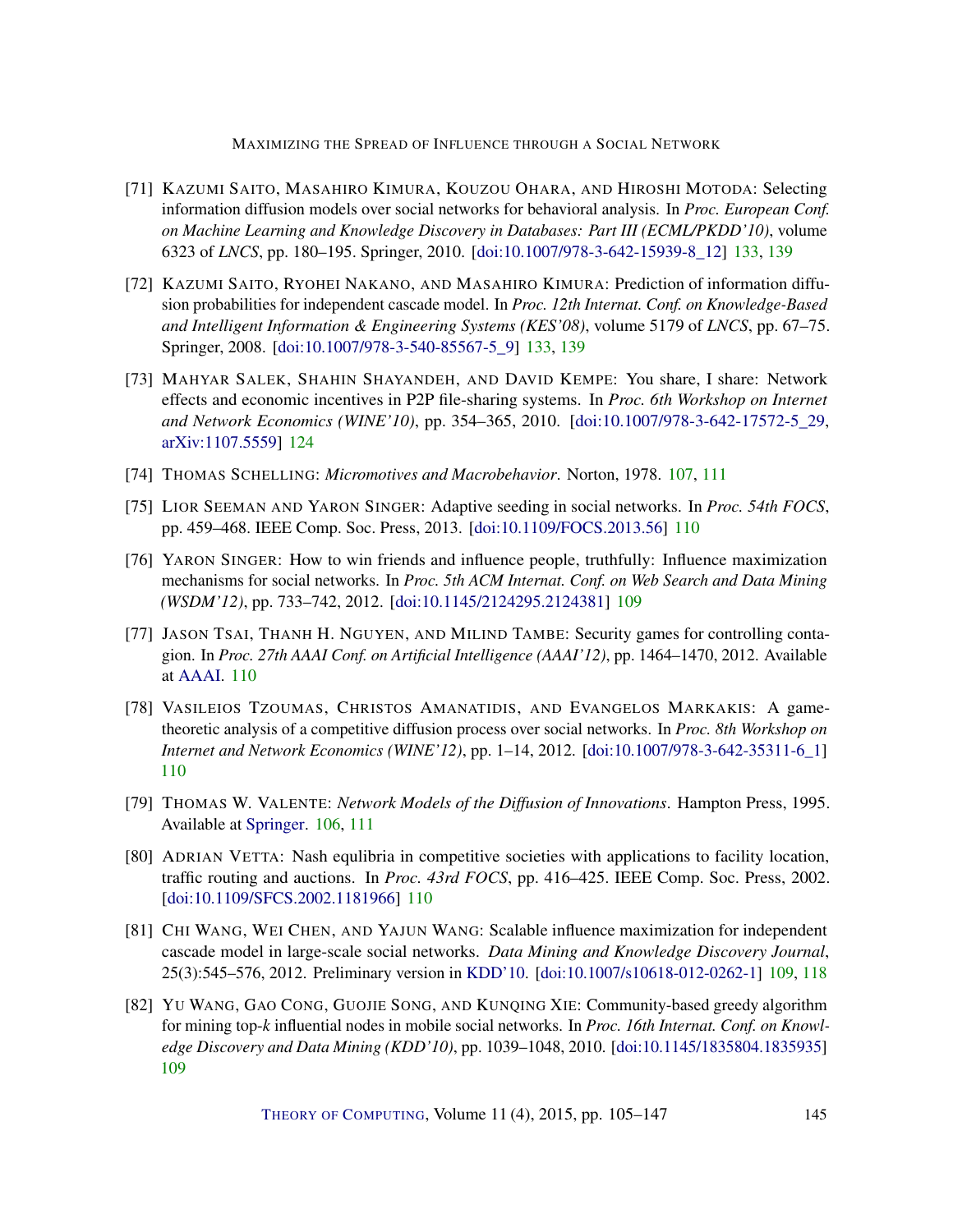- <span id="page-41-5"></span>[83] STANLEY S. WASSERMAN AND KATHERINE FAUST: *Social Network Analysis*. Cambridge University Press, 1994. [108,](#page-3-1) [133,](#page-28-1) [134](#page-29-0)
- <span id="page-41-6"></span>[84] DUNCAN J. WATTS: A simple model of global cascades in random networks. *Proc. Natl. Acad. Sci. USA*, 99(9):5766–5771, 2002. [\[doi:10.1073/pnas.082090499\]](http://dx.doi.org/10.1073/pnas.082090499) [111](#page-6-1)
- <span id="page-41-3"></span>[85] H. PEYTON YOUNG: *Individual Strategy and Social Structure: An Evolutionary Theory of Institutions*. Princeton University Press, 1998. [106,](#page-1-1) [111](#page-6-1)
- <span id="page-41-4"></span>[86] H. PEYTON YOUNG: The diffusion of innovations in social networks. Technical Report 02-14-018, Santa Fe Institute Working Paper, 2002. Available at [IDEAS.](https://ideas.repec.org/p/jhu/papers/437.html) [106,](#page-1-1) [111](#page-6-1)

#### <span id="page-41-0"></span>AUTHORS

David Kempe Associate Professor Department of Computer Science University of Southern California Los Angeles, CA 90089 dkempe@usc.edu <http://www-bcf.usc.edu/~dkempe>

<span id="page-41-1"></span>Jon Kleinberg Tisch University Professor Departments of Computer Science and Information Science Cornell University Ithaca, NY 14853  $k$ leinber@cs.cornell.edu <http://www.cs.cornell.edu/home/kleinber/kleinber.html>

<span id="page-41-2"></span>Éva Tardos Jacob Gould Schurman Professor Department of Computer Science Cornell University Ithaca, NY 14853 eva.tardos@cornell.edu <http://www.cs.cornell.edu/people/eva/eva.html>